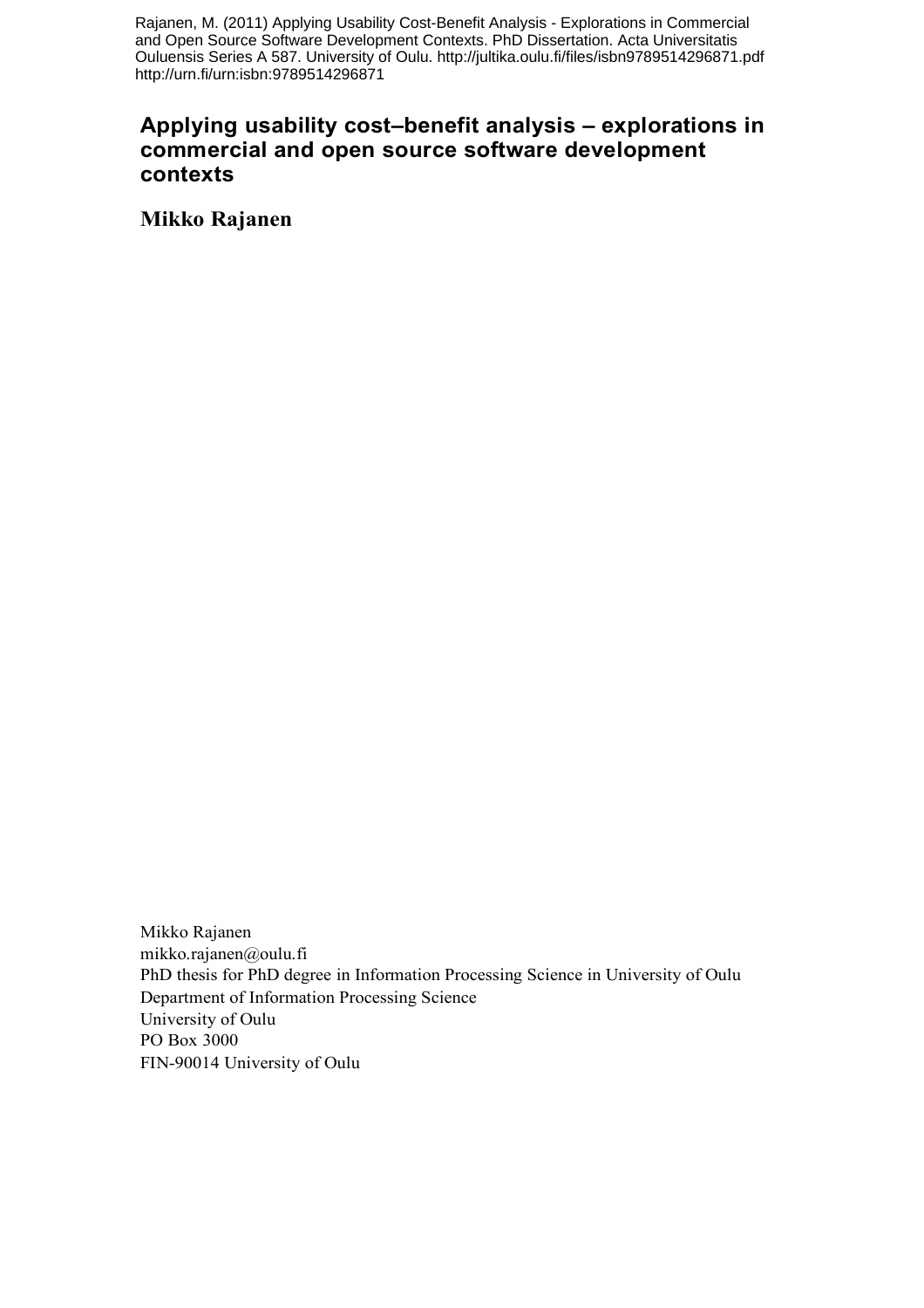# **Abbreviations**

| <b>HF</b>  | Human Factors                 |
|------------|-------------------------------|
| <b>IS</b>  | <b>Information System</b>     |
| <b>IT</b>  | <b>Information Technology</b> |
| <b>OSS</b> | Open Source Software          |
| <b>SW</b>  | Software                      |
| <b>UCD</b> | <b>User-Centered Design</b>   |
| UE         | <b>Usability Engineering</b>  |
| UП         | User Interface                |
|            |                               |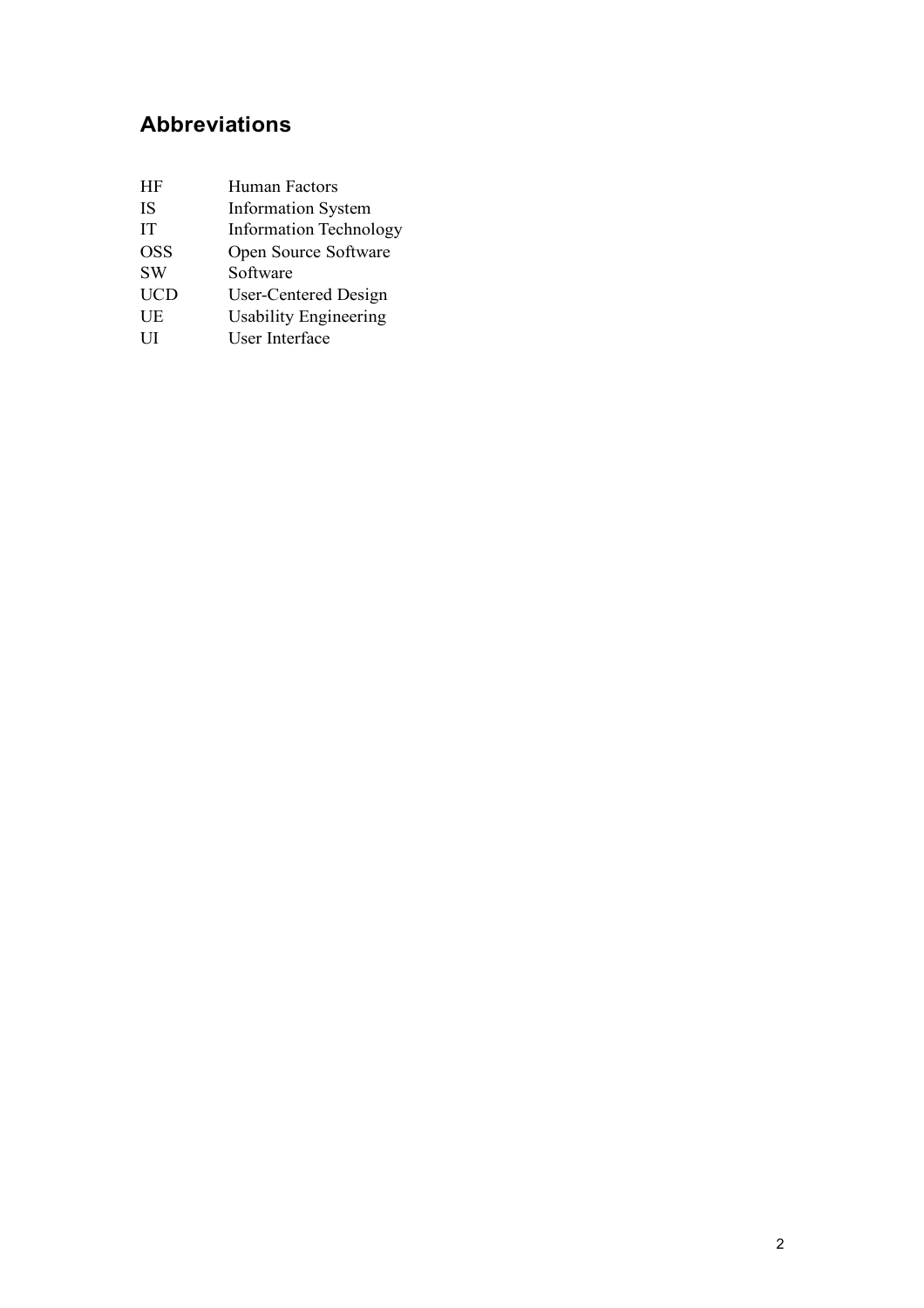# **List of original publications**

This thesis is based on the following publications, which are referred to in the text by their Roman numerals.

- I Rajanen M & Jokela T (2004) Analysis of Usability Cost-Benefit Models. Proceedings of the 12th European Conference on Information Systems (ECIS2004), Turku, Finland. ISBN: 951-564-192-6.
- II Rajanen M (2006) Different Approaches to Usability Cost-Benefit Analysis. Proceedings of 13th European Conference on Information Technology Evaluation (ECITE 2006), Genoa, Italy. ISBN: 978-1-905305-32-2 (book) / 978-1-905305-34-6 (cd)
- III Rajanen M & Iivari N (2007) Usability Cost-Benefit Analysis: How Usability Became a Curse Word?. Proceedings of the INTERACT 2007. Rio de Janeiro, Brasil. ISSN: 0302-9743, LNCS: 4663, ISBN: 978-3-540-74799-4, DOI: 10.1007/978-3- 540-74800-7\_47
- IV Rajanen M, Iivari N & Anttila K (2011) Introducing Usability Activities into Open Source Software Development Projects – Searching for a Suitable Approach. Accepted to Journal of Information Technology Theory and Application 2011.
- V Rajanen M & Iivari N (2010) Traditional Usability Costs and Benefits Fitting them into Open Source Software Development. Proceedings of 18th European Conference on Information Systems (ECIS 2010).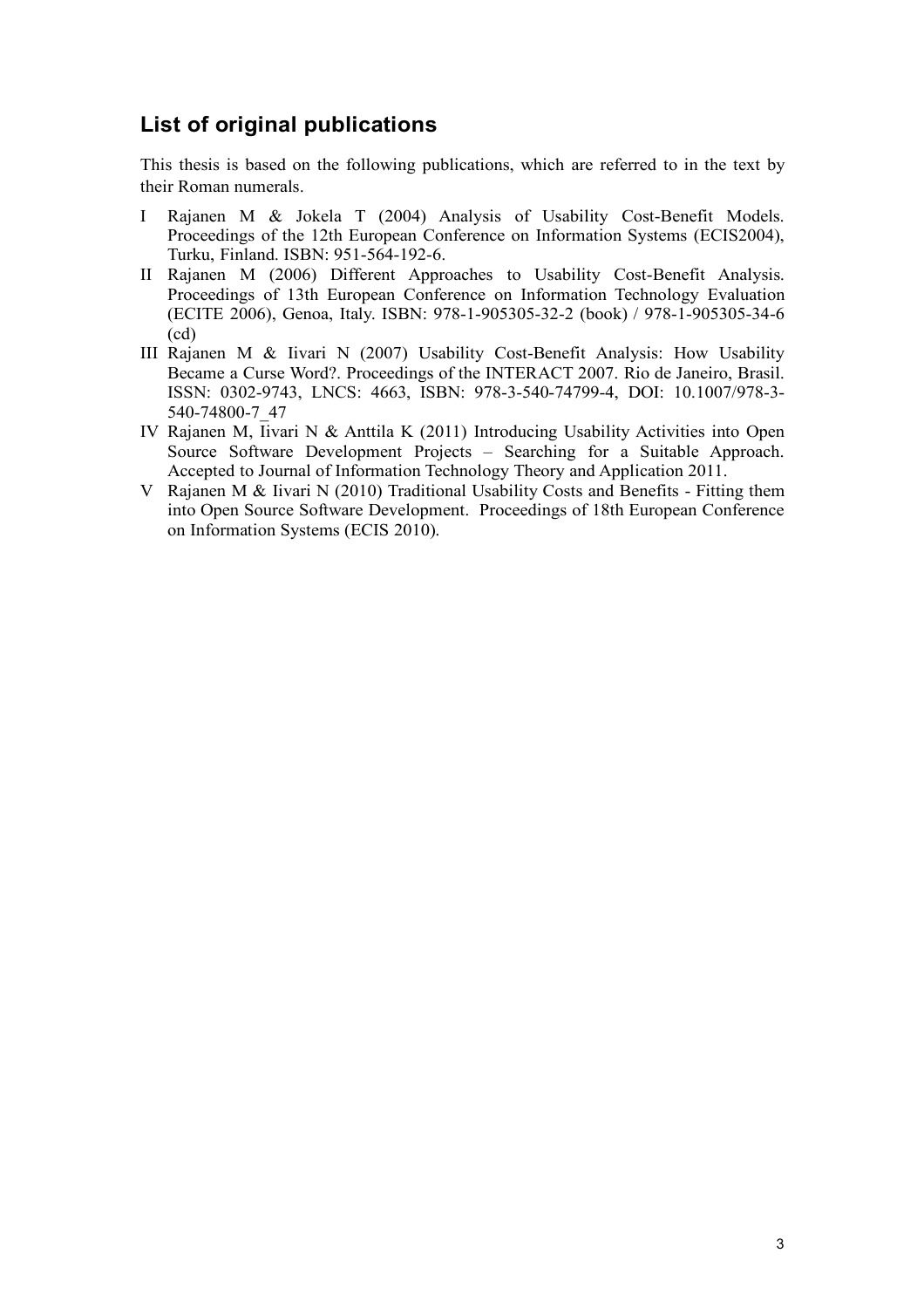# **Contents**

|   | <b>Abbreviations</b><br>$\mathbf{2}$ |                      |                                                                                 |    |  |  |  |
|---|--------------------------------------|----------------------|---------------------------------------------------------------------------------|----|--|--|--|
|   |                                      |                      | List of original publications                                                   | 3  |  |  |  |
|   | <b>Contents</b><br>4                 |                      |                                                                                 |    |  |  |  |
| 1 |                                      | Introduction         |                                                                                 | 6  |  |  |  |
|   |                                      |                      |                                                                                 |    |  |  |  |
|   |                                      |                      |                                                                                 |    |  |  |  |
|   |                                      |                      |                                                                                 |    |  |  |  |
|   |                                      |                      |                                                                                 |    |  |  |  |
|   |                                      |                      |                                                                                 |    |  |  |  |
|   |                                      |                      |                                                                                 |    |  |  |  |
| 2 |                                      | <b>Related work</b>  |                                                                                 | 13 |  |  |  |
|   |                                      |                      |                                                                                 |    |  |  |  |
|   |                                      |                      |                                                                                 |    |  |  |  |
|   |                                      |                      |                                                                                 |    |  |  |  |
|   |                                      |                      |                                                                                 |    |  |  |  |
|   |                                      |                      |                                                                                 |    |  |  |  |
|   |                                      |                      | 2.2.1 Historical and cultural background of OSS 16                              |    |  |  |  |
|   |                                      |                      |                                                                                 |    |  |  |  |
|   |                                      |                      |                                                                                 |    |  |  |  |
|   |                                      |                      |                                                                                 |    |  |  |  |
| 3 |                                      |                      | <b>Research approach and methods</b>                                            | 19 |  |  |  |
|   |                                      |                      |                                                                                 |    |  |  |  |
|   |                                      |                      |                                                                                 |    |  |  |  |
| 4 |                                      |                      | <b>Results: Analyzing the usability benefits</b>                                | 22 |  |  |  |
|   |                                      |                      | 4.1 Analyzing the usability cost-benefit analysis models (ECIS 2004)  22        |    |  |  |  |
|   |                                      |                      |                                                                                 |    |  |  |  |
|   |                                      |                      |                                                                                 |    |  |  |  |
|   |                                      |                      |                                                                                 |    |  |  |  |
|   |                                      |                      |                                                                                 |    |  |  |  |
|   |                                      |                      |                                                                                 |    |  |  |  |
|   |                                      |                      |                                                                                 |    |  |  |  |
|   |                                      |                      |                                                                                 |    |  |  |  |
|   |                                      |                      |                                                                                 |    |  |  |  |
|   |                                      |                      |                                                                                 |    |  |  |  |
|   |                                      |                      |                                                                                 |    |  |  |  |
|   |                                      |                      | 4.2 Categorizing the usability cost-benefit analysis models (ECITE 2006). 29    |    |  |  |  |
|   |                                      |                      |                                                                                 |    |  |  |  |
|   |                                      |                      |                                                                                 |    |  |  |  |
|   |                                      |                      |                                                                                 |    |  |  |  |
|   |                                      |                      |                                                                                 |    |  |  |  |
| 5 |                                      |                      | Results: Usability cost-benefit considerations in commercial and OSS            |    |  |  |  |
|   |                                      | development contexts |                                                                                 | 33 |  |  |  |
|   |                                      |                      | 5.1 Usability cost-benefit considerations in the commercial development context |    |  |  |  |
|   |                                      |                      |                                                                                 |    |  |  |  |
|   |                                      |                      |                                                                                 |    |  |  |  |
|   |                                      |                      |                                                                                 |    |  |  |  |
|   |                                      |                      |                                                                                 |    |  |  |  |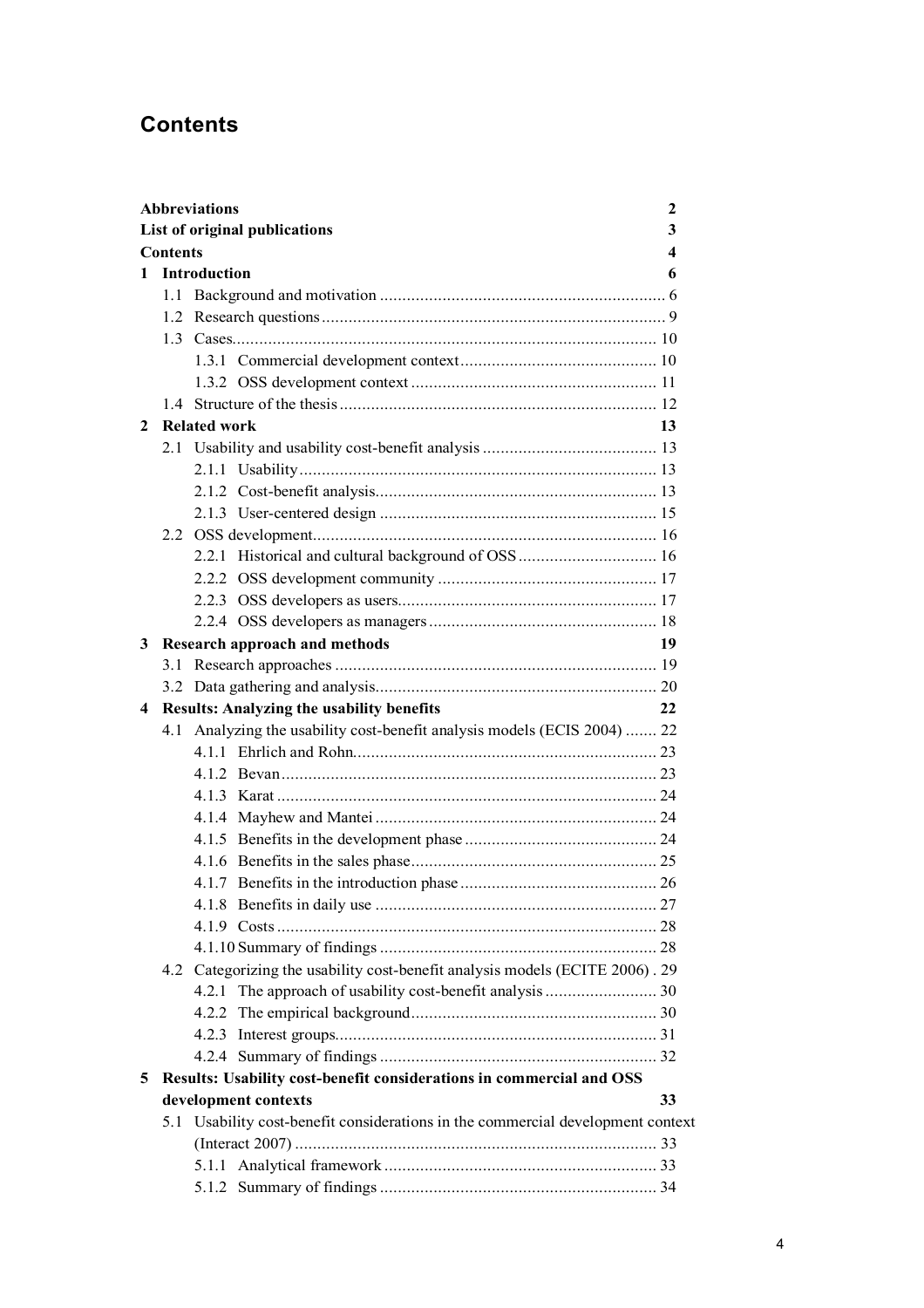|                   | 5.2.2 Management commitment in the OSS development context 38                       |    |    |
|-------------------|-------------------------------------------------------------------------------------|----|----|
|                   |                                                                                     |    |    |
|                   | 5.3 Fitting usability cost-benefit consideration into the OSS context (ECIS 2010)40 |    |    |
|                   |                                                                                     |    |    |
|                   |                                                                                     |    |    |
|                   | 5.3.3 Usability benefits in the open source software development context            |    | 43 |
|                   | 5.3.4 Usability costs in open source software development context 44                |    |    |
|                   |                                                                                     |    |    |
|                   | <b>6</b> Discussion and conclusions                                                 | 47 |    |
|                   |                                                                                     |    |    |
|                   |                                                                                     |    |    |
|                   |                                                                                     |    |    |
|                   |                                                                                     |    |    |
| <b>References</b> |                                                                                     | 53 |    |
|                   | List of original publications                                                       | 57 |    |
|                   |                                                                                     |    |    |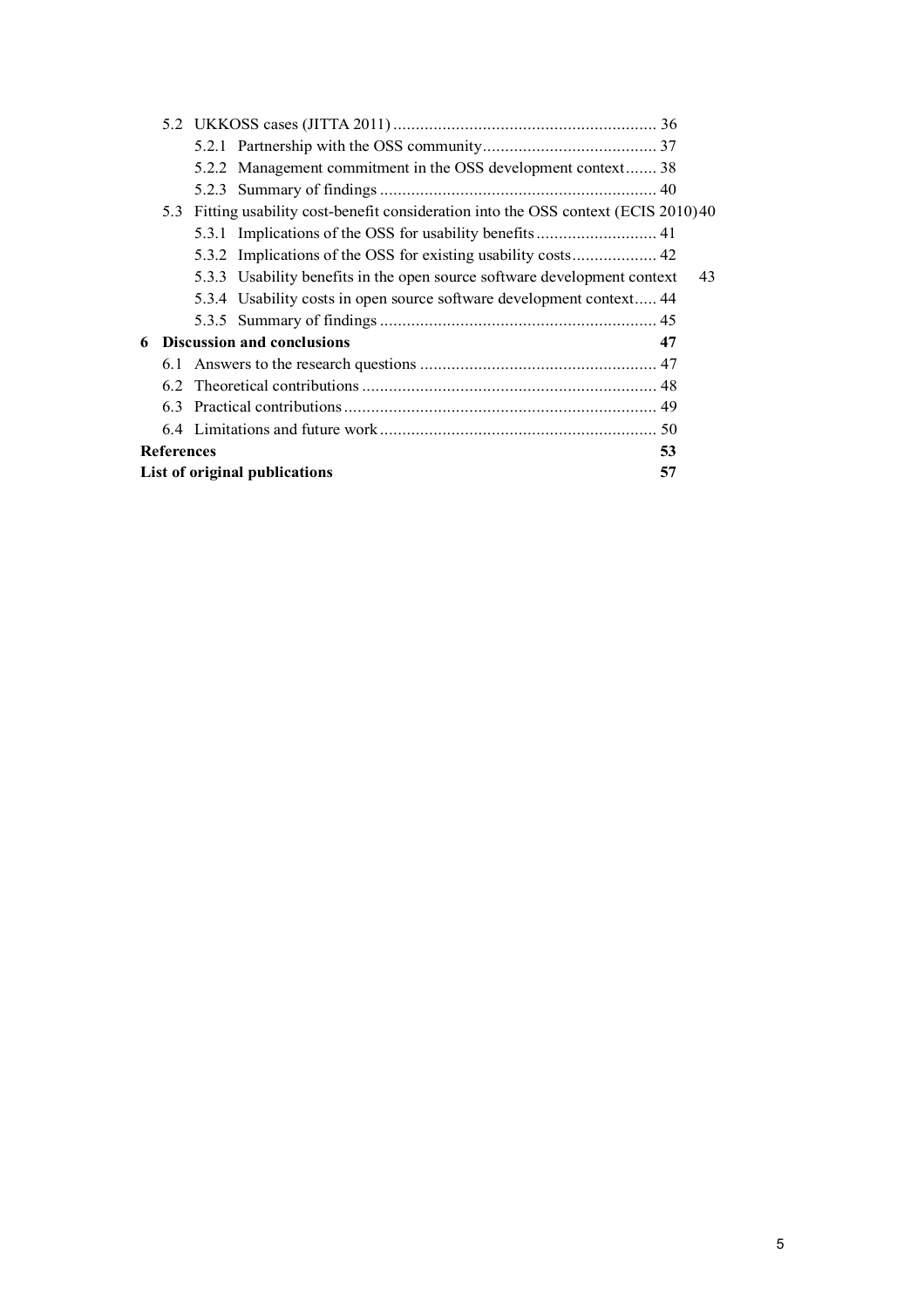# **1 Introduction**

This chapter establishes the background and motivation of this research, identifies the research questions, gives an overview of the research process and limitations of the research, introduces the cases, defines the scope of the thesis, and gives an overview of the structure of the thesis.

#### **1.1 Background and motivation**

*"When simple things need labels or instructions, the design has failed" (Norman 2002).*

Today, we use software more than ever before, and it plays a crucial role in our everyday and working life. Therefore, it is more important than ever to ask why the software that we use in our daily lives is usually so difficult to use. Why do we have to struggle with incomprehensible user interfaces, and why do we seem to spend more time fighting against the software than using it for something productive? When two users of the same software meet, sooner or later they start sharing their personal horror stories about how the poor user interface made their lives miserable and their work unproductive. Too often, the software or information system is difficult to learn, frustrating to use, its logic of operations follows neither rhyme nor reason, and it does not fulfill the needs of the end user or the organization using it. Poor usability, and hence a stressful work situation, is still a severe problem in computer-supported work, despite efforts to solve these issues (Cajander et al. 2006).

Fortunately, there has been a great deal of progress in regard to making usability improvement activities an integral part of the software development process, and now software development companies usually acknowledge the importance of usability. However, too often the usability improvement activities are the first to be sacrificed whenever there is a need to put the product on the market as soon as possible. Sometimes usability improvement activities are seen as just an additional and maybe even an optional task in software development projects, and in the eyes of the management, such an 'extra' task is always a potential risk for project deadlines. Sometimes poor usability is defended by the argument that the users can be trained and that sooner or later, these users will learn to overcome the usability problems in the system and adapt their work flow to the intricacies of the software. However, it is also possible that the users simply refuse to learn to use the system with poor usability, and that the functionality that has been implemented in the system with so much cost and effort is never used (Zetie 1995). All the innovative and creative technical solutions are in vain if the users cannot easily access them.

Bringing usability activities into the commercial development life cycle has been a challenge since the beginning of the usability activities over fifty years ago (Ohnemus 1996). One reason for these difficulties is that the benefits of better usability are not easily identified or assessed. Usability activities have been competing for resources against other stakeholders in the SW development projects that do have objective and convincing cost-benefit data available for management decision making when the resources are allocated (Karat 1994). Justifying the costs and identifying the benefits of the usability improvement activities have been seen as challenges for bringing usability activities into software (SW) development projects (Bias & Mayhew 1994). Bringing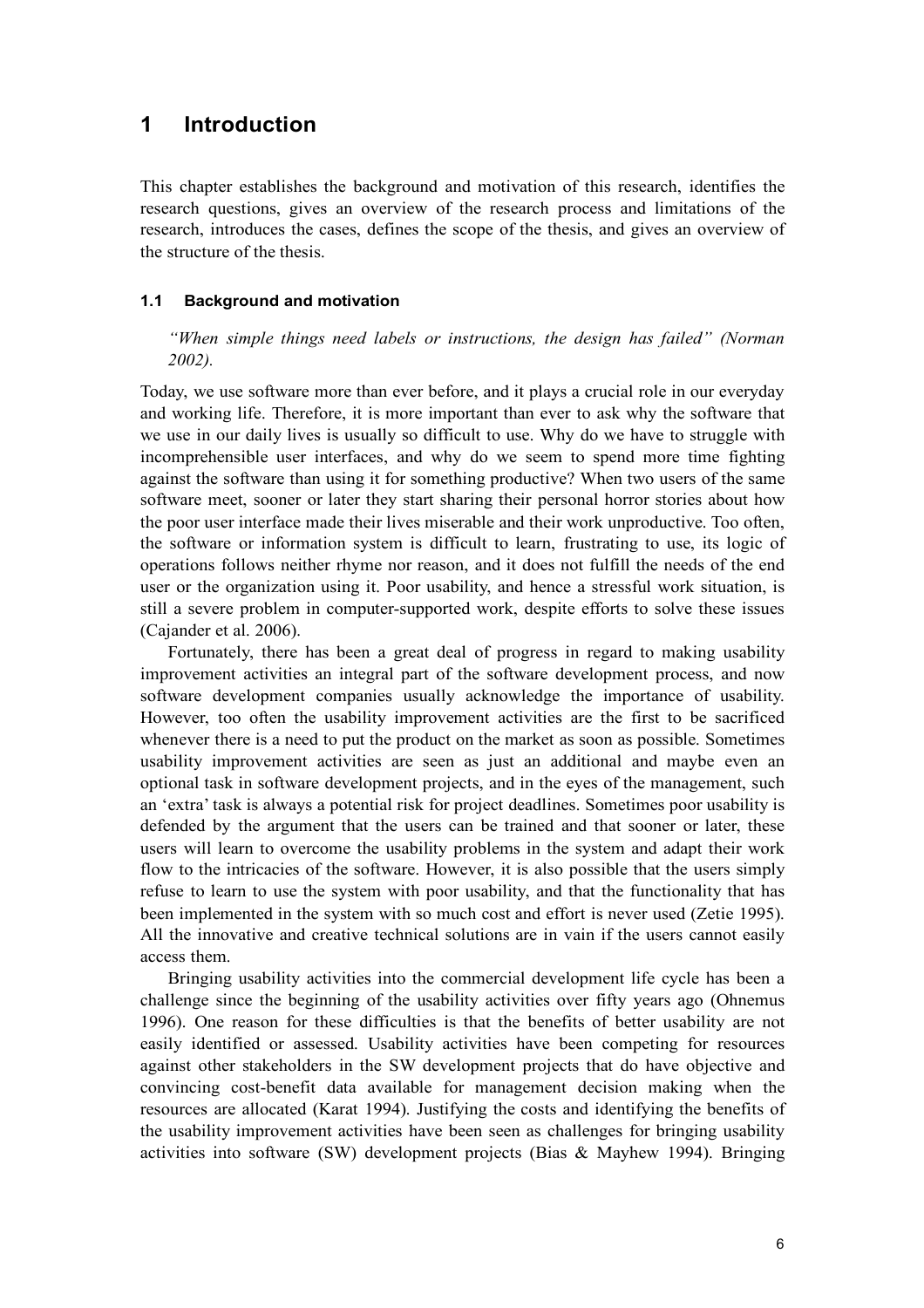usability into commercial software development is still a challenge (cf. Ohnemus 1996, Iivari 2006, Rajanen & Iivari 2007).

The open source software (OSS) development context has gained increasing interest in Information Systems (IS) research in recent years (c.f. Fitzgerald 2006, Niederman *et al.* 2006). Initially, SW development was conducted mainly as in-house development where the users and their needs were close and well known. The increasing importance of commercial SW development brought new challenges as users and their needs were no longer as well known to the developers as they had been before. Also, the users were no longer as readily available for usability testing as they had been in in-house development. Traditional in-house development projects have a well-defined user population, participating as a part of their work (Gulliksen 2000). Initially, SW companies paid little attention to OSS development; however, in recent years, it has gained increasing interest from the SW companies. It has been argued that OSS development will be highly influential in the future software landscape (Fitzgerald 2006). Open source software means software with a freely available source code for everyone to access, read, modify, and compile. The fundamental idea of OSS is to enable software to evolve outside of restricted commercial closed source software development in the SW company context by exploiting community participation by technically oriented contributors and users (cf. Raymond 1999, Ye & Kishida 2003). The OSS development context has been compared to a bazaar where people come and go, sell and buy (Raymond 1999). Commercial software development is carried out in closed settings as closed source software development, where only few people can access the code. In commercial software development, the end users can only see and use the binary form of the software. OSS development also makes it possible for the end users to adapt the software to their personal needs and to fix defects (Raymond 1999). OSS development is usually done by technically very skilled developers for their own use, but nowadays OSS solutions have more and more users who have no deep technical knowledge.

Estimating the overall influence of the OSS solutions is difficult because they can usually be downloaded freely and from numerous mirror sites and peer-to-peer networks. Some sources have estimated that the adoption of OSS resulted in savings of about \$60 billion to consumers in 2008 and identifies the value of these OSS products to be about 6% of the total value of the software in the world (Standish Group 2008). SourceForge is one of the most well-known web-based repositories and a leading resource for OSS development and distribution. With about 2.7 million developers and over 260.000 OSS development projects, the total number of users in all projects combined is estimated to be more than 46 million, and there are more than two million downloads from project repositories every day (SourceForge.net). There are over twenty other source code repositories and resources for OSS development and distribution. The size of an OSS development project varies from one developer coding and using the application alone to massive OSS development projects spanning years and having hundreds of developers, e.g., Linux and OpenOffice.org. The latest version of OpenOffice.org office application suite has an estimated 15-20% market share. OpenOffice.org announced in 2009 that the latest version had, within a year, recorded one hundred million downloads from their main download site, excluding all downloads from mirror sites and peer-to-peer networks (OpenOffice.org). The Firefox web browser has been downloaded over one billion times and has a 23% worldwide usage share of web browsers (Mozilla.com). The Apache web server software serves 55% of all web sites in the world and has reached the 100 million web site milestone (Apache.org). Therefore, the OSS phenomenon is clearly highly influential in the current software landscape (cf. Fitzgerald 2006).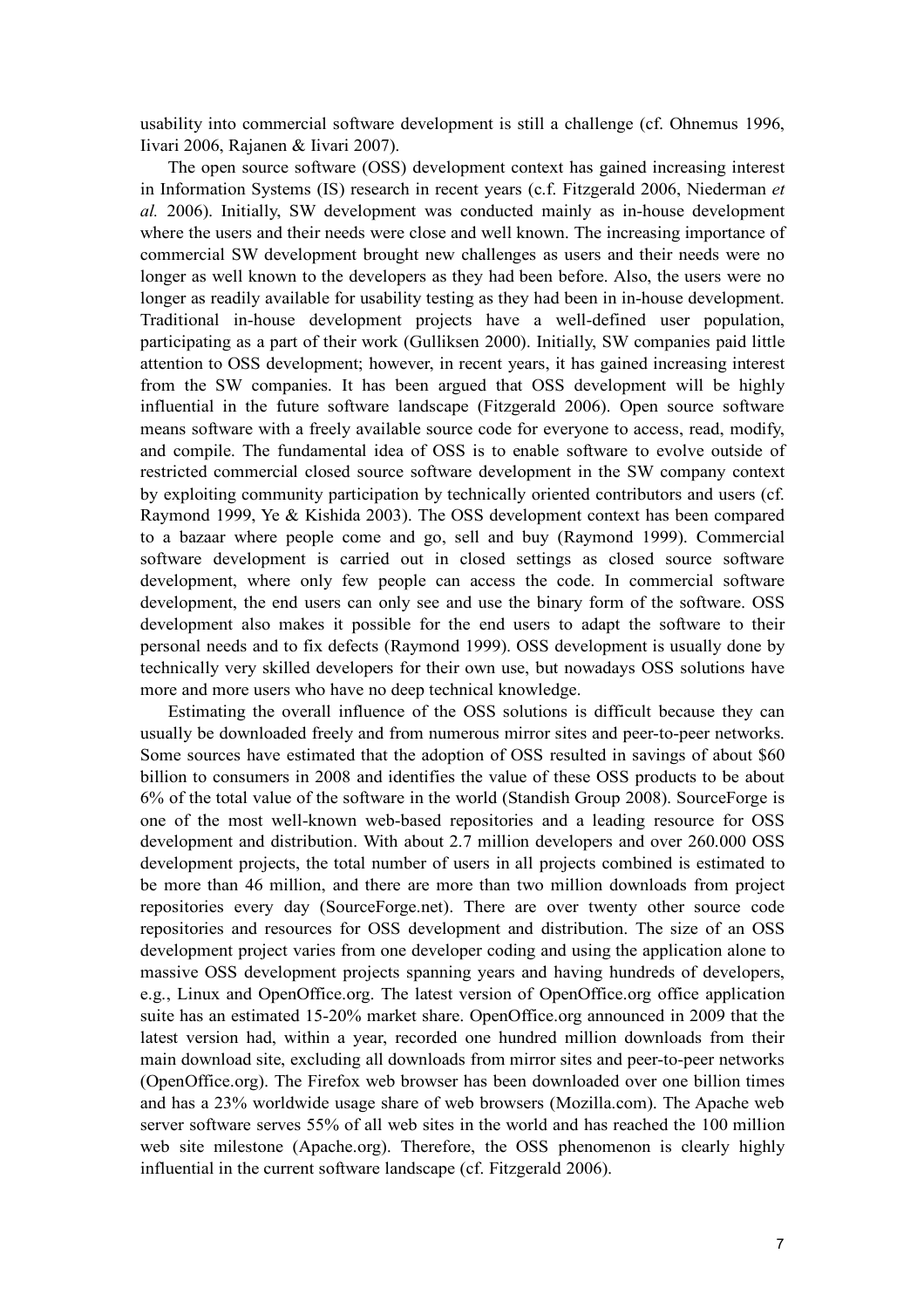In OSS development, the solutions tend to be somehow useful in any case since the developers are motivated to develop this particular solution, software, or tool for their own use; but usability has not traditionally been their major concern, partly because, in any event, OSS developers can use the tool that they have been developing mainly for themselves, and partly because OSS developers usually do not have much prior knowledge about usability improvement theory, processes, guidelines, or methods. However, the current OSS usability research is motivated by the fact that there is an everincreasing number of OSS solutions with a user population that no longer consists only of developer-users. For example, most of the users of some of the most popular OSS solutions, such as Firefox and Apache, are not able to adapt the software to their needs or to fix or report defects (Giuri *et al.* 2004). Improving OSS usability and bringing usability activities into OSS development have not been researched very much, but as more non-developer users have started to use OSS, the importance of bringing usability activities into OSS development and, therefore, improving OSS usability in general is raised. However, the current status of usability activities in OSS projects and the usability of OSS still tends to be quite poor (e.g., Cetin *et al.* 2007, Nichols & Twidale 2003, Nichols & Twidale 2006, Zhao & Deek 2005, Zhao & Deek 2006) even though some recent studies have also identified many usability activities that have already been used in OSS projects (Andreasen *et al.* 2006, Bach & Carroll 2009, Bach *et al.* 2009, Terry *et al.* 2010). Such good progress appears, however, to be rather slow because most OSS core developers are mainly technically oriented and there is a lack of skilled and available usability specialists for OSS development projects. Furthermore, even if there were such usability specialists available, the problem would be to identify and find the OSS development projects that are in need of usability improvement activities and to gain access to the OSS development projects and plan and conduct the usability activities in such a way that they have an impact on the development. There are OSS development projects in need of usability expertise and usability specialists willing to contribute to such projects; but unless the OSS development projects realize they need to integrate these usability improvement activities into their development roadmap, and unless the usability specialists find these projects and find a way to convince the core developers of the importance of usability, these two worlds will never fully meet.

Companies have also currently started to use different forms of OSS in their business and operations. Using and utilizing OSS applications and development tools has been common for a long time, but the utilization of the actual source code is also becoming popular. The availability of free and ready-made components can reduce the development costs substantially, and the OSS development projects and their communities often provide frequent updates and support for these components. Companies have also started to participate in OSS communities and even to launch and build new communities for their products (Dahlander & Magnusson 2005, Fitzgerald 2006, Iivari *et al.* 2008, Niederman *et al.* 2006). The revenue models of OSS have been changed from pure support selling and loss-leading to more comprehensive marketing and sales management and servicing and implementation (Rajala *et al.* 2001). Some of the recent studies (c.f. Ågerfalk & Fitzgerald 2008) also suggest that outsourcing to the OSS community provides a significant opportunity for SW companies to headhunt top developers from the OSS projects.

The usability cost-benefit analysis models outline the potential costs and benefits of better usability through usability improvement activities (e.g., prototyping, usability testing, and heuristic evaluation) and these models can be used to motivate the management to allocate resources for these usability activities when they see that the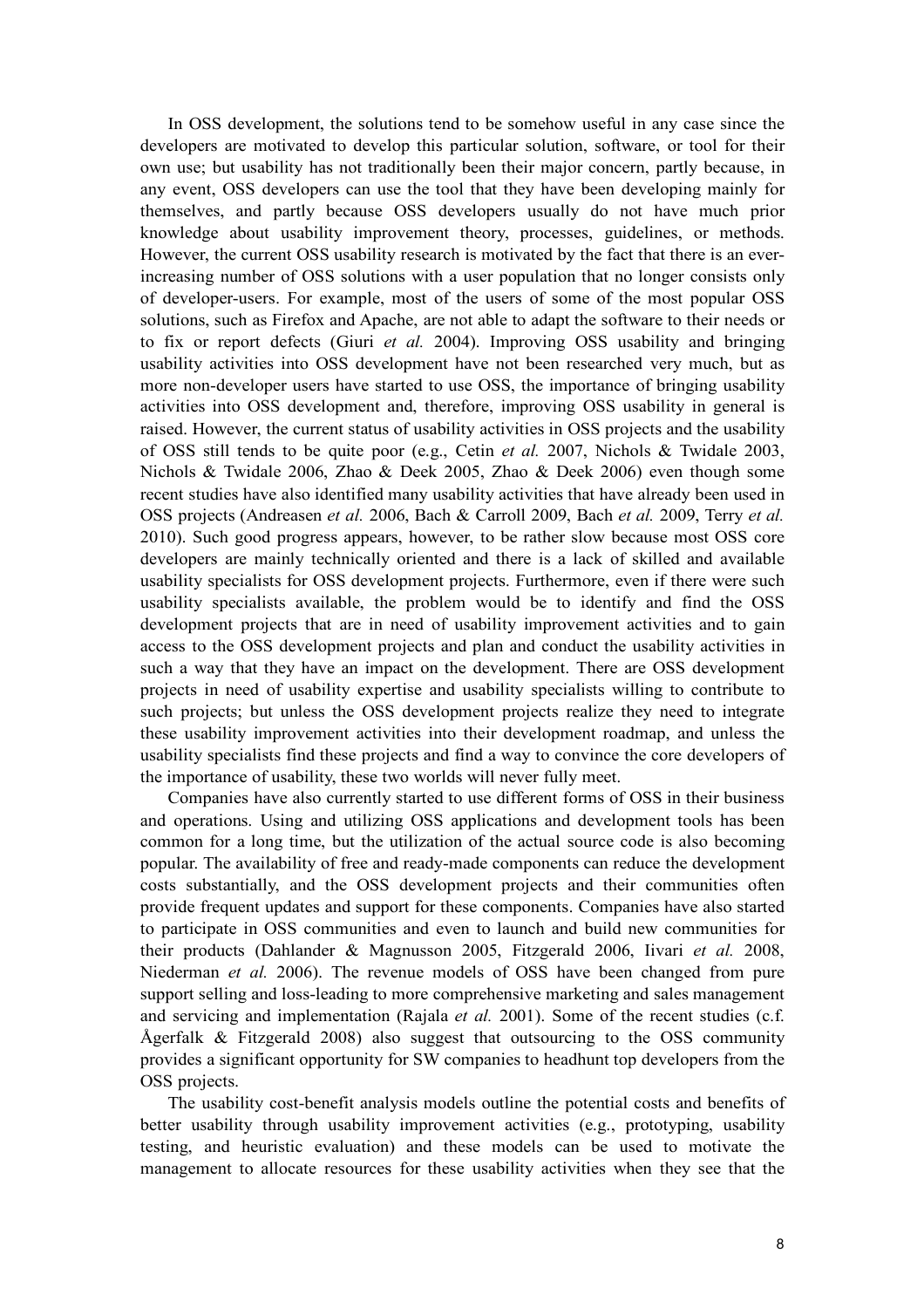potential benefits outweigh the costs. Though there are some published usability costbenefit analysis models for the commercial SW development context, the issue of whether these models are really helpful when applied in commercial or OSS development contexts has not yet been studied.

#### **1.2 Research questions**

The overall research aim of this thesis is to identify and explore *if usability cost-benefit analysis is helpful when applied in commercial and open source software development contexts*. This broad topic is approached through three research questions:

*RQ1: What are the differences and commonalities of the existing usability cost-benefit analysis models?*

*RQ2: How do the existing usability cost-benefit considerations fit into practice in the commercial development context?*

*RQ3: How do usability costs and benefits fit into the open source software development context?*

These research questions must be examined in numerical order. First, the existing usability cost-benefit analysis models need to be evaluated in order to map out the identified usability costs and benefits from the literature; their underlying assumptions for the usability cost-benefit analysis; and their inherent strengths, weaknesses, differences, and commonalities. Second, these identified usability costs and benefits need to be evaluated regarding how well they fit into practice. Third, the fit of usability costs and benefits into the open source software development context needs to be evaluated and the usability costs and benefits modified to fit the OSS development context.

**RQ1**: The existing usability cost-benefit analysis literature and research focus on certain areas and have specific viewpoints or different characteristics (c.f. Rajanen 2003, Rajanen & Jokela 2004, Rajanen 2006, Rajanen 2007, Rajanen & Iivari 2007). It is important to take a closer look at the existing usability cost-benefit analysis literature to find out the characteristics and scope of the identified usability costs and benefits. The aim of the first research question is to examine the characteristics of the existing usability cost-benefit analysis literature, the extent to which the existing research identifies usability costs and benefits, and the possibilities of building better universal usability cost-benefit analysis models in general and for the OSS development context in particular. This research question is relevant to the usability cost-benefit analysis research community. Paper I explores the different aspects of usability cost-benefit analysis models and the extent of concrete guidance provided in each model for the cost-benefit analysis. Paper II explores the approach of usability cost-benefit analysis models, the identified empirical background for models, and the identified interest groups.

**RQ2:** The aim of the second research question is to examine how well the existing usability cost-benefit analysis literature fits into practice in closed source software development and OSS development contexts. It has been argued that usability costbenefit arguments can be used to promote bringing usability activities into the development process (c.f. Bias & Mayhew 1994). This research question is relevant for researchers doing usability cost-benefit analysis research and practitioners utilizing usability cost-benefit considerations in the company development context. Paper III explores using usability cost-benefit considerations in a case organization in the company development context.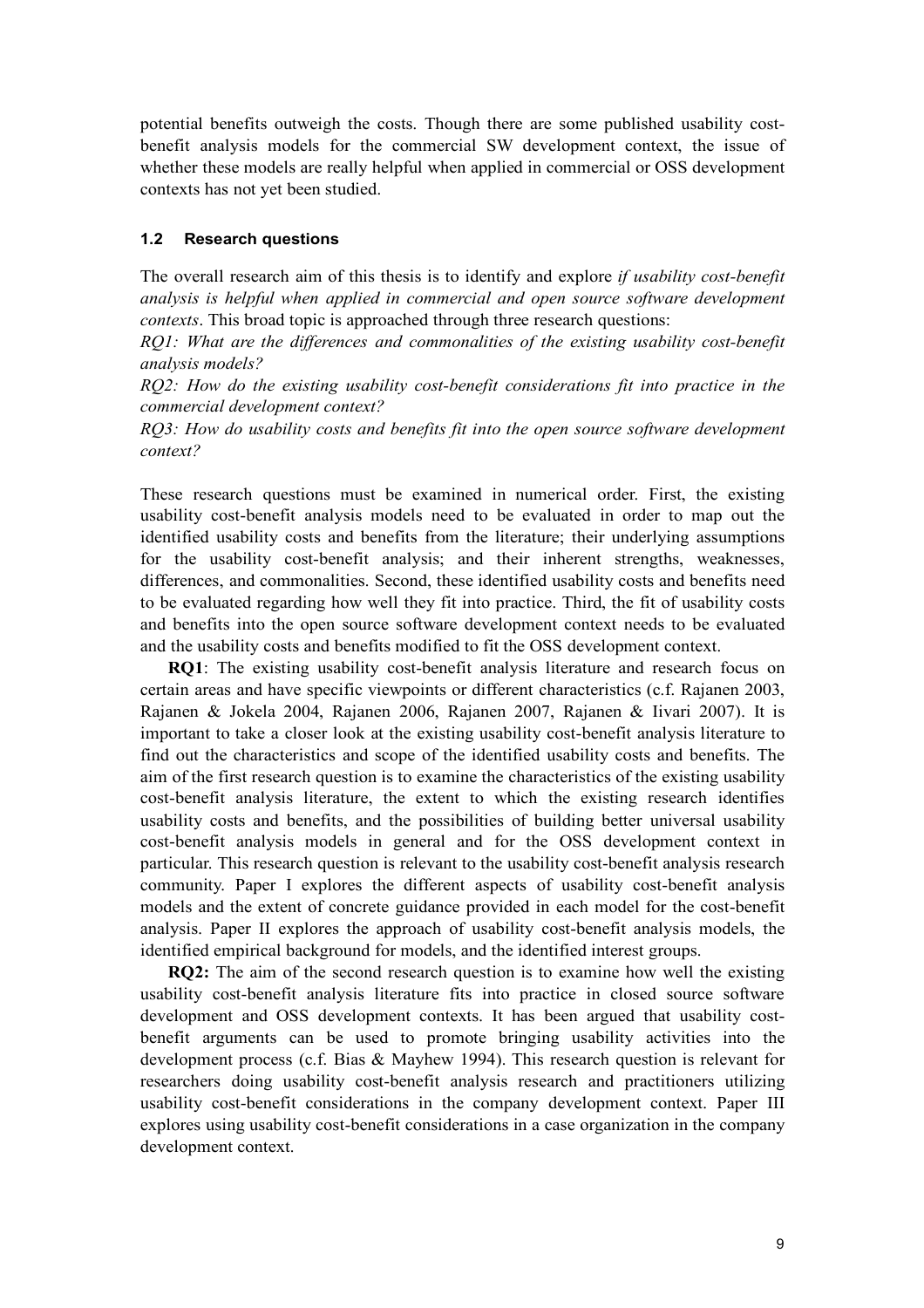**RQ3:** It can be argued that the existing usability cost-benefit literature cannot be applied directly in the open source software development context (c.f. Rajanen & Iivari 2010). Therefore, we have to first identify the parallels and differences between open source software development and closed source software development in order to identify the extent to which the existing usability costs and benefits can be directly applied to the OSS development context, and if and how the rest of the usability costs and benefits can be modified to fit them into the OSS development context. It is difficult to introduce usability activities into OSS development because there are no established usability practices or culture, and core developers are not familiar with usability as a concept and often do not see any need for it (c.f. Rajanen, Iivari & Anttila 2011). It has been argued that usability cost-benefit arguments can be used by management to promote bringing usability activities into the development process (c.f. Bias & Mayhew 1994, Bias & Mayhew 2005). The OSS development context-specific usability costs and benefits are reflected in the experiences of bringing usability into the OSS development context (c.f. Rajanen, Iivari & Anttila 2011). This research question is relevant for usability researchers, OSS researchers, usability cost-benefit analysis researchers, and usability advocates in the OSS development context. Paper IV explores bringing usability into the OSS development context. Paper V explores the implications of OSS for usability cost-benefit considerations and introduces a specific prototype usability costbenefit analysis model that could be helpful in the OSS development context.

## **1.3 Cases**

Different development contexts have been identified. Grudin (1991) identifies three different development contexts: the in-house, tailored, and product development contexts. In the in-house development context, the SW is developed for use within the development company itself. In the tailored or contract development context, the SW is developed for a particular customer organization and the SW is tailored to fit the needs and demands of the customer. In the product or commercial development context, the SW is developed for any potential customer with no particular tailoring.

#### *1.3.1 Commercial development context*

This thesis presents one case of using usability cost-benefit arguments in the company development context. The company case organization was a small to medium-sized SW development company with not much prior knowledge about usability or user-centered design (UCD), with a typical organizational hierarchical structure, and developing largescale business-to-business information systems and SW-intensive products targeting international markets. The company operated in the tailored development context. The SW was developed for a particular customer and tailored to fit the specific needs and demands of that specific customer in a unique context of use. Initially, the management at the company and project level was very committed to the usability improvement efforts. The company was chosen as a case organization because it had a limited background in usability work and there was open access to top and project management to introduce usability cost-benefit considerations. Access to this case project was gained through a research project that aimed to introduce usability activities into commercial SW development organizations. The case organization participated in the research project for two years. The usability improvement effort was initiated by evaluating the current state of the usability activities in the organization. These usability improvement efforts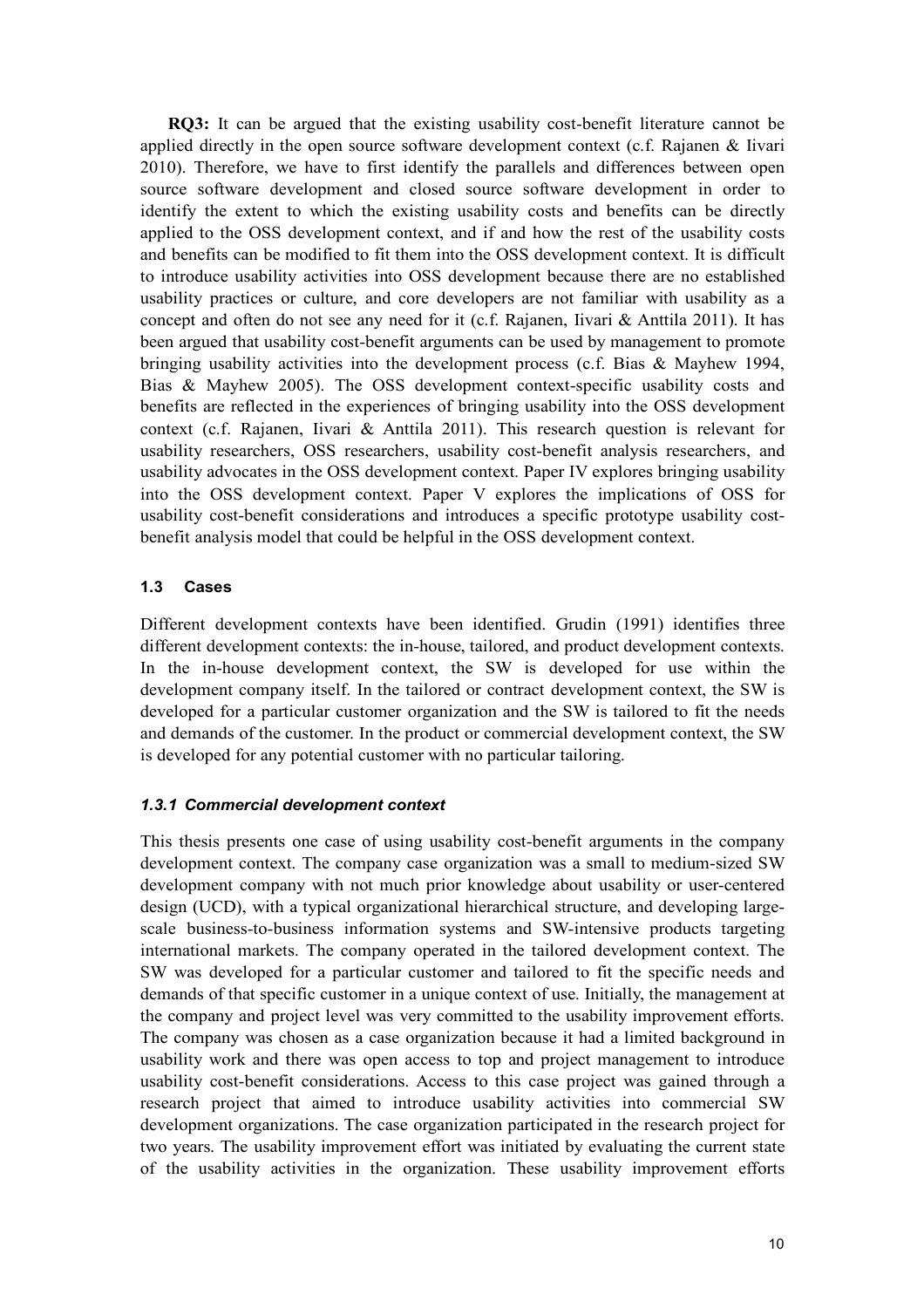included experimenting with many different kinds of usability activities, such as paper prototyping, usability testing, UI style guide development, and customer visits. Usability cost-benefit considerations were introduced to top- and project-level management as arguments for these usability improvement efforts.

#### *1.3.2 OSS development context*

This thesis presents six cases of bringing usability activities into open source software (OSS) development projects. The OSS case projects involved in this thesis were OSS development projects with different sizes, levels of organization, and development aims. These cases were studied to identify possible areas of usability cost-benefit considerations in the open source software development context, to identify the similarities and differences between closed source software development and these open source software development projects, and to pilot test the identified usability costbenefit arguments for open source software development. These OSS development projects were developing software for non-technical end-users. Some projects developed software for very large and wide end-user target populations, while other projects had very small but highly specialized and skilled target end users.

The OSS development projects had a long development history, and projects had enough core developers and active community members to ensure that the projects remained active during the studies. Also, this made the research setting more authentic since new contributors join an OSS development project when the project has already progressed beyond the initial design phase and the first versions of the software have already been released. Most of the projects were small enough to identify the core developers and to communicate directly with them; but not too small. The projects had great differences in their hierarchical structure, decision-making process, means of communication, and development rigor. The case projects were deliberately chosen to not include any projects with some type of official SW company participation or endorsement. This exclusion was made because companies may have usability resources and may prefer to utilize them in the development if they participated in or endorse the development (e.g., Benson *et al.* 2004, Frishberg *et al.* 2002, Iivari *et al.* 2008, Nichols & Twidale 2006). Also, any OSS project that has been started by an SW company or is closely monitored and guided by an SW company may not be very different from a closed source software development project within the company from the usability activities point of view; therefore, while it might offer an interesting area for further research, it was excluded.

Access to these six case OSS development projects was gained through six student teams that aimed to introduce usability activities into their selected OSS development project under close supervision of the author. The students in these usability teams had a usability background from at least two previous usability courses about usability evaluation methods (e.g., heuristic evaluation and usability testing), user-centered design and user interface design in both theory and practice. Each student team consisted of three to five students working 200 to 230 hours each in planning the usability activities, carrying out the usability evaluation and improvement activities, collecting data, communicating the evaluation results and suggested UI improvements to the OSS development project, and writing a project report.

The student teams introduced usability activities into their selected OSS development project in a way that was based on the experience and guidance of the author and collected data related to these usability activities and to the history, structure, and culture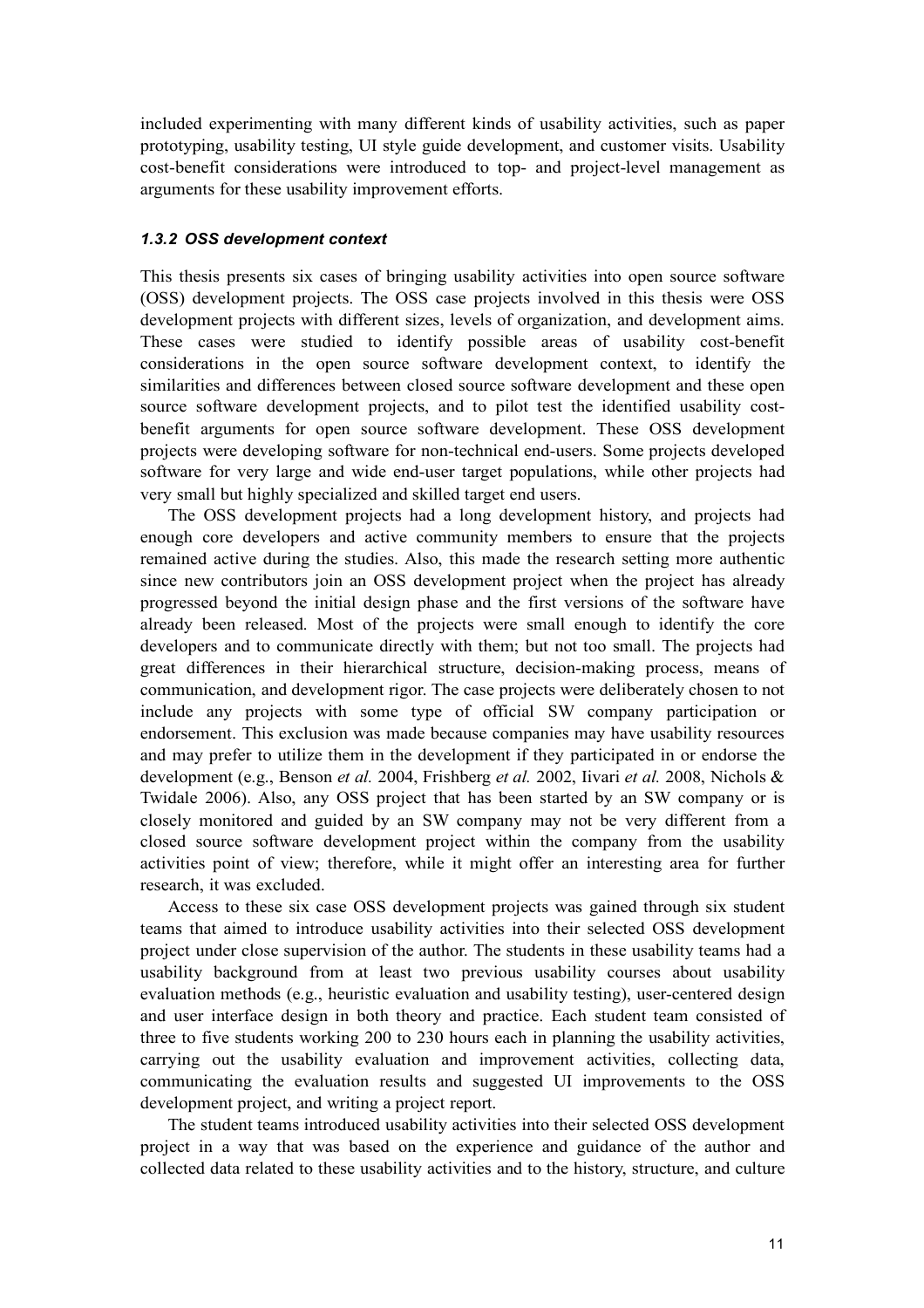of that particular OSS development project. The author supervised and guided the usability activities introduced by the student teams, analyzed the impact of usability activities on the case projects, and made research assumptions for the following cases.

### **1.4 Structure of the thesis**

This thesis has been divided into the following parts: Introduction, Related work, Research process and procedure, Analysis and synthesis, and Summary.

**Related work** (Chapter 2) establishes the theoretical background for the thesis, links it to the existing research in this area, and presents the key concepts and definitions in this research area.

**Research process and procedure** (Chapter 3) establishes the research process and outlines the procedures of the research.

**Analysis and synthesis** (Chapters 4 and 5) establishes the answers to the research questions. First, the differences and commonalities of the existing usability cost-benefit analysis models are identified and analyzed (Chapter 4). Second, these usability costbenefit analysis considerations are contrasted with the commercial SW development in order to estimate how well they fit into the commercial SW development context. Third, the existing usability cost-benefit considerations are modified so that they can be applied in the open source software development context (section 5.3). Fourth, these modified usability costs and benefits are contrasted with the OSS development context in order to estimate how well they fit into open source software development projects.

**Summary** (Chapter 6) presents the results of the research, a final summary of the research, and the contribution of this research to the research and practice; identifies the limitations of this research; identifies areas for future research; and discloses the research and results of the thesis.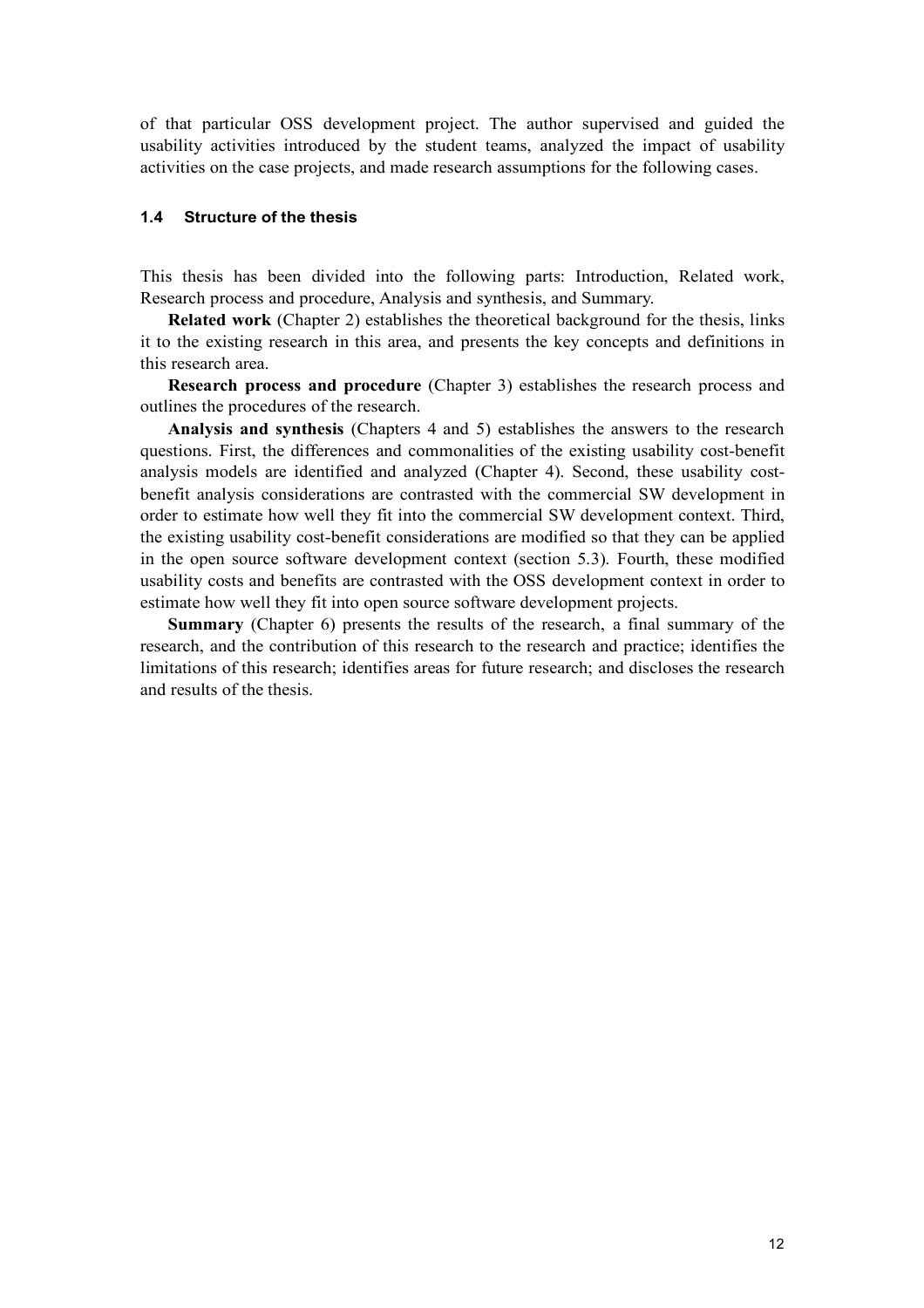# **2 Related work**

This chapter establishes the theoretical background for the thesis, links it to the existing research in this area, and presents the key concepts and definitions in this research area.

### **2.1 Usability and usability cost-benefit analysis**

*"E-commerce shifts the emphasis from the advantages of being usable to the penalties of not being usable" (Hughes 2002).*

The development context affects usability and usability cost-benefit considerations. There are also studies that indicate that the type of development context has an effect regarding usability, user-centered design activities and level, and ease of user involvement (Iivari & Molin-Juustila 2009). For example, the benefits of better usability of SW developed for in-house use can be identified within the development organization (c.f. Bevan 2000), reduced development and support costs can be seen as having more impact when SW is tailored for specific customers, and increased sales can be seen as having more impact in the product development context.

# *2.1.1 Usability*

#### *"Would somebody please think of the users?" (Author)*

Usability is defined as one of the main SW product and system quality attributes in the international standard ISO 9126. In this standard, usability refers to the capability of the product to be understood, learned, used by, and attractive to the user, when used under specified conditions (ISO 9126). The second common definition for usability is in standard ISO 9241-11, where usability is defined as being the extent to which a product can be used by specified users to achieve specified goals with effectiveness, efficiency, and satisfaction in a specified context of use (ISO 9241). The third common usability definition is by Nielsen and Schneiderman, who define usability as consisting of five quality components: learnability, efficiency, memorability, errors, and satisfaction (Nielsen 1993, Schneiderman 1998). In this thesis, usability is defined as in the ISO 9241-11 standard and the terms usability engineering (UE), human factors (HF), usability work, usability activities, and user-centered design are used synonymously. Usability can be achieved through a user-centered design process, usability activities (e.g., usability testing, paper prototyping, heuristic evaluation), and having an overall focus on usability issues through the entire development process (c.f. Boivie *et al.* 2005, Gulliksen *et al.* 2003, Gould 1997, Landauer 1995).

#### *2.1.2 Cost-benefit analysis*

Cost-benefit analysis is a method for assessing the projects from the investment point of view (Karat 1994). This method is based on making investment decisions by comparing the estimated costs and benefits of the planned actions. This comparison is based on collected and analyzed data regarding technology and finance. This comparison helps the management to focus the available resources in the most useful way on such planned activities that have low costs and potentially high benefits. While there are plenty of different cost-benefit models for different contexts ranging from restricting carnivorous plants (Givnish *et al.* 1984), rural to urban migration (Speare 1971), and to electronic medical records (Wang *et al.* 2003), there are relatively few published models for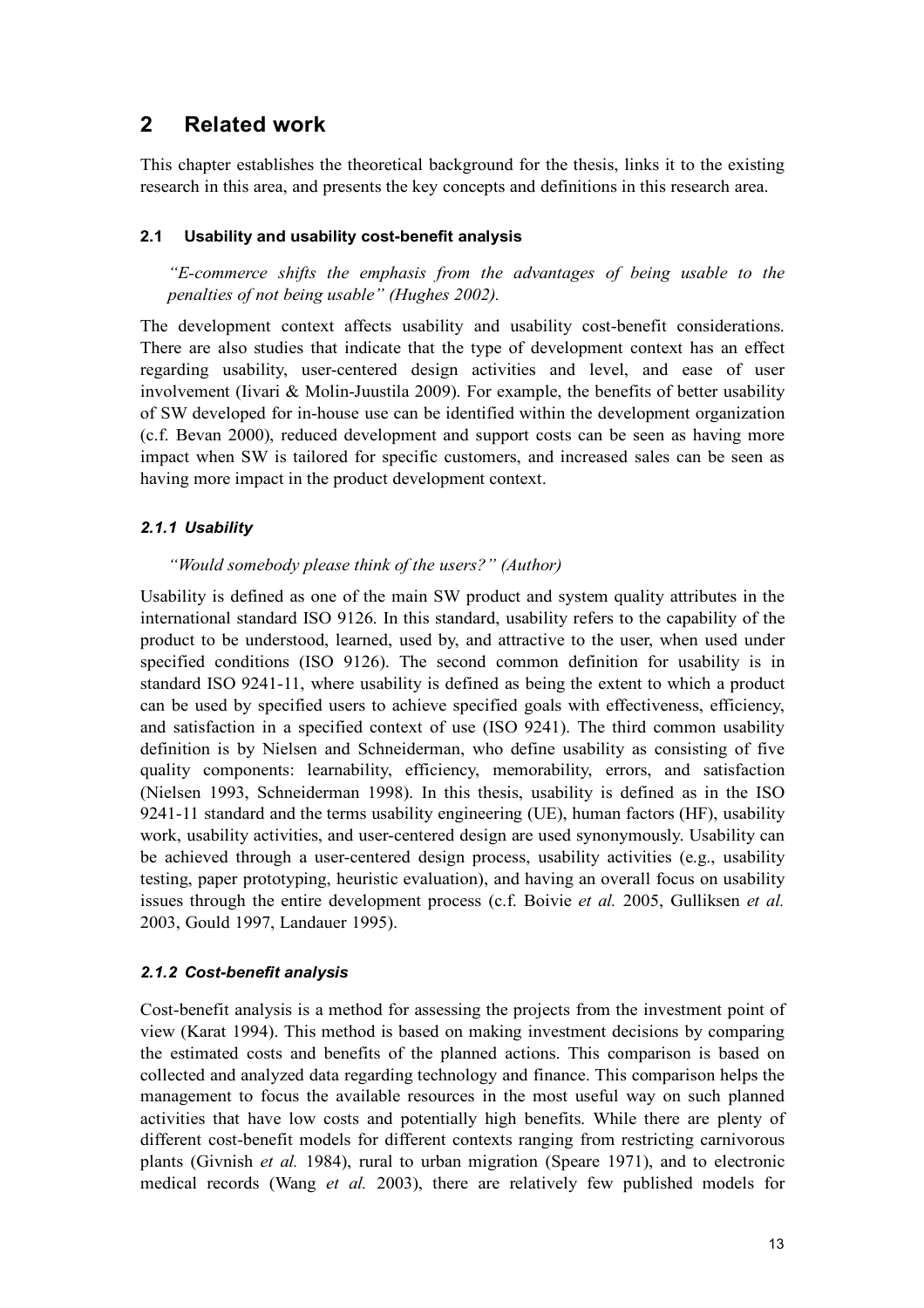analyzing the costs and benefits of usability in the company development context. In a literature search of HCI journals, ACM and IEEE digital libraries, and top conference proceedings from 2005 to 2011, no similar interpretive case studies were found from the mainstream HCI research where usability cost-benefit analysis models would have been used in an empirical setting, or where the results of using usability cost-benefit considerations in an empirical setting would have been contrasted with the existing usability cost-benefit analysis literature.

The usability cost-benefit analysis models explored in this thesis from the book *Cost-Justifying Usability* (Bias & Mayhew 1994) are by Ehrlich and Rohn, Karat, and Mayhew and Mantei. The second edition of the book was published in 2005 and it did not change the usability cost-benefit models but rather had a specific focus of applying usability cost-benefit considerations to web and intranet contexts (Bias & Mayhew 2005). In addition, the thesis explores usability cost-benefit analysis models by Bevan (2000) and Donahue (2001). These usability cost-benefit analysis models are described in more detail in Paper I and are very different in their categorization of the usability cost and benefits and the amount of provided guidelines and identified empirical background for the usability cost-benefit analysis.

The usability cost-benefit analysis method has three steps and it proceeds as follows (Burrill & Ellsworth 1980):

- 1. Identify the financial value of expected project cost and benefit variables.
- 2. Analyze the relationship between expected costs and benefits using simple or sophisticated selection techniques.
- 3. Make the investment decision.

**Cost** in the cost-benefit analysis context means the estimated or projected monetary or abstract expense of doing a particular action or starting a particular project. This cost can be concrete and, therefore, easily measurable and quantifiable, or abstract and, therefore, difficult to measure or quantify in financial terms (Burrill & Ellsworth 1980). The objective is to find more or less accurate financial estimates for each of the costs, be they concrete or abstract by nature. Sometimes it may be impossible to estimate a reliable financial impact for the abstract costs. In these cases, the best estimate or the range of various estimates is presented and the inaccuracy of the estimation is taken into account when the costs are analyzed.

In an SW development project, the typical concrete costs are direct project expenses (e.g., salaries of the project personnel and expenses of project offices), one-time purchases (e.g., equipment and software), one-time deployment costs (e.g., reduced productivity due to implementing new technology) and continuous overall expenses (e.g., maintenance and support for offices and equipment, training of the personnel). In addition to these concrete costs, there can be many kinds of abstract costs impacting the project. For example, the problems in knowledge transfer due to high staff turnover will cause the project indirect costs that are very difficult to estimate and quantify in monetary terms. However, even these kinds of difficult-to-estimate and abstract costs should be taken into account, even if the exact monetary value cannot be evaluated by any reasonable means (DIRKS 2003).

**Benefit** in cost-benefit analysis is an expected positive result of the planned action or project through either cost saving or estimated added value (Burrill & Ellsworth 1980, DIRKS 2003). Just like costs, benefits can be divided into concrete and abstract categories. In any kind of project, typical concrete benefits can be divided as improved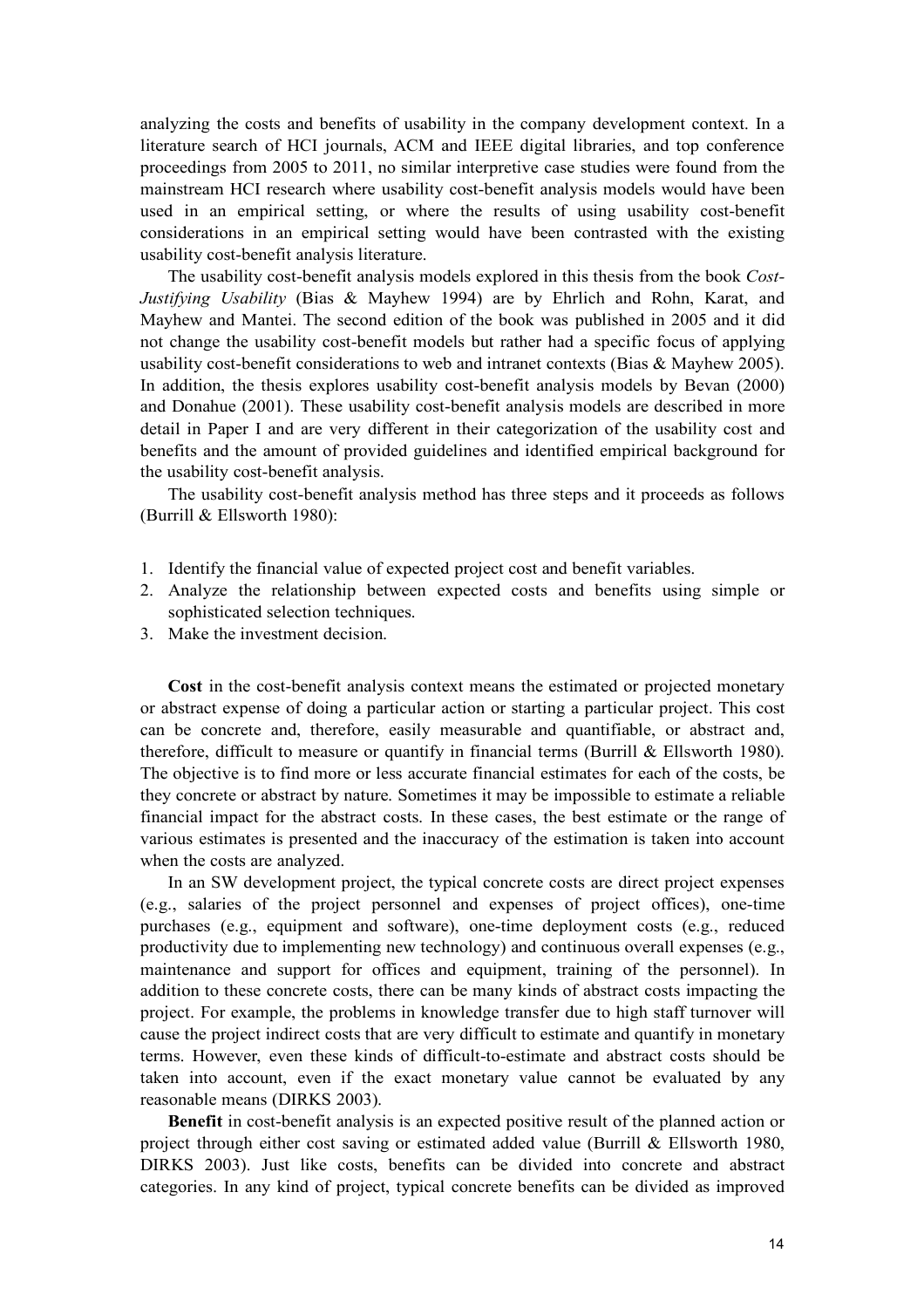productivity (e.g., due to smaller expenses or when available resources are used more efficiently), improved effectiveness (e.g., by optimizing the provided services) and indirect benefits (e.g., using the analysis for process improvement) (DIRKS 2003). Abstract benefits in any kind of project or organization might be, for example, improved customer loyalty or the increased reputation of the company. These kinds of abstract benefits are extremely difficult to evaluate or quantify in monetary terms; in fact, it is argued that the amount and impact of the improved reputation of the organization cannot be measured in any sensible way (Due 1989).

### *2.1.3 User-centered design*

#### *"Making the world a better place one user interface at a time." (Author)*

In the early days of information technology, the SW developers were usually themselves the users of the SW they wrote and, therefore, knew their own needs and the context of use. Now IT solutions are used everywhere and users can be of any age, from any culture, or from any context imaginable. The SW developers no longer have direct knowledge about the tasks, skills, and experience of the users, or information about the context within which the system is used. This can result in SW that does not answer to the functional needs of the user, but has plenty of extra unnecessary features, and does not sit well in the established work process of the user. SW developers need information about users and the context of use. UCD has been developed to fulfill this role. According to international standard ISO 13407, UCD can be described as consisting of four principles and four iterative design activities. The four principles of user-centered design identified in ISO 13407 are:

- Active involvement of users in design activities
- Iterative design where design solutions are produced in iterative and incremental fashion
- Multi-disciplinary design where skills and views of people with various backgrounds are utilized in the design
- Allocation of tasks and functions to system and to user where appropriate

The four user-centered design activities need to start at the beginning of a development project in iterative fashion, and these activities identified in ISO 13407 are:

- Understanding and specifying the context of use
- Specifying the user, task, and organizational requirements
- Producing design solutions
- Evaluating designs against requirements

The iterative and incremental user-centered design process continues until the design solution is evaluated as fulfilling all the user and organizational requirements (ISO 13407).

The user-centered design process may include several usability improvement actions. In understanding and specifying the context of use and specifying the user and organizational requirements, these usability improvement actions can be, for example, creating personas, customer visits, and usability requirement workshops (c.f. Gulliksen *et al.* 2003). In producing design solutions and evaluating those against requirements, the usability improvement actions can be in the form of paper prototyping, expert evaluation, usability testing, and so on (Gulliksen *et al.* 2003).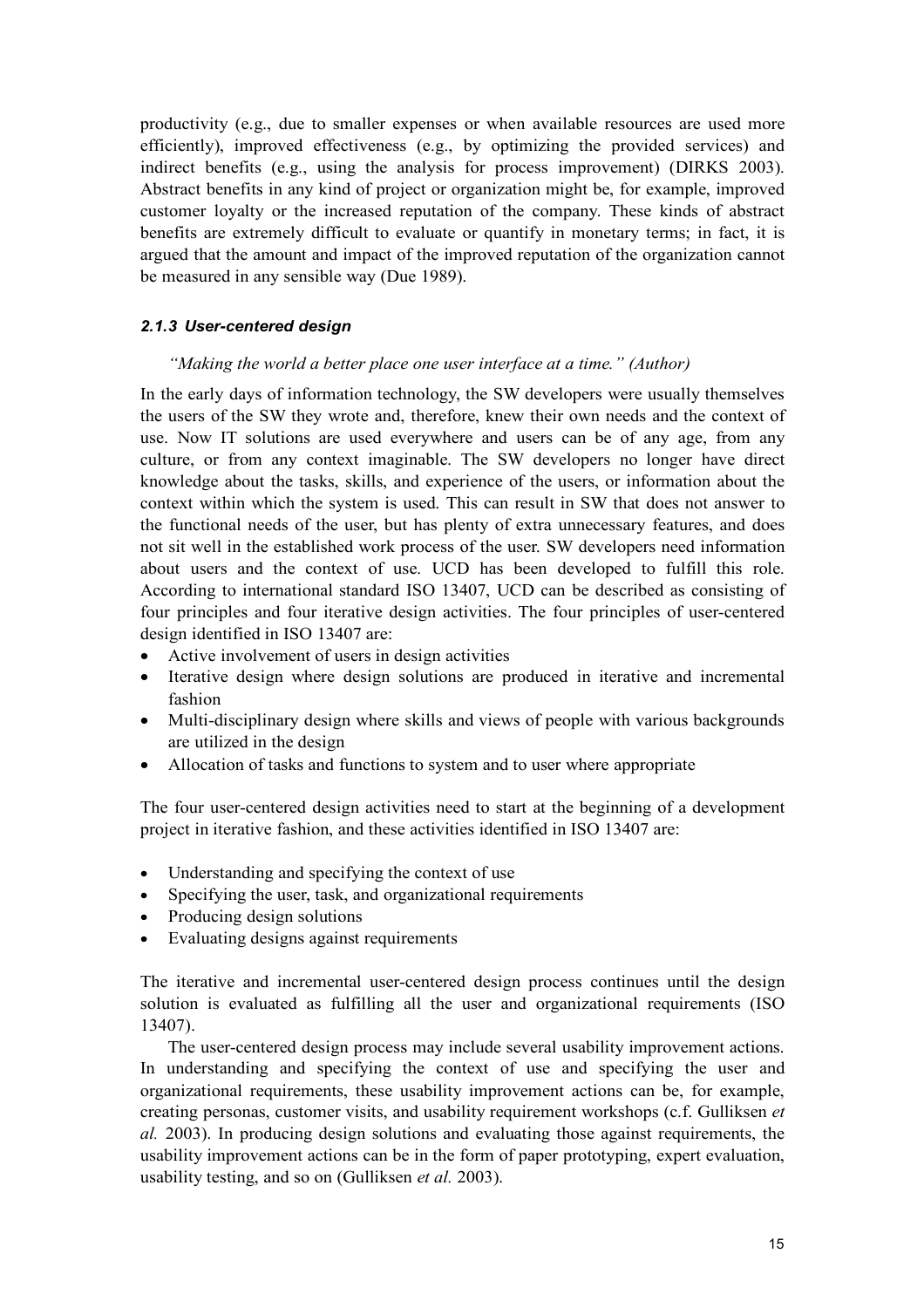One recent study has examined user-centeredness in the systems development context from the viewpoint of the four principles of user-centered design. This study found that there are considerable variations in how four allegedly user-centered systems design methods address the four principles of user-centeredness (Iivari & Iivari 2010).

#### **2.2 OSS development**

OSS is computer software that is freely available as source code—and often also as a precompiled binary file—where the license permits the users to read, change, and modify the source code as derived works, recompile the modified source code to binary form, and distribute the modified source code as a derivative under the same license as the original source code. The fundamental idea of OSS is to enable software to evolve freely by exploiting community participation. OSS also makes it possible for end users to adapt software to their personal needs and fix defects (Raymond 1999).

There are different kinds of licenses used in OSS such as GNU General Public License (GPL), GNU Library General Public License (LGPL), and BSD Licenses. OSS development has gained interest in Information Systems (IS) research in recent years (see, e.g., Fitzgerald 2006, Niederman *et al.* 2006) and OSS development has been argued to be highly influential in the future software landscape (Fitzgerald 2006).

Usually, the OSS is developed as a public and collaborative effort in the OSS development project with core developers, developers, contributors, and users. The OSS communities are often depicted with an onion model with different layers representing the level of involvement within that particular OSS community (cf. Aberdour 2007).

#### *2.2.1 Historical and cultural background of OSS*

Software communities that can be compared to modern free/open software communities have existed for a long time before the free software movement and before the term "free software" was coined (Levy 1984). The free software movement was launched in 1983 as a social and political movement to advocate what was seen as the basic freedoms of software users. These freedoms were identified as the freedom to run the software, freedom to study the software, freedom to change the software in any way that the user sees as necessary, and the freedom to distribute copies of the software with or without changes to it. These freedoms are seen as promoting the progression of technology since much of the wasteful duplication of programming efforts could be avoided and these efforts can instead go into advancing the state of the art (Stallman 1985, referenced in Wardrip-Fruin & Montfort 2003). A reflective analysis of the hacker culture and free software principles and communities by Raymond (1997) motivated Netscape to release its internet browser as free software. This was the starting point of the popular Mozilla Firefox internet browser and the Thunderbird email client. The term "open source" was coined to rebrand the free software movement so that it would be more appealing to the commercial software industry in order that it would see the benefits of the open development process. The Open Source Initiative was founded in 1998 to promote this new term and to advocate the open source principles (opensource.org). The members of the free software movement objected to this open source approach and felt that by concentrating only on the openness of the source code, the important philosophical and social values about the basic freedoms of the software users were ignored (gnu.org). Despite the differences in some ideologies, the OSS and free software communities share many of the core values, such as placing a high value on freedom of speech, regarding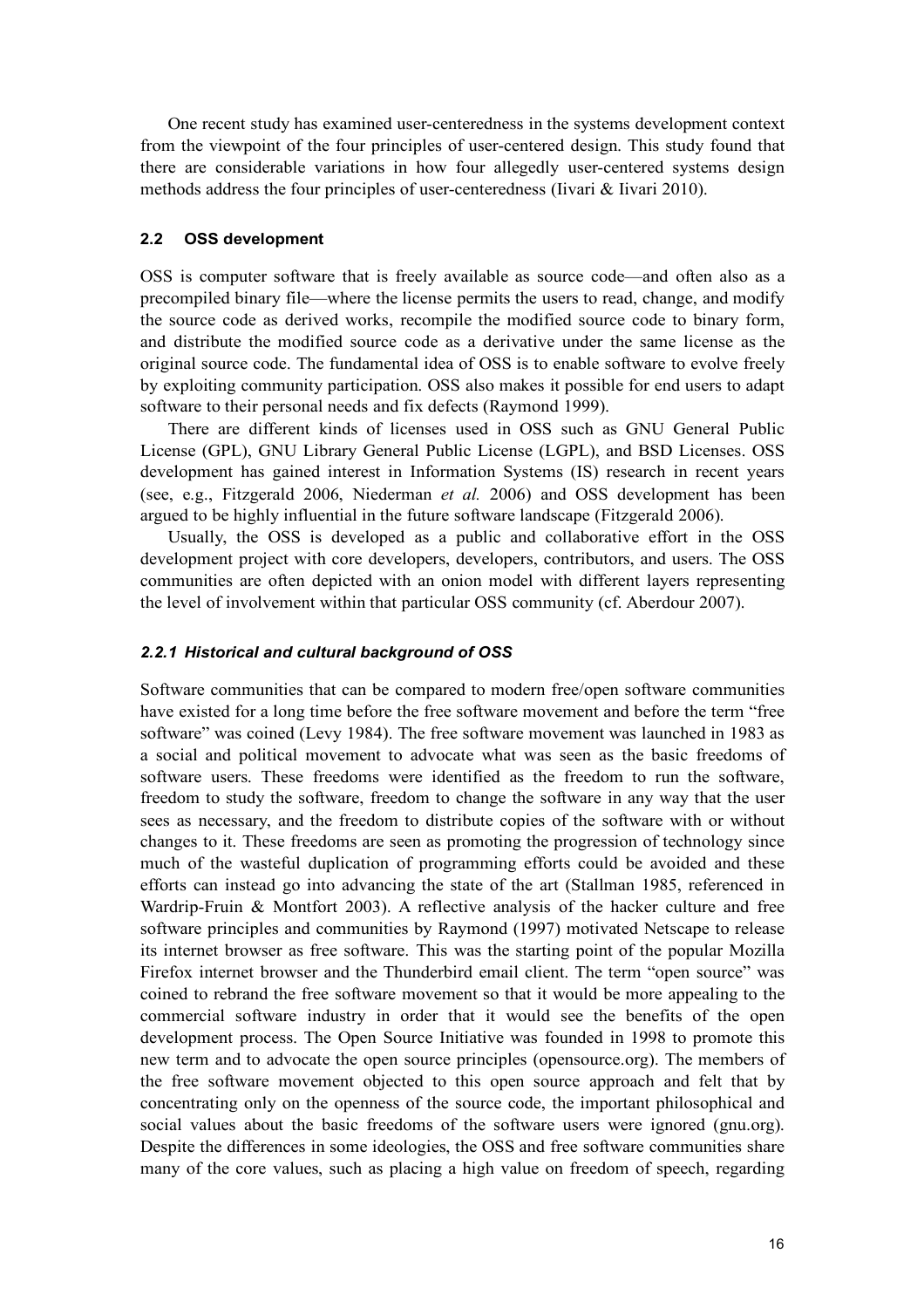programs as communal resources, and considering free information sharing as a right and an ideal (Rolandsson *et al.* 2009, Himanen 2001, Szczepanska *et al.* 2003). Also helping others so that they may solve new problems instead of readdressing old ones, and technical knowledge, skill, and learning for its own sake are common values for both communities (Rolandsson *et al.* 2009, Raymond 2003, Stewart & Gosain 2006).

## *2.2.2 OSS development community*

An OSS development project is a loosely coupled community kept together by strong common values such as that software should be free and work is kept together by one or a few coordinators (Ljungberg 2000). The OSS community is often depicted with an onion model with different layers representing the level of involvement within that particular OSS community. In a typical OSS community, there is a lead developer or a small group of developers forming a core team that controls the overall architectural design and the course of the project (Feller & Fizgerald 2000, Mockus *et al.* 2000). These project leaders making decisions in the project form the hard core of the onion. These project leaders are often supported by committers having direct write access to the project's source code, but required to ask permission for major modifications before committing a change. Contributors are external developers and users who send bug reports and minor fixes for errors in the code. Although these contributors can download and modify the source code, they do not have the power to upload their modifications to the official source code repository of the project. The outer layer of the onion consists of end users who do not participate in the community, but only use the software (Aberdour 2007). The level and structure of organization varies between different OSS development projects but usually small and medium-sized OSS development projects have an informal, shallow, and meritocratic organizational structure where the contributors, whose contribution is seen as being important or innovative, are often given developer or core-developer status by the decision of the developers or community as a whole. One of the main motivational forces in the community is the status, fame, reputation, and recognition that a contribution can give to the developer (Raymond 1999, Aberdour 2007, Bergquist & Ljungberg 2001, Berquist 2003, Zeitlyn 2003).

# *2.2.3 OSS developers as users*

Technically skilled developers have traditionally developed OSS for their own use, but OSS solutions now have increasingly more users who lack in-depth technical knowledge. The OSS solutions have tended to be useful since the developers have produced tools that they themselves use and, therefore, know the user, task, and organizational requirements of those tools, as well as their context of use; however, usability has not traditionally been their major concern. There is now an increasing number of OSS solutions that have user populations that no longer consist solely of developer-users; most of the users of several popular OSS solutions, such as the popular web browser Firefox, may not be capable of adapting the software to their needs or fixing or reporting defects like developer-users could (Giuri *et al.* 2004). However, some studies indicate that the OSS community is starting to acknowledge that 'we are not our users,' usability of the OSS is poor, and the OSS development process should be characterized as anything but user centered (Frishberg *et al.* 2002, Benson et al. 2004, Nichols & Twidale 2006, Pemberton 2004, Zhao & Deek 2005, Zhao & Deek 2006).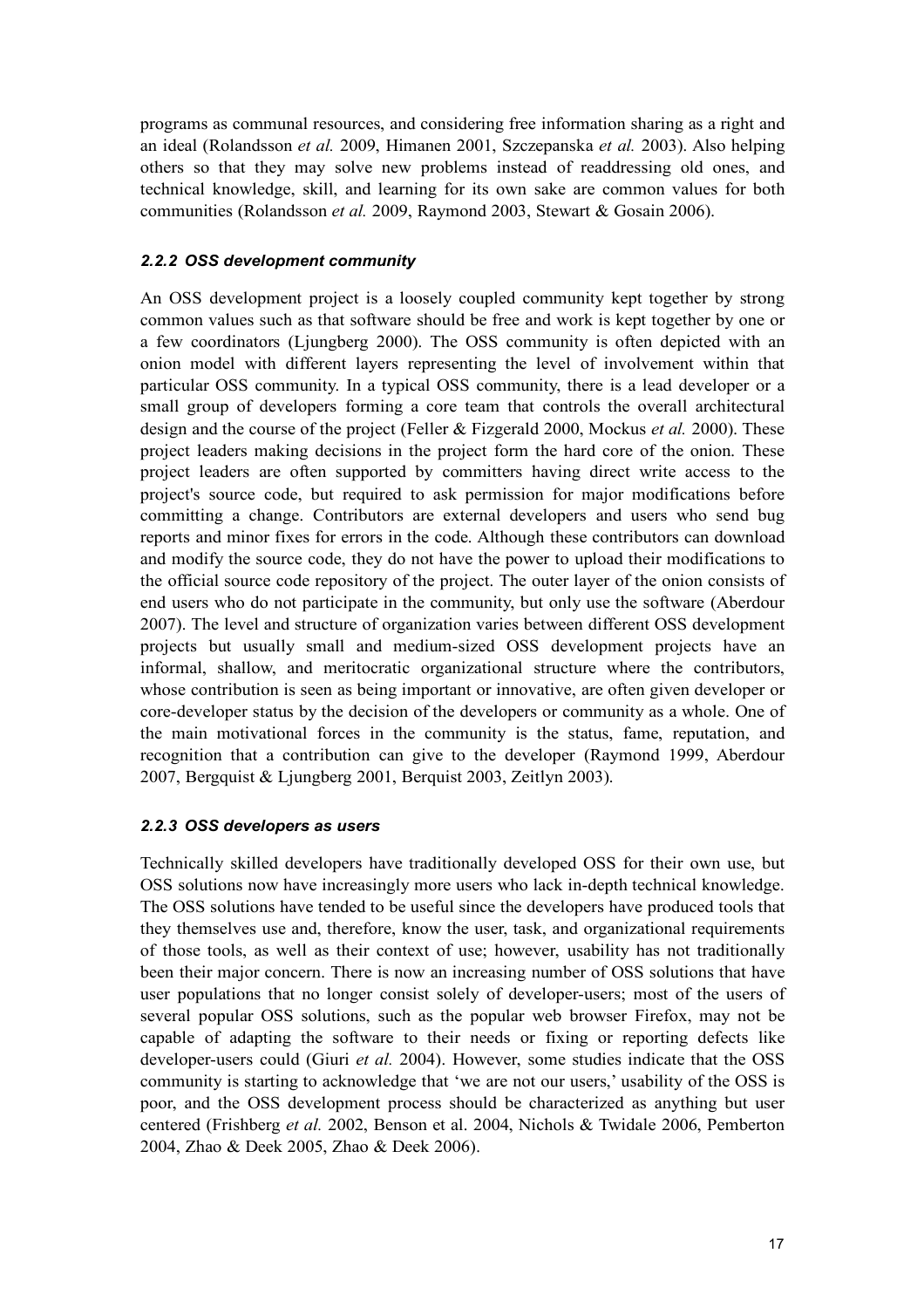Improving OSS usability and bringing usability activities into OSS development have not been researched in detail until recently, but as more non-developer users start to use OSS, the importance of these factors will increase. A similar phenomenon can be identified when non-technical users first started using computers and software they had not developed themselves, and the difficulties using the systems and software they had not developed was the impetus for the first usability studies. A similar trend can also be seen in web interfaces where, first, only the technically savvy people could use or develop web pages. Even though recent studies have described some usability activities that have already been carried out in some OSS projects (Andreasen *et al.* 2006, Bach & Carroll 2009, Back *et al.* 2009, Terry *et al.* 2010), the current status of usability activities in OSS projects and the usability of OSS still tend to be quite poor (e.g., Cetin *et al.* 2007, Nichols & Twidale 2003, Nichols & Twidale 2006, Zhao & Deek 2005, Zhao & Deek 2006), and this is still the case, especially in small and medium-sized OSS projects where the developers typically do not have theoretical or practical knowledge about user interface and usability methods and practices, and in OSS projects without company involvement. When a company is involved in an OSS project, it usually brings its UI and usability methods and practices into the development roadmap.

#### *2.2.4 OSS developers as managers*

One of the most common models in coordinating OSS development projects is that several contributors work under a single 'benevolent dictator' who is usually the founder of the project and who attracts committed and talented contributors (Ljungberg 2000). An alternative to having one single benevolent dictator is rotating dictatorship or forming a voting committee from the developers (Ljungberg 2000). To a certain extent, the core developers can be argued to have the same characteristics as managers in commercial software development. Core developers make both low-level decisions regarding whether or not a particular contribution is accepted to the code, mid-level decisions regarding software features to be included in individual releases, and strategic decisions regarding the direction of the development in the future as well as the development roadmap.

However, some clear differences are also apparent when comparing OSS core developers to the managers in commercial SW development. First, the core developers in the OSS development context do not usually issue tasks for individual developers or issue strict development deadlines. Second, in most OSS projects, the core developers do not have to budget and allocate limited human, technological, or financial resources. The managers in commercial software development have to balance the development activities within the overall resources allocated to them. Since all usability activities require some kind of resources, management support is important when trying to bring usability activities to commercial software development. This is why the traditional usability cost-benefit analysis models focus heavily on gaining management commitment and support by identifying areas such as the lesser need for resources as a result of usability activities. This approach is not directly suitable for advocating usability activities in OSS projects because of the lack of budgeted resources and, therefore, the OSS context needs its own tailored usability cost-benefit aspects in order to catch the interest of OSS core developers who are not concerned about time or resources (Rajanen & Iivari 2010).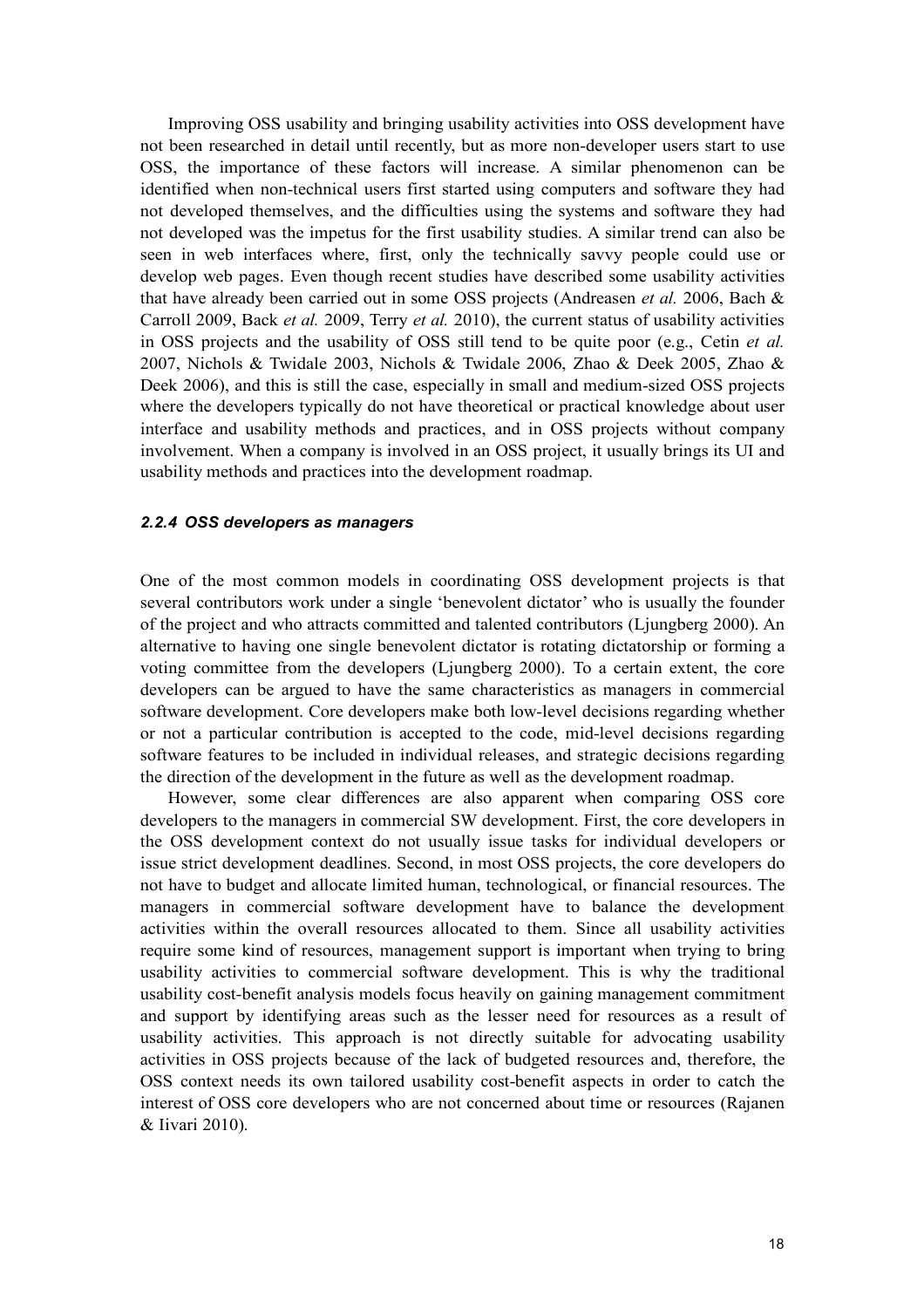# **3 Research approach and methods**

## **3.1 Research approaches**

The research process of this thesis utilizes conceptual-analytical and constructive research approaches (March & Smith 1995, Järvinen 2000). In IS research, the design science approach is a type of scientific research that aims to develop new or improved ways to achieve human goals (c.f. March & Smith 1995, Hevner *et al.* 2004). Design science consists of two basic activities: building and evaluating. Building is a process for constructing an artifact for a specified purpose, and evaluating is a process of determining how well the constructed artifact performs in that specified purpose (March & Smith 1995). Building and evaluating IT artifacts has design science intent (March & Smith 1995). In this thesis, Paper V has the perspective of building a usability costbenefit model to fit into the OSS development context and Paper IV has the perspective of evaluating these OSS usability cost-benefit considerations. March and Smith differentiate two cases concerning when the construct already exists in some form and when the construct has not existed before in any shape or form. In case the construct is totally new, the contribution of the research comes from the novelty of the artifact and the persuasiveness of the claims that it is effective (c.f. March & Smith 1995, Järvinen 2000). In case the construct has already existed in some form, the contribution of the research lies in the new form of the construct being, in some sense, better than the old one (c.f. March & Smith 1995, Järvinen 2000).

Case study research is an empirical enquiry in which the focus is on a contemporary phenomenon in its real-life context when the boundaries between the phenomenon and its context are not clearly evident, and in which multiple sources of evidence are used (Yin 1994). The case studies may be explanatory, exploratory, or descriptive and can be either qualitative, quantitative, or both (Yin 1994). An explanatory case study is used to study and explain a particular case and find its underlying principles. An exploratory case study is used to study the case in depth. A descriptive or interpretive case study tries to understand and make sense of the case and not to explain it in a predictive sense. However, there is no exclusivity between explanatory, exploratory, and descriptive case studies (Yin 1994). In case study research, the theoretical propositions are used as sensitizing devices to guide the collection and analysis of the data and typically multiple sources of data are preferable (Yin 1994).

| Research question                                                                                     | Research approach                                                                 |
|-------------------------------------------------------------------------------------------------------|-----------------------------------------------------------------------------------|
| RQ1: What are the strengths, weaknesses,                                                              | Conceptual analytical                                                             |
| differences, and commonalities of the existing<br>usability cost-benefit analysis literature?         | Understand                                                                        |
|                                                                                                       |                                                                                   |
| RO2: How do the existing usability cost-benefit                                                       | Case study, qualitative research                                                  |
| considerations fit into practice?                                                                     | Understand                                                                        |
| RQ3: How do usability costs and benefits fit<br>into the open source software development<br>context? | Conceptual analytical, constructive research,<br>case study qualitative research. |
|                                                                                                       | Understand, Evaluate                                                              |

| Table 1. Research questions and research approaches. |  |  |
|------------------------------------------------------|--|--|
|                                                      |  |  |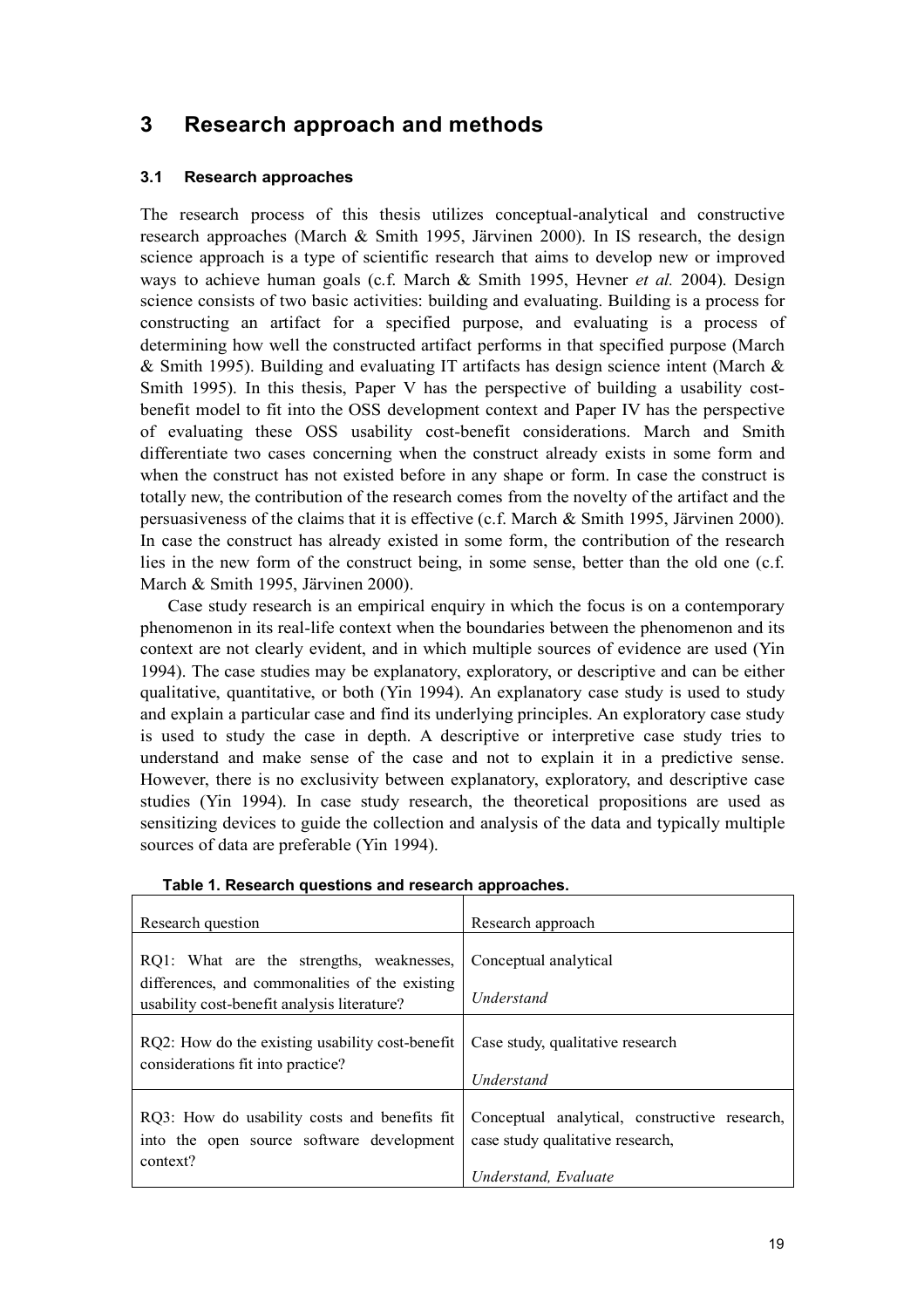In this thesis, Papers I, II, and III are focused on understanding the usability cost-benefit analysis in the commercial development context. Paper III also evaluates the usability cost-benefit analysis in the commercial development context. Paper IV and Paper V are focused on understanding the OSS development context and building and evaluating the usability cost-benefit considerations fitting the OSS development context.

|              | Commercial | <b>OSS</b> |
|--------------|------------|------------|
| Understand   | I, II, III | IV, V      |
| <b>Build</b> |            |            |
| Evaluate     | ΊI         | īV         |

**Table 2. Papers and research process**

## **3.2 Data gathering and analysis**

The empirical data in this thesis were gathered from one case in the commercial SW development context and four cases in the OSS development context. The commercial SW development case organization was a small to medium-sized SW development company that was developing large-scale business-to-business IS- and SW-intensive products for international markets. Access to this case organization was gained through a research project attempting to introduce usability activities into SW development organizations. The case project participation and data gathering lasted two years.

Access to the four cases in the OSS development context was gained through four student usability projects: UKKOSS 1, UKKOSS 2, UKKOSS 3, and UKKOSS 4. These student usability projects aimed to introduce usability activities into OSS development projects. The student usability projects communicated with their allocated OSS development project and tried to introduce usability activities into it in order to have a 'wake-up call' (cf. Schaffer 2004) among the core developers and the community regarding the importance of usability.

|                                   | Case 1                                           | Case 2                        | Case 3                                | Case 4                                |
|-----------------------------------|--------------------------------------------------|-------------------------------|---------------------------------------|---------------------------------------|
| of<br><b>Number</b><br>developers | $~1$ -30 developers                              | $~15$ developers              | $~10$ developers                      | $~20$ developers                      |
| Number<br>οf<br>users             | Medium to large<br>base<br>user<br>$($ < 16.000) | Small<br>user<br>base (<1000) | Very<br>large user<br>base (>800.000) | Verv<br>large user<br>base (>800.000) |
| Application<br>type               | Media<br>center<br>software                      | Game                          | 3D<br>content<br>creation<br>software | Media<br>center<br>software           |
| Starting year                     | 2004                                             | 2003                          | 2002                                  | 2003                                  |
| Development<br>activity           | Active<br>development                            | Sporadic<br>activity          | Active<br>development                 | Active<br>development                 |

**Table 3. Description of the OSS case projects**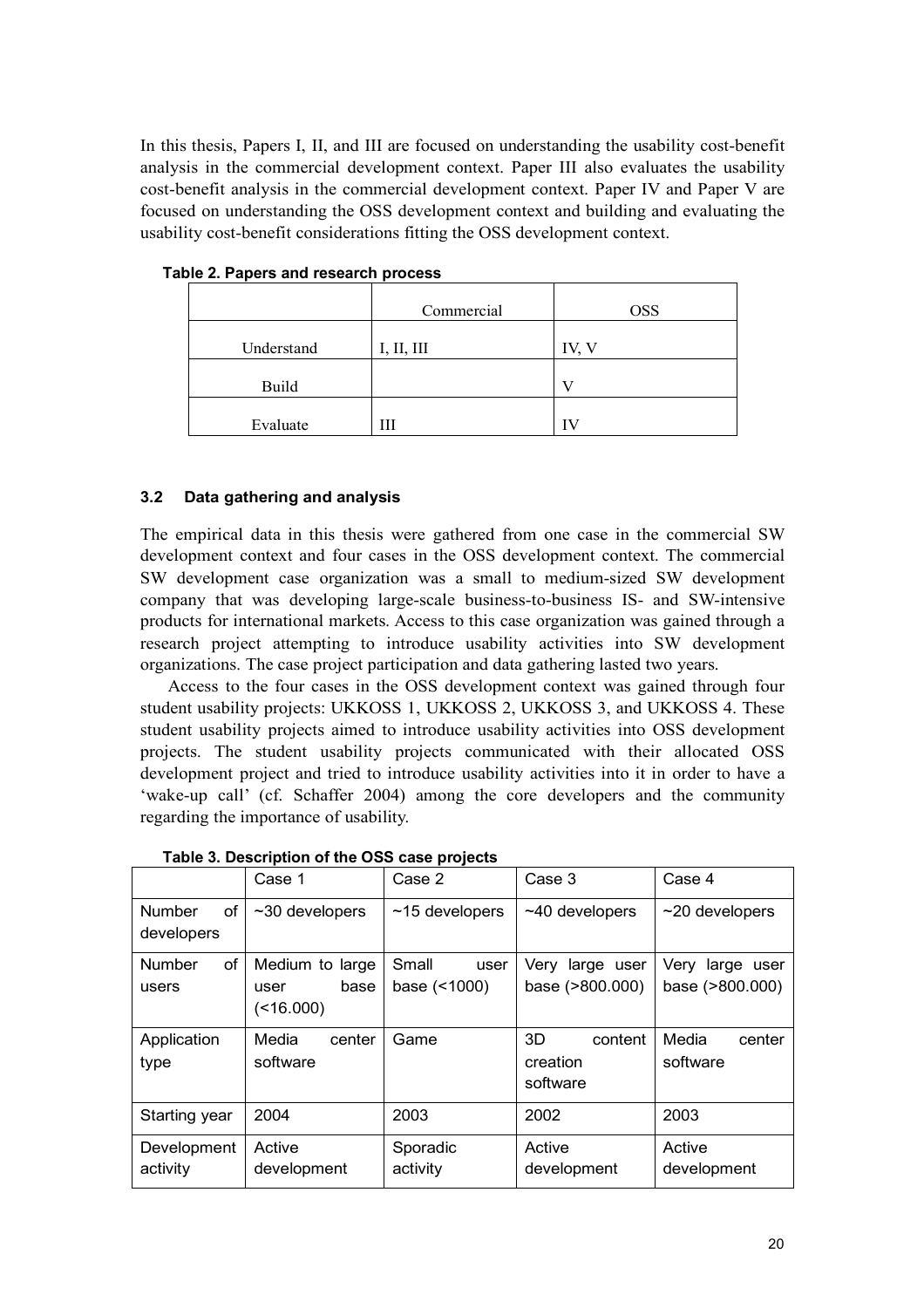| Decision<br>making             | Authoritative<br>(core<br>developers)      | Community<br>based                                                         | Authoritative<br>(core<br>developers)                   | Authoritative<br>core)<br>developers)      |
|--------------------------------|--------------------------------------------|----------------------------------------------------------------------------|---------------------------------------------------------|--------------------------------------------|
| Usability<br>team              | 5 students                                 | 3 students                                                                 | 10 students                                             | 3 students                                 |
| <b>Usability</b><br>activities | Expert<br>evaluation,<br>usability testing | Expert<br>evaluation,<br>usability<br>testing,<br>user<br>interface design | Expert<br>evaluation,<br>usability testing,<br>mock-ups | Expert<br>evaluation,<br>usability testing |

The students conducting these usability projects had a usability background from at least two previous usability courses about usability evaluation methods (e.g., heuristic evaluation and usability testing), user-centered design, and user interface design in both theory and practice. Each student usability team consisted of three to five students working about 200 hours each in planning the usability activities, carrying out the usability activities, communicating with the OSS project, following up the impact of usability activities, collecting data, and writing a project report. The student projects introduced usability activities into one selected OSS development project, based on assumptions and guidance from the author, and collected data related to these usability activities and some issues related to the history, structure, and culture of the case OSS project. The author supervised and guided the usability activities introduced by the student projects, analyzed the impact of usability activities on the case projects, and made plans for the following cases. Prior to these usability activities, the OSS case projects 1, 2, and 4 had very limited knowledge and almost no background at all in usability activities. The OSS case project 3 had some background in user interface design, but very limited background in implementing usability activities.

The research material has been gathered over the period of five semesters. The material was collected while conducting usability activities and observing OSS development projects. Usability findings and recommendations and all forum and email correspondence between the development teams and the student usability teams have been saved for the purposes of the research. The OSS developer culture places more value on the functionality of code than on interaction design, OSS projects tend to be developed piecemeal by separate individual contributors, and comprehensive design and evaluation efforts do not fit the development process well (Green *et al.* 2009); therefore, it can be argued that the results would have remained the same even if a group of professional usability specialists had tried the same consultancy-style approach.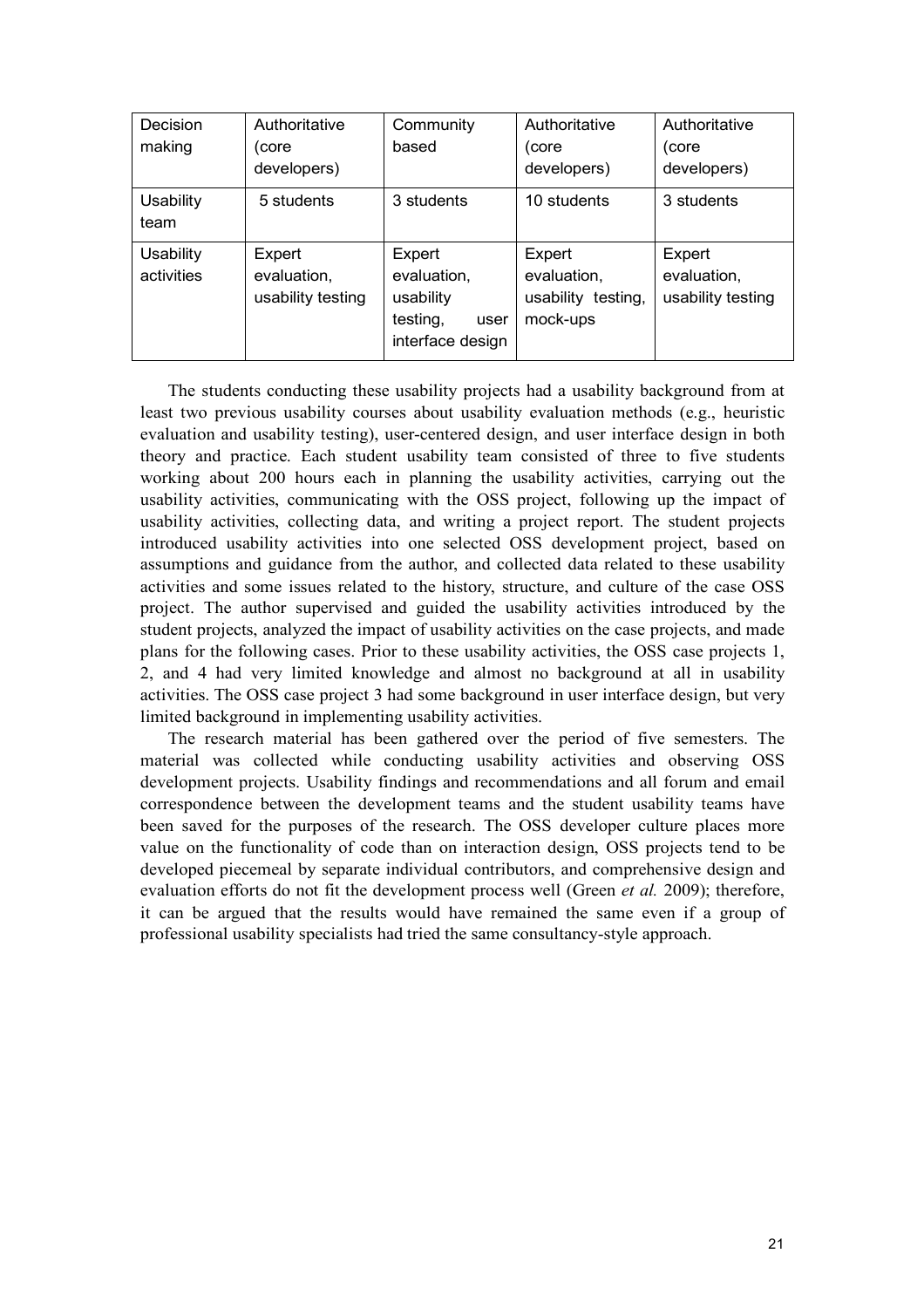# **4 Results: Analyzing the usability benefits**

The results of this thesis are presented by summarizing the results of the individual papers in chronological order.

## **4.1 Analyzing the usability cost-benefit analysis models (ECIS 2004)**

Paper I contributes to the thesis by analyzing the different cost-benefit analysis models that are used for estimating the costs and benefits of better usability through usability activities. There exist a number of different cost-benefit models related to usability. However, there is not much work reported on analyzing, contrasting, and comparing these different usability cost-benefit analysis models. The aim of this paper is to partially fill this gap.

The analytical framework for analyzing, contrasting, and comparing the usability cost-benefit analysis models is based on the product life cycle. This makes it possible to conduct a systematic analysis that takes account of the different roles that usability has in different phases. The main phases of the product life cycle are identified as follows:

- Product development phase
- Product sales phase
- Introduction phase
- Daily use

In the first phase, product development, the benefits are actually not based on usability as a measurable product attribute, but rather on user-centered design as a product development paradigm. Usability as a product attribute becomes important at the phase in which the product gets in touch with the end users. In the following, each of the selected models is analyzed from the viewpoints of these four different phases of the product life cycle. The main research questions of this paper are:

- What kinds of aspects of benefits does each model cover at each phase?
- To what extent does each model provide concrete guidance for estimating the benefits?
- How are the steps of the cost-benefit analysis method identified and documented in usability cost-benefit models?

As a last topic of research, the related costs or usability activities are examined. These costs are mainly related to the first product life cycle and its development phase.

The analysis of this paper covers four models, three of which were formulated by Ehrlich and Rohn, Karat, and Mayhew and Mantei, and are presented in the book by Bias and Mayhew (1994). Although the book is rather old, it is still the benchmark in costjustifying usability and usability cost-benefit considerations. This book has recently been cited in works ranging from the benefits and challenges of user involvement (Kujala 2003), lack of usability cost-benefit considerations in the consumer appliance market (Jokela 2004), explorations in workplace user frustration with computers (Lazar *et al.* 2006), and the engineering design of systems (Buede 2008), to making the design process more usable (Champney *et al.* 2011), and there seem to be no apparent trends in these citations. The second edition of the book was published in 2005 and it did not change the usability cost-benefit models; rather, it had a specific focus of applying usability costbenefit considerations to web and intranet contexts (Bias & Mayhew 2005). The fourth model included in this paper is by Bevan (2000), and is more recent than other usability cost-benefit analysis models and has a different background since it is a result of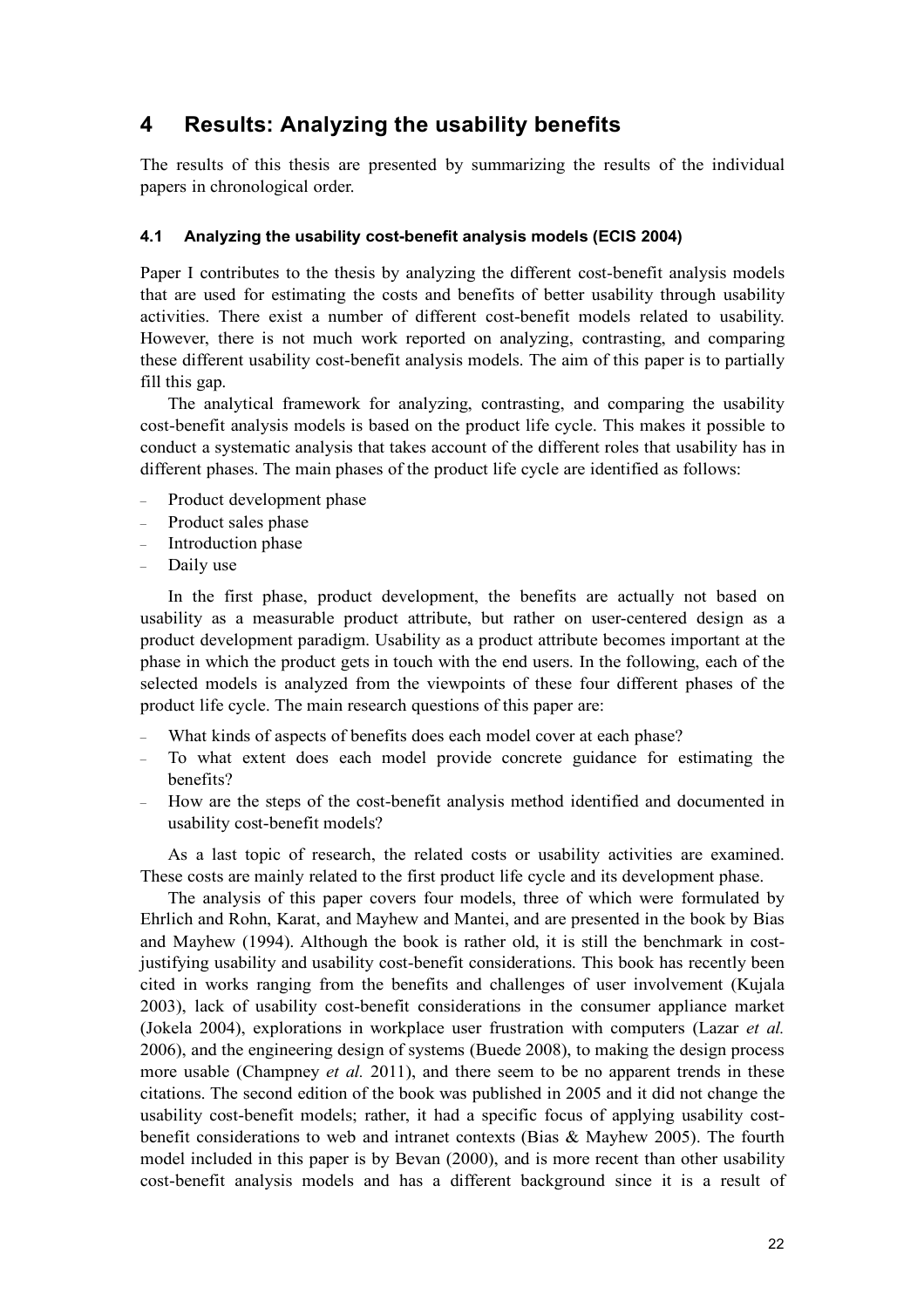European research projects. There is also literature that does not directly reference these previous bodies of research but use the cost-benefit considerations to, for example, analyze the costs and benefits of discount usability methods (cf. Cockton  $&$  Woolrych 2002).

### *4.1.1 Ehrlich and Rohn*

Ehrlich and Rohn analyze the potential benefits of better usability from the point of view of the vendor company, corporate customer, and end user. They state that by incorporating the usability activities into the product development project, both the company itself and its customers gain benefits from certain areas. When compared to other usability benefit models analyzed in this paper, Ehrlich and Rohn present the most comprehensive discussion about different aspects of usability cost-benefit analysis. They do not clearly present an overall formula for calculating the value of usability costs and benefits.

According to Ehrlich and Rohn, the vendor company can identify benefits from three areas:

- 1. Increased sales
- 2. Reduced support costs
- 3. Reduced development costs.

In some cases, the link between better usability and increased sales can be found, but it can often be difficult to relate the impact of better usability directly to increased sales. One way to identify the impact of usability on sales is to analyze how important a role the usability has in the buying decision of the users.

The cost of product support can be surprisingly high if there is a usability problem in an important product feature and the product has lots of users. Better usability has a direct impact on the need for product support and, therefore, great savings can be made through less need for support. By focusing on better product usability and using usability methods, the vendor company can cut development time and costs. The corporate customer can expect benefits when more usable products reduce the time that the end users need to devote to training. In addition to official training, there are also hidden costs for peer support. End users often seek help from their expert colleagues, whose productivity decreases as a result. It is estimated that this kind of hidden support cost for every PC is between \$6.000 and \$15.000 every year (Bulkeley 1992).

End users are the final recipients of more usable products. According to Ehrlich and Rohn, increased usability can result in higher productivity, reduced learning time, and greater work satisfaction for the end user. The end user can benefit from higher productivity when the most frequent tasks take less time.

#### *4.1.2 Bevan*

Bevan estimates the potential benefits of better usability to the organization during development, sales, use, and support. The vendor can gain benefits in development, sales, and support. The customer can benefit in terms of use and support. When the system is developed for in-house use, the organization can identify benefits in development, use, and support. In each category, there are a number of possible individual benefits where savings or increased revenue can be identified.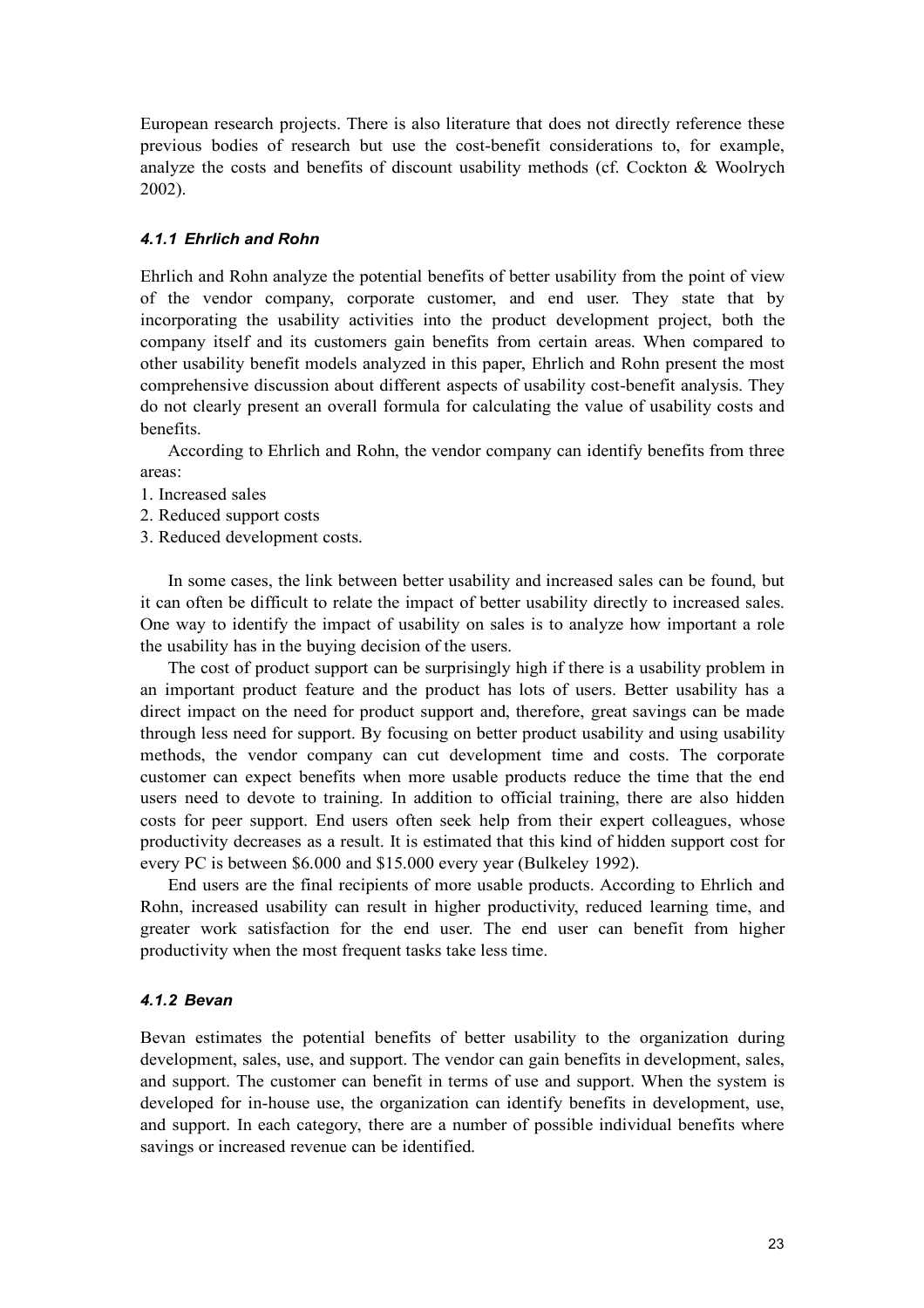The total extent of the benefit from better usability can be calculated by adding all identified individual benefits together. Bevan mainly discusses the usability benefits through increased sales, less need for training, and increased productivity. Benefits through decreased development time are identified but are not discussed in detail.

## *4.1.3 Karat*

Karat approaches the usability benefits through a cost-benefit calculation of human factors (HF) work. This viewpoint is different from other analyzed usability cost-benefit analysis models. The following are examples of identified potential benefits:

- 1. Increased sales
- 2. Increased user productivity
- 3. Decreased personnel cost through smaller staff turnover.

The development organization can gain benefits when better usability creates a competitive edge and, therefore, increases product sales. Customer organization can gain benefits when end-user productivity is increased through reduced task time and when better usability reduces staff turnover. Karat describes a usability cost-benefit analysis of three steps. In the first step, all expected costs and benefits are identified and quantified. In the second step, the costs and benefits are categorized as tangible and intangible. The intangible costs and benefits are not easily measured, so they are moved into a separate list. The third step is to determine the financial value of all tangible costs and benefits. Karat also links the usability cost-benefit analysis to business cases. Business cases provide an objective and explicit basis for making organizational investment decisions (Karat 1994).

#### *4.1.4 Mayhew and Mantei*

Mayhew and Mantei argue that a cost-benefit analysis of usability is best carried out by focusing the attention on the benefits that are of most interest to the audience for the analysis. The relevant benefit categories for the target audience are then selected and benefits are estimated. Examples of relevant benefit categories are given for the vendor company and internal development organization. The vendor company can benefit from:

- 1. Increased sales
- 2. Decreased customer support
- 3. Making fewer changes in late design life cycle
- 4. Reduced cost of providing training.

#### *4.1.5 Benefits in the development phase*

Overall, the explored usability cost-benefit analysis models identify three different kinds of usability benefits that user-centered design can provide in the development phase: reduced development costs, prioritization of product features, and less need for future redesign.

By focusing on better product usability and using usability techniques, a vendor company can reduce development costs. Ehrlich and Rohn, Bevan, and Mayhew and Mantei identify reduced development costs as one potential benefit. Mayhew and Mantei provide a sample calculation for analyzing this benefit. They calculate the benefits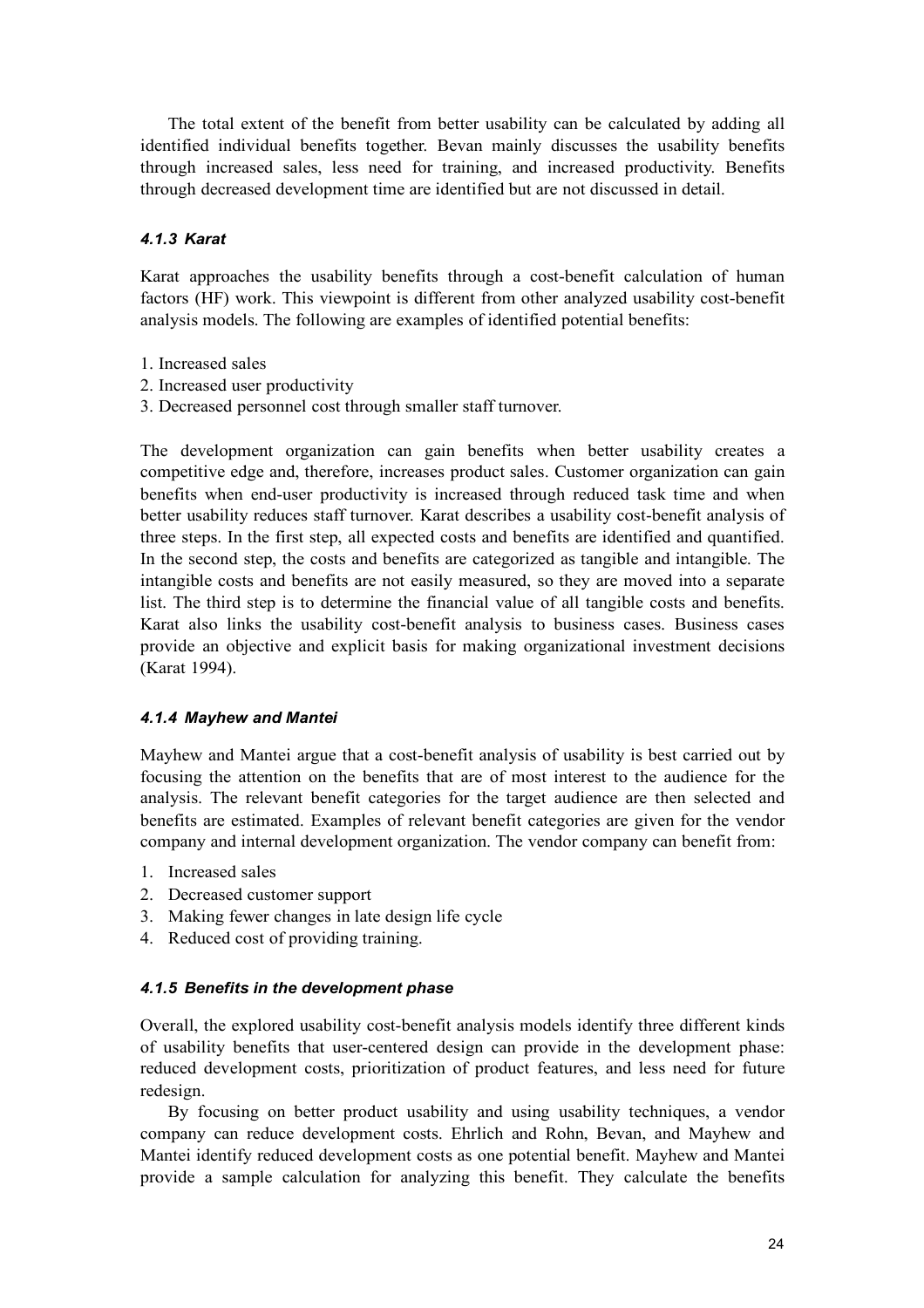through comparing the difference between the costs of changes detected early and those detected late. Ehrlich and Rohn have a descriptive discussion but no concrete guidelines or example calculations. Bevan mentions these benefits only briefly, and Karat does not discuss them at all (Table 4).

Ehrlich and Rohn and Bevan discuss, to some extent, the benefit of prioritizatizing the functionality that is important for customers. In one case, three key features were deliberately added to the product to make it more appealing, but 95% of the respondents to a survey never used the features because they did not know that the features existed, did not know how to use the features, or did not understand the features (Ehrlich & Rohn 1994). Karat and Mayhew and Mantei do not address this point specifically.

In addition to these benefits, Bevan identifies the reduced need for architectural redesign to make future versions of a product easier to use as a potential benefit.

| DEIIGHIS                                                                  |                                                                                            |       |       |                 |  |
|---------------------------------------------------------------------------|--------------------------------------------------------------------------------------------|-------|-------|-----------------|--|
| Benefit category                                                          | Ehrlich & Rohn                                                                             | Karat | Bevan | Mayhew & Mantei |  |
| Reduced                                                                   | XX                                                                                         |       | X     | XX              |  |
| development costs                                                         |                                                                                            |       |       |                 |  |
| Prioritization of                                                         | XX                                                                                         |       | X     |                 |  |
| product features                                                          |                                                                                            |       |       |                 |  |
| Less need for                                                             |                                                                                            |       | Х     |                 |  |
| future redesign                                                           |                                                                                            |       |       |                 |  |
|                                                                           | $XXX =$ The benefit is identified and well documented, concrete guidelines, examples, etc. |       |       |                 |  |
| $XX$ = There is some discussion about the benefit, no concrete guidelines |                                                                                            |       |       |                 |  |
| $X =$ The benefit is identified                                           |                                                                                            |       |       |                 |  |
| $=$ The benefit is not identified                                         |                                                                                            |       |       |                 |  |

**Table 4. The extent to which usability cost-benefit models identify and document benefits**

None of the analyzed models takes into account the potentially different benefits depending on whether the product is tailored or mass produced. It would be interesting to see whether there are some differences in estimating the benefits of better usability when the product is tailored or mass produced. It is known that different requirements and principles are applied for developing tailored products and mass products. Because none of the models in this study offer different analysis for these two approaches, it would be interesting to see the extent to which the usability benefits are different in these cases. One research study identified user-centered design as having a key role in differentiating product and HF improvements (Harrison *et al.* 1994).

#### *4.1.6 Benefits in the sales phase*

Generally, the models identify two categories of usability benefits in the sales phase: gaining a competitive edge, and increased customer satisfaction. It is very difficult to estimate the impact of better usability on product sales. However, there are some reported cases, where a link between better usability and increased sales can be established. In one reported case, revenues grew by 80% when the most serious usability problems were fixed in the second release of a product (Wixon  $\&$  Jones 1991). Poor usability may have a serious effect on a company's reputation and market share, especially when the market is tightly controlled (Mauro 1994). Also, product development usability can speed up a product's market introduction and acceptance (Conklin 1991).

The benefits of gaining a competitive edge by claiming a product is easier to use than other products is identified and discussed in all models (Table 5). Ehrlich and Rohn have a detailed discussion about this benefit, and Mayhew and Mantei have an example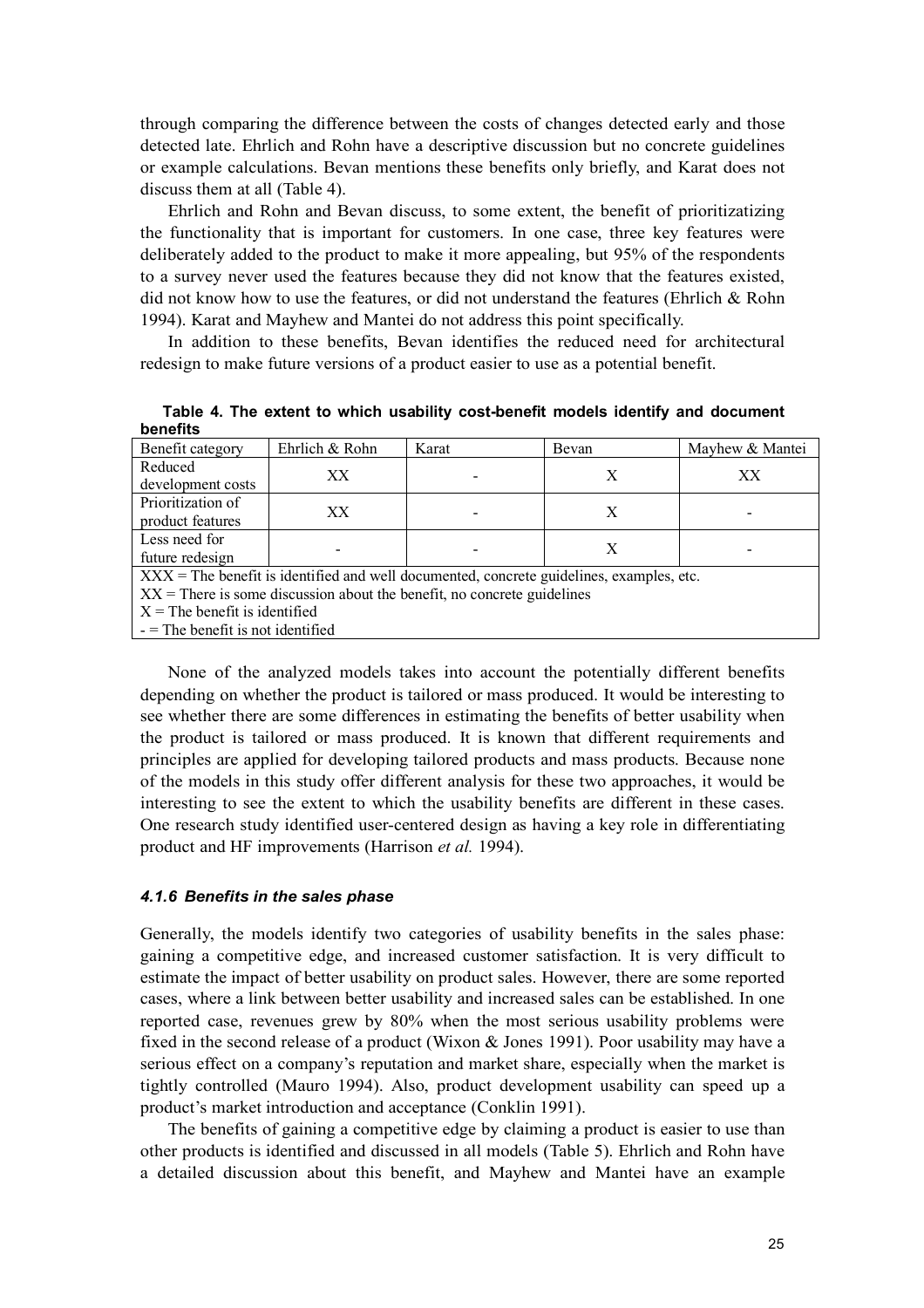calculation where the number of systems sold due to enhanced usability is multiplied by the profit margin per product.

Increased customer satisfaction can result in more repeat customers and, therefore, increased sales. Ehrlich and Rohn and Bevan identify the benefits of customer satisfaction and have descriptive discussions about the benefit. Ehrlich and Rohn estimate that satisfied customers influence four other people to buy the same brand, and dissatisfied customers influence ten other people to avoid the brand. Karat and Mayhew and Mantei do not identify this benefit explicitly.

| Table 5. The extent to which usability cost-benefit models identify and document |  |  |
|----------------------------------------------------------------------------------|--|--|
| benefits for marketing and sales.                                                |  |  |
|                                                                                  |  |  |

| Benefit category                   | Ehrlich & Rohn | Karat | Bevan | Mayhew & Mantei |
|------------------------------------|----------------|-------|-------|-----------------|
| Gaining a<br>competitive edge      |                |       |       |                 |
| Increased customer<br>satisfaction |                | -     |       |                 |

XXX = The benefit is identified and well documented, concrete guidelines, examples, etc.

 $XX =$ There is some discussion about the benefit, no concrete guidelines

 $X =$ The benefit is identified

 $-$  = The benefit is not identified

One observation from this exploration and analysis is that none of the analyzed models takes into account the benefits of better usability in terms of sales depending on whether the product is a business-to-business or a business-to-consumer product. None of the models discusses this, although it could be argued that there may be differences in estimating the benefits of better usability in the case of business-to-business products vs. business-to-consumer products.

#### *4.1.7 Benefits in the introduction phase*

There are two categories of usability benefits for product support: a reduced cost of product support and less need for end-user training. The difference in training time between a usability-engineered system and a system designed without usability engineering (UE) can be as much as several days (Karat 1993). Training the end user includes official training conducted by the development organization or a customer organization and unofficial training by skilled peers.

Ehrlich and Rohn, Bevan, and Mayhew and Mantei identify and discuss the reduced cost of product support and less about the need for end-user training, to some extent. Karat identifies the reduced cost of product support as a potential benefit but does not provide further discussion or examples of it. Karat does not identify the reduced cost of end-user training as a potential benefit (Table 6).

Mayhew and Mantei, on the other hand, provide sample calculations for these benefits. To calculate the benefits in product support, they use the number of customers, reduced number of calls per year per customer, the length per call, and the hourly wage of the customer support. To calculate the savings in end-user training, they use the number of customers, number of training classes per customer, the length of training per class, and the hourly wage of the trainer.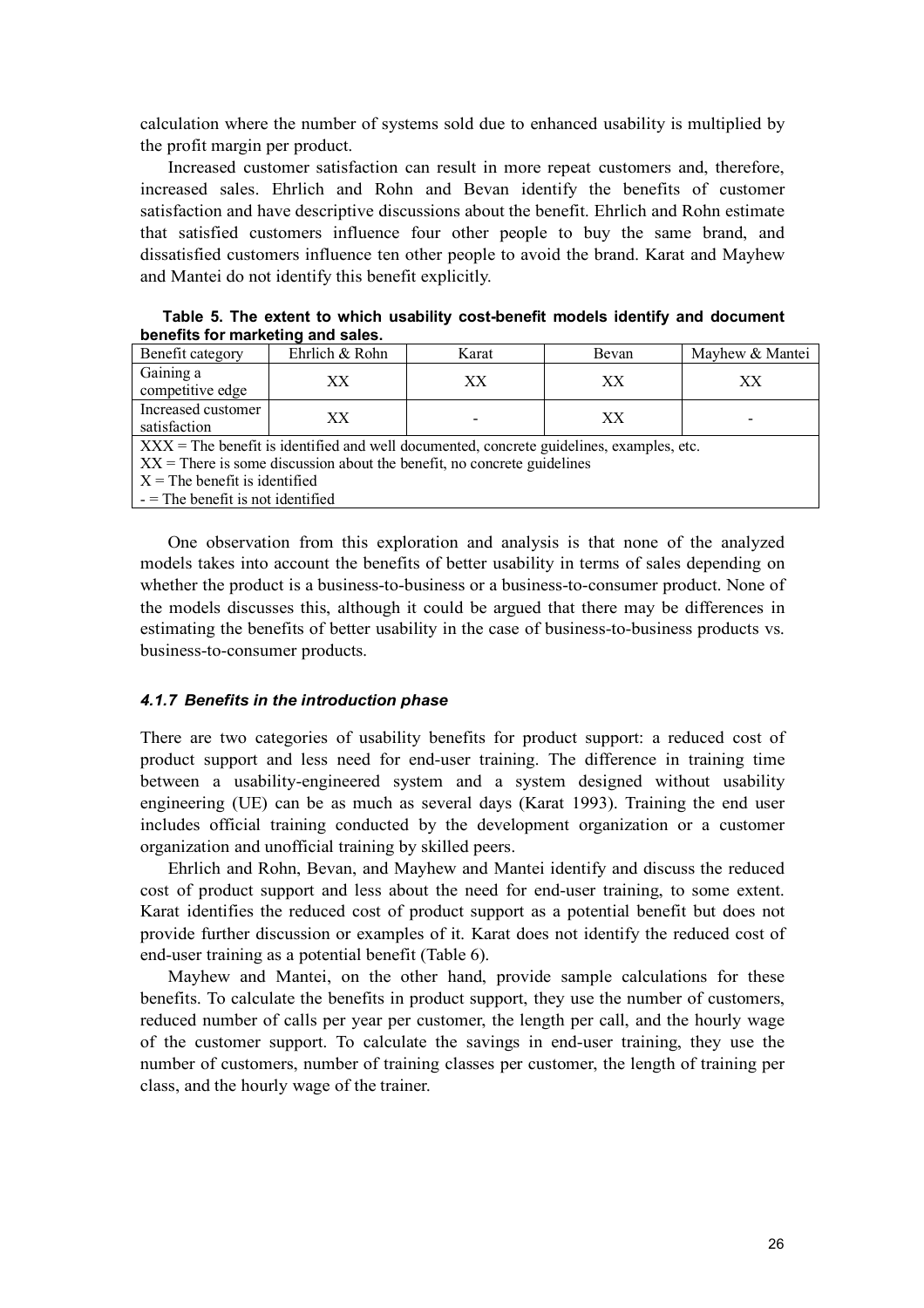| Benefit category                                                          | Ehrlich & Rohn                                                                             | Karat | Bevan | Mayhew & Mantei |  |
|---------------------------------------------------------------------------|--------------------------------------------------------------------------------------------|-------|-------|-----------------|--|
| Reduced cost of                                                           | XX                                                                                         |       | XX    | XXX             |  |
| product support                                                           |                                                                                            |       |       |                 |  |
| Reduced cost of                                                           |                                                                                            |       |       |                 |  |
| end user training                                                         | Х                                                                                          |       | XX    | XXX             |  |
|                                                                           | $XXX =$ The benefit is identified and well documented, concrete guidelines, examples, etc. |       |       |                 |  |
| $XX$ = There is some discussion about the benefit, no concrete guidelines |                                                                                            |       |       |                 |  |
| $X =$ The benefit is identified                                           |                                                                                            |       |       |                 |  |
| $=$ The benefit is not identified                                         |                                                                                            |       |       |                 |  |

**Table 6. The extent to which usability cost-benefit models identify and document benefits for customer support.**

None of the analyzed models suggests different approaches for estimating the benefits for customer support in different cases: whether the product is a product tailored for a particular customer, or whether the product is mass produced as a shelf product. For example, a development organization may be more likely to provide customer support for users of a tailored product than when the product is sold in shrink wrap off the shelf. It can also be argued that estimating the benefits of better usability is somewhat different when the customer is internal in a development organization or when the support is part of the business of the development organization.

#### *4.1.8 Benefits in daily use*

Two categories of usability benefits are identified during a product's use: increased productivity and less need for end-user support. The end user can benefit from higher productivity when the most frequent tasks take less time. It is estimated that productivity within the service sector would increase 4-9% annually if every product were designed for usability (Landauer 1995). Productivity is increased when using more usable products through decreased task time, less rework, and greater work satisfaction.

All models identify increased productivity as one benefit. Karat provides a couple of examples of how to calculate it. Some savings can be made if there is less need for active product support in a development or customer organization. Ehrlich and Rohn, Bevan, and Mayhew and Mantei identify the lesser need for end-user support as a potential benefit (Table 7). According to Ehrlich and Rohn, a product that is not easily used or well explained can reduce profits by millions of dollars if the company has a low profit margin or a large customer base. Mayhew and Mantei have an example about calculating the increased productivity but they do not give a concrete guideline and there is little discussion about this benefit in general. Karat has some discussion about this benefit and a very brief guideline. Ehrlich and Rohn identify the increased productivity as a possible benefit, but there is no further discussion about it.

One possible benefit could be the indirect effect of better usability when its effect on a mission critical system reduces the problems of other systems using it. The analyzed models do not, however, identify this benefit.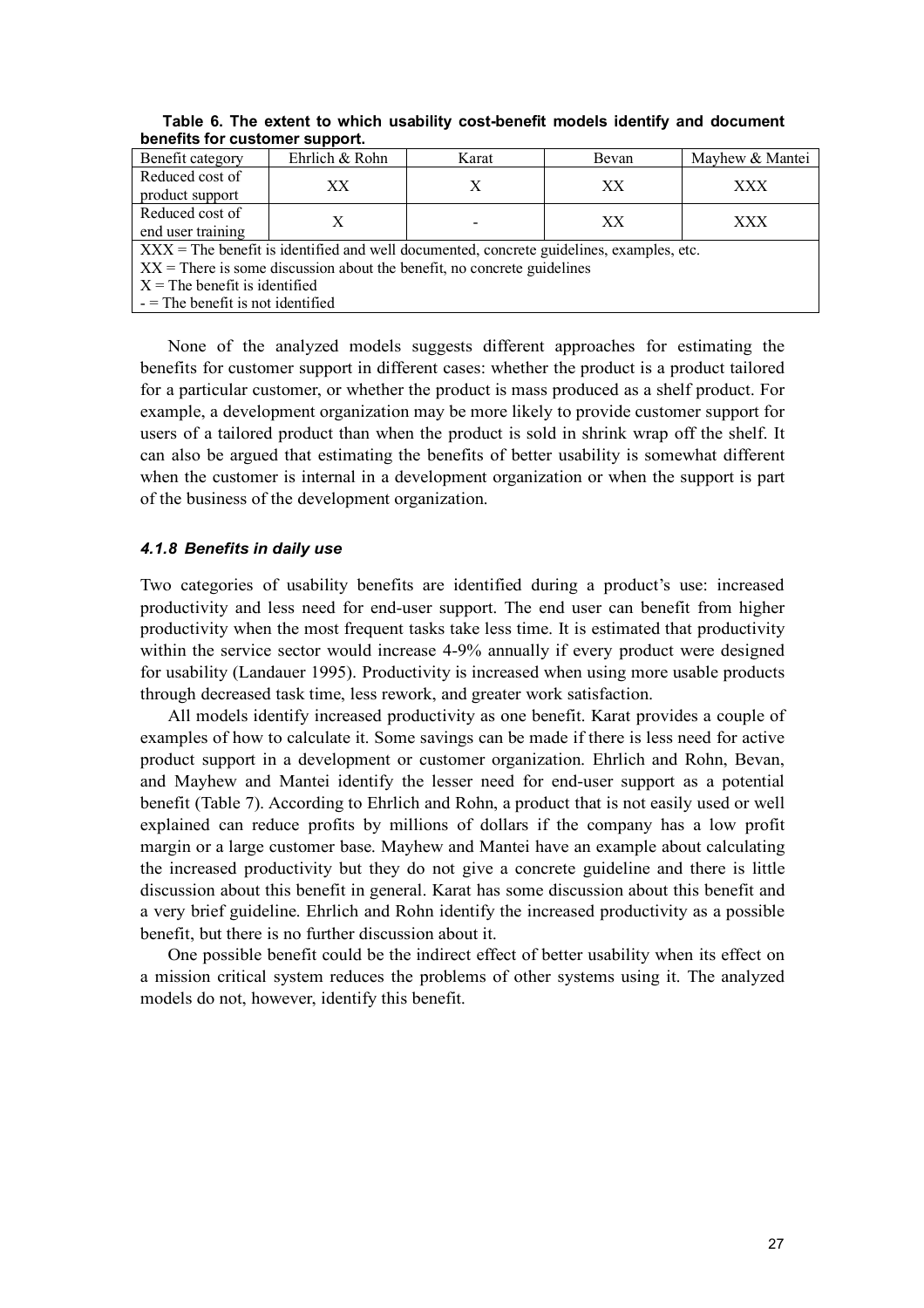| Benefit category                                                                                                                                                                                           | Ehrlich & Rohn | Karat | Bevan | Mayhew & Mantei |
|------------------------------------------------------------------------------------------------------------------------------------------------------------------------------------------------------------|----------------|-------|-------|-----------------|
| Increased<br>productivity                                                                                                                                                                                  | X              | XX    | XX    | XX              |
| Less need for end-<br>user support                                                                                                                                                                         | XX             |       | Х     | XX              |
| $XXX =$ The benefit is identified and well documented, concrete guidelines, examples, etc.<br>$XX$ = There is some discussion about the benefit, no concrete guidelines<br>$X =$ The benefit is identified |                |       |       |                 |

**Table 7. The extent to which usability cost-benefit models identify and document benefits for customers and end users.**

 $\vert$  -  $=$  The benefit is not identified

# *4.1.9 Costs*

Two main categories of the usability costs in the development phase can be identified: one-time costs and sustaining costs. The sustaining costs include cost of usability activities and cost of redesigning the prototype. Ehrlich and Rohn have a detailed discussion about one-time costs and examples of sustaining cost, but the cost of prototype redesign is not identified. The sustaining cost of usability activities is identified in all models. Mayhew and Mantei have some examples of calculating the sustaining cost of usability activities, but there is no further discussion or guidelines about the calculations. Bevan mentions this benefit only briefly and makes reference to Bias and Mayhew for further information. The sustaining cost of prototype redesign is identified by Karat. Mayhew and Mantei also identify that benefit and have a simple example calculation (Table 8). None of the models identifies the costs after the development phase.

**Table 8. The extent to which usability cost-benefit models identify and document the costs.**

|                                                                                            | Ehrlich & Rohn | Karat | Bevan | Mayhew & Mantei |
|--------------------------------------------------------------------------------------------|----------------|-------|-------|-----------------|
| One-time costs                                                                             | XХ             |       |       | XХ              |
| Sustaining cost of<br>usability activities                                                 | XX             |       |       | XX              |
| Sustaining cost of<br>prototype redesign                                                   |                |       |       | XX              |
| $XXX =$ The benefit is identified and well documented, concrete guidelines, examples, etc. |                |       |       |                 |
| $XX$ = There is some discussion about the benefit, no concrete guidelines                  |                |       |       |                 |
| $\mathbf{V} = \mathbf{T}$ , the set $\alpha$ is interest $\alpha$ .                        |                |       |       |                 |

 $X =$ The benefit is identified

- = The benefit is not identified

# *4.1.10 Summary of findings*

Paper I contributes to the thesis by analyzing the different cost-benefit analysis models that are used for estimating the costs and benefits of better usability through usability activities. The analyzed models have a slightly different approach for identifying, categorizing, and assessing the benefits of usability. All the models addressed the increased sales of a more usable product as one of the benefits, but none of the models distinguishes between these benefits for business-to-business and business-to-consumer products. Only Ehrlich and Rohn and Bevan include increased customer satisfaction as a potential business benefit. From all the analyzed models, only Bevan identifies savings from a reduced cost of the future redesign of the architecture by fixing usability problems for future versions of the product. An easier tailoring of the product through usercentered design as a potential benefit is not explicitly discussed in any of the models.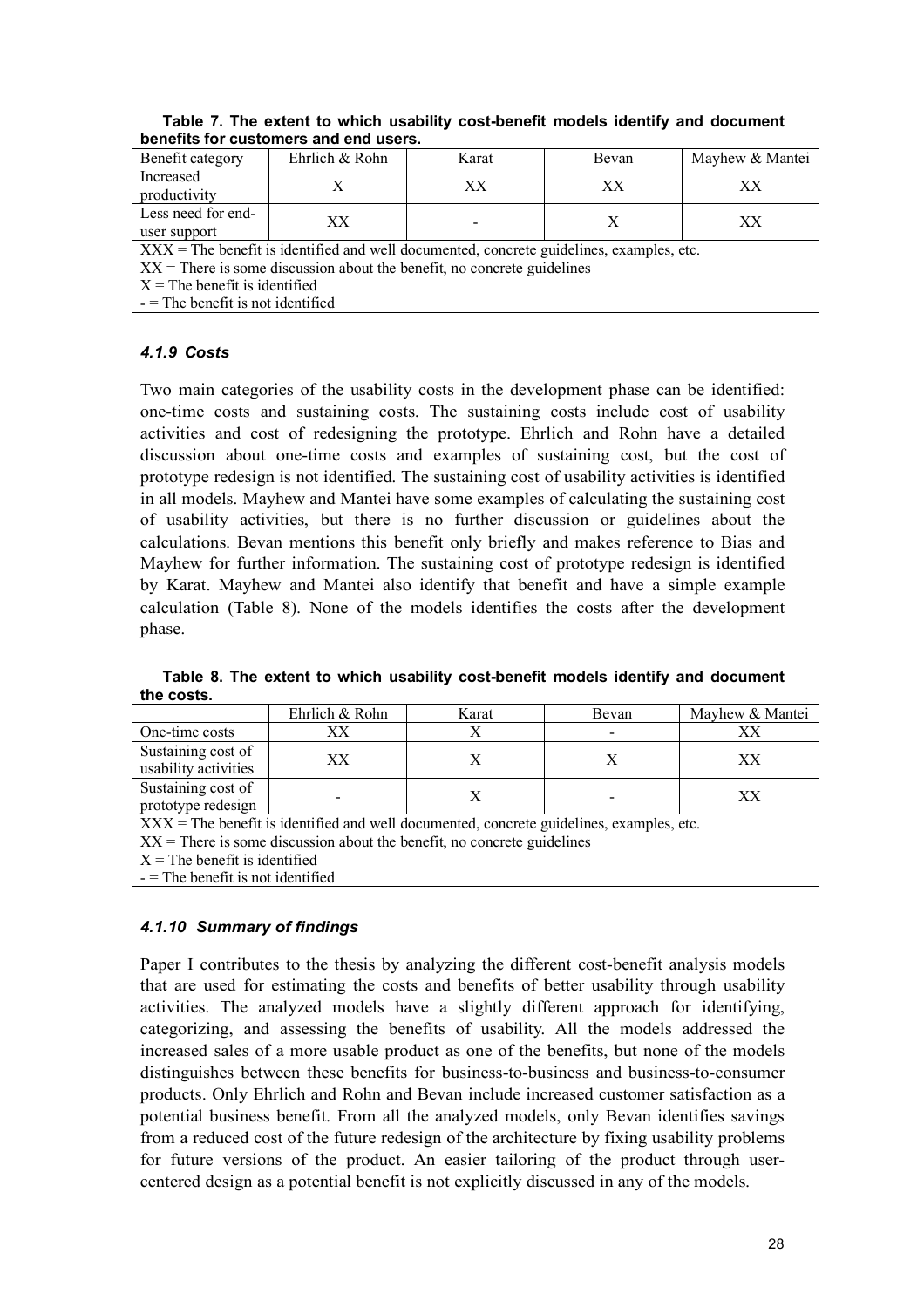All the analyzed models approach usability benefits through some sort of cost-benefit analysis. The identified benefits of better usability are measured against the estimated costs of usability activities. Every model analyzes the costs and benefits of using usercentered design and not the overall benefits of better usability of the product.

Analyzing the business benefits of better usability is not an easy task. Some of the potential benefits can be estimated quite easily. For example, the benefit of a lessened need for product support is rather straightforward to calculate. Some of the potential benefit areas are, however, quite abstract and it is therefore difficult to estimate those benefits. For example, it is very difficult to estimate what impact better usability has on improved company reputation, even when it is clear that poor usability hurts company reputation (Mauro 1994).

Some of the existing models also analyze the benefits of better usability from the end user's viewpoint. The potential benefits for end users are much more difficult to calculate than benefits for development or customer organizations. Also, the potential benefit areas for end users are harder to assess economically, even when there is a link between poor usability and higher rates of absenteeism, less job satisfaction, and increased turnover (Schneider 1985). Some of the analyzed models include increased work productivity as a benefit for end users. It can be argued that the benefits from increased productivity can be calculated more easily from the viewpoint of the customer organization.

In some existing usability cost-benefit models, the benefits are seen from the point of view of a starting development project. This approach does seem to be a bit problematic, because some of the potential benefits are clearly directed to a whole organization, and it may not be very useful to estimate those benefits from the point of view of a development project. For example, it is not very important to reduce support costs for a development project because they are not directly affected by the cost of product support. The models also have differences in regard to who does the usability benefit analysis and identifying the target group of the analysis (Rajanen 2002). When the potential usability benefits are analyzed from an organizational point of view and the business type of the development organization is identified as a necessary variable in usability cost-benefit analysis, all possible benefits can be fully taken into account.

#### **4.2 Categorizing the usability cost-benefit analysis models (ECITE 2006)**

Paper II is a conceptual-analytical study based on a literature review and contributes to the thesis by categorizing the usability cost-benefit analysis models based on the approach they take to the usability cost-benefit analysis and identifying the conductor of the analysis. This paper answers the following research questions:

- 1. How do the usability cost-benefit models approach the usability cost-benefit analysis?
- 4. What kind of empirical background do the models identify and document?
- 5. What interest groups do models identify for usability cost-benefit analysis?

Knowing how the usability cost-benefit model approaches the usability cost-benefit analysis helps the user of the model to identify a model that is the best suited approach for his/her context. The identified and documented empirical background of the model may help in choosing the model that is tested in a similar context. Also, a model with a clearly identified and documented empirical background may be seen as being on more solid ground than a model with little or no identified empirical background. Identified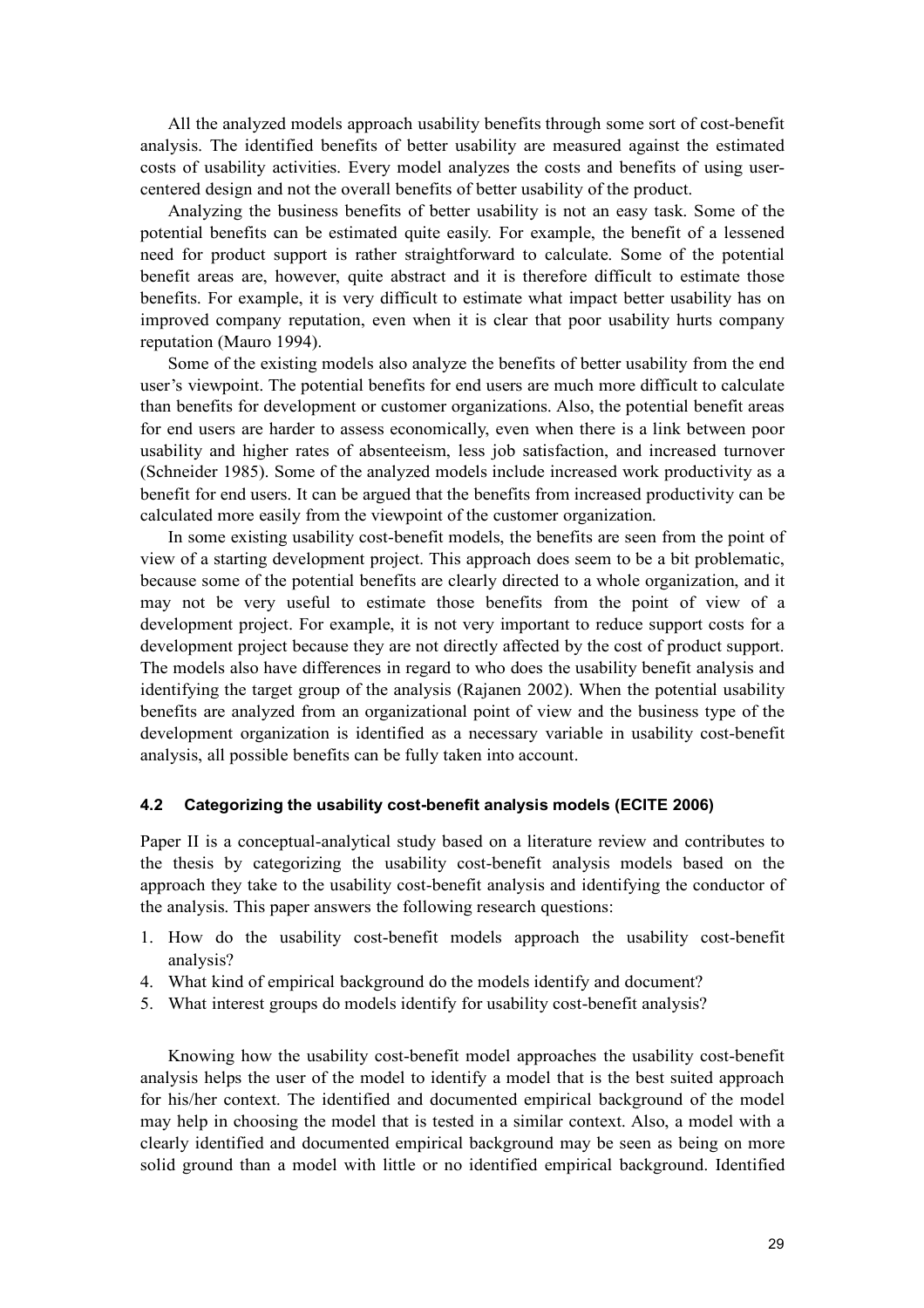interest groups for usability cost-benefit analysis may help to choose a model that is best suited to the intended organizational context of use.

Each of these analyzed models is compared against three categories to identify the different characteristics. These categories are based on the collection and categorization of usability cost-benefit models and reported usability benefit cases from the literature (Rajanen & Jokela 2004, Rajanen 2003). These three categories are:

- 1. The approach for usability cost-benefit analysis
- 6. Empirical background behind the usability cost-benefit model
- 7. Interest groups identified in the usability cost-benefit model

#### *4.2.1 The approach of usability cost-benefit analysis*

Two different categories of usability cost-benefit analysis were identified from the analyzed usability cost-benefit models: the user-centered design approach and usability task approach. In the user-centered design approach, the costs and benefits of better usability are seen through the overall user-centered design process, while the usability task approach has a narrower focus on the costs and benefits of individual usability tasks. From the analyzed usability cost-benefit analysis models, the models of Ehrlich and Rohn and Donahue have the user-centered design approach where the costs and benefits of user-centered design activities are identified. From the analyzed usability cost-benefit analysis models, the models of Ehrlich and Rohn, Bevan, Karat and Mayhew and Mantei have the usability task approach where the costs and benefits of individual usability tasks are identified. The models of Ehrlich and Rohn and Bevan also identify the need to analyze the costs and benefits of some of the individual usability tasks in addition to user-centered design costs and benefits. Since the user-centered design can be done with a wide variety of individual usability tasks, it can be argued that the user-centered design approach for usability cost-benefit analysis may be more comprehensive than the usability task approach. New usability cost-benefit models should, therefore, primarily have a user-centered design approach and may also identify some important usability tasks for cost-benefit analysis.

|                                       | Ehrlich &<br><b>Rohn</b> | <b>Bevan</b> | <b>Donahue</b> | Karat | Mayhew &<br>Mantei |
|---------------------------------------|--------------------------|--------------|----------------|-------|--------------------|
| Approach                              | UCD/UT                   | UCD/UT       | UCD            | UT    | UT                 |
| $UCD = User-centered$ design approach |                          |              |                |       |                    |
| $UT = U$ sability task approach       |                          |              |                |       |                    |

**Table 9. The approach for usability cost-benefit analysis**

#### *4.2.2 The empirical background*

User-centered design and usability activities are very down-to-earth and practical methods. Therefore, the usability cost-benefit analysis model should have a strong empirical background (Mauro 2002). The usability cost-benefit models should be based on empirical research in reported cases in the commercial SW development context, or on empirical research that has been used to verify the model. It can be argued that a model with a strong identified empirical background is more believable than a model with little or no identified empirical background. The models have differences in identifying the empirical background of the model. From the analyzed usability cost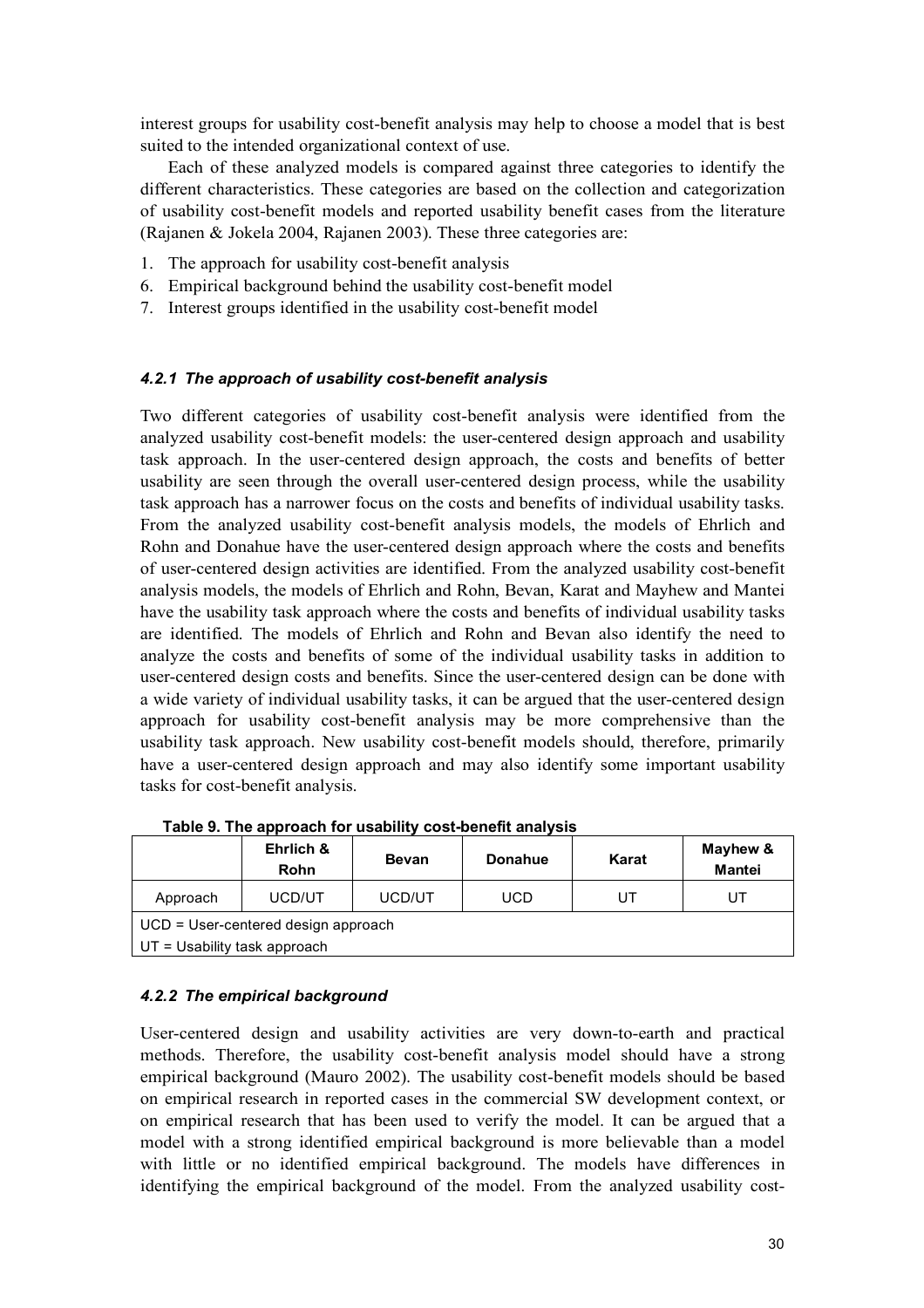benefit analysis models, only Karat documents all of the empirical background of the model in detail, detailing the individual case studies behind the development and evaluation of the model. Ehrlich and Rohn and Mayhew and Mantei document some of the empirical background, but not in the same amount of detail as Karat, and, therefore, the identified empirical background is weaker in these models. Bevan and Donahue do not identify the empirical background behind these models. New usability cost-benefit models should have, identify, and document their strong empirical backgrounds fully.

|                                                                                                  | Ehrlich &<br><b>Rohn</b> | <b>Bevan</b> | <b>Donahue</b> | Karat      | Mayhew &<br><b>Mantei</b> |
|--------------------------------------------------------------------------------------------------|--------------------------|--------------|----------------|------------|---------------------------|
| <b>Identified</b>                                                                                |                          |              |                |            |                           |
| empirical                                                                                        | XX.                      |              |                | <b>XXX</b> | XX                        |
| research                                                                                         |                          |              |                |            |                           |
| XXX = The model has a well-identified empirical background                                       |                          |              |                |            |                           |
| $XX$ = The model has an identified empirical background                                          |                          |              |                |            |                           |
| $X =$ The model has an empirical background but the empirical research is not identified further |                          |              |                |            |                           |
| - = The model does not mention empirical background at all                                       |                          |              |                |            |                           |

**Table 10. The empirical background behind the models**

## *4.2.3 Interest groups*

The usability cost-benefit analysis can have a different focus depending on the conductor and the target group of the analysis. Ehrlich and Rohn and Karat identify the usability team member as the conductor of the usability cost-benefit analysis. Other usability costbenefit analysis models do not identify the conductor of the analysis at all. Ehrlich and Rohn, Karat, and Mayhew and Mantei identify organizational management as the target group of the usability cost-benefit analysis. Ehrlich and Rohn and Bevan identify project management as the target group of the usability cost-benefit analysis. Donahue identifies neither the conductor of the analysis nor the target group of the analysis. It can be argued that the best effect of introducing usability activities into a development project is achieved when the requirements for better usability are handed down by organizational management to a development project (Rajanen 2003). Therefore, it can be argued that the usability cost-benefit analysis has more impact and results if the target group of the analysis is the organizational management. New usability cost-benefit models should, therefore, identify the organizational management as the primary target group for the cost-benefit analysis.

|                                                                   | Ehrlich &<br><b>Rohn</b> | <b>Bevan</b> | <b>Donahue</b> | Karat | Mayhew &<br><b>Mantei</b> |
|-------------------------------------------------------------------|--------------------------|--------------|----------------|-------|---------------------------|
| Conductor of<br>analysis                                          | U                        |              |                | U     | -                         |
| Target group<br>of the<br>analysis                                | O, P                     | P            |                | Ω     | O                         |
| $U = U$ sability team member                                      |                          |              |                |       |                           |
| O = Organizational management                                     |                          |              |                |       |                           |
| $P =$ Project management                                          |                          |              |                |       |                           |
| - = The model does not identify the conductor or the target group |                          |              |                |       |                           |

**Table 11. The identified interest groups for usability cost-benefit analysis**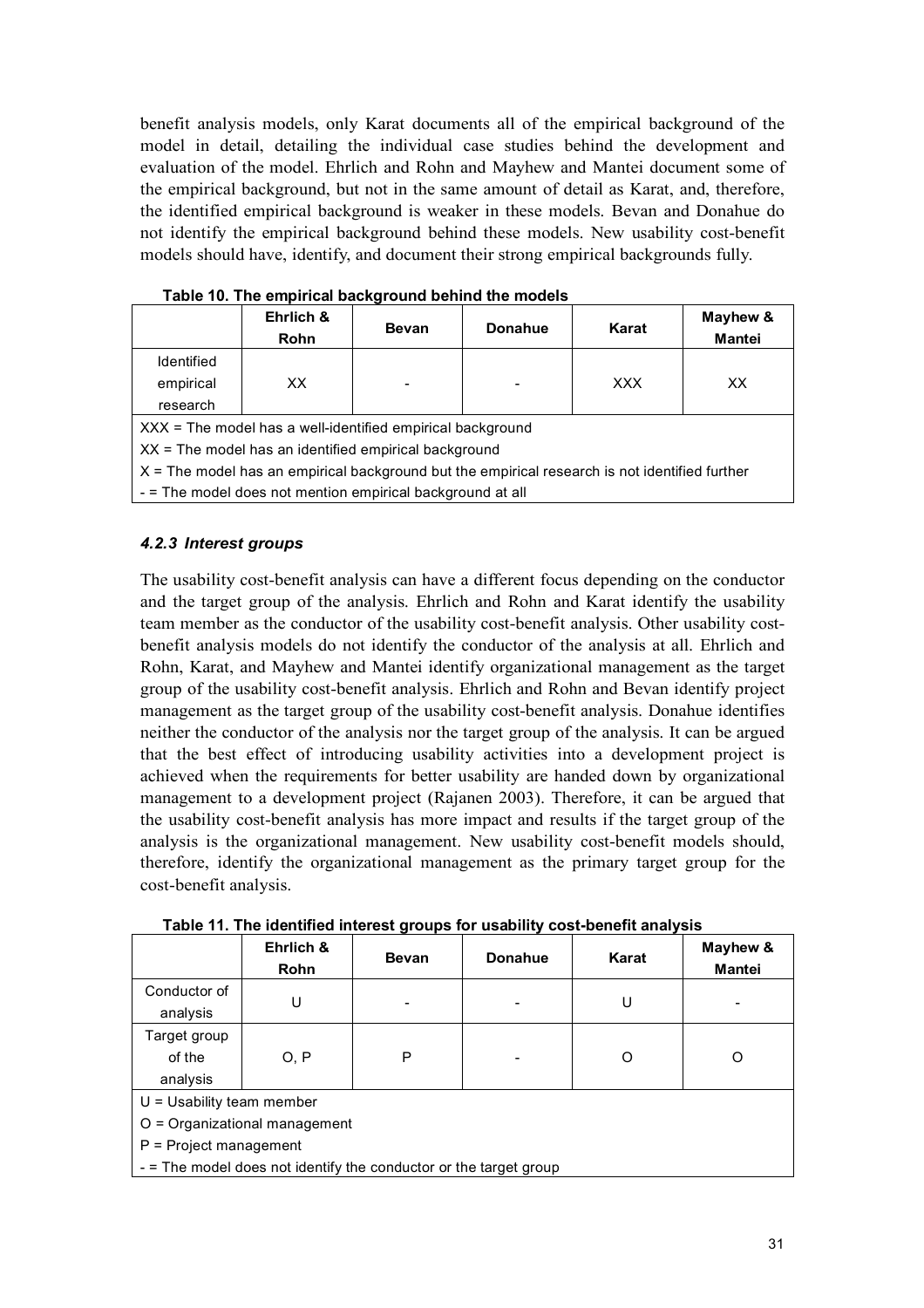#### *4.2.4 Summary of findings*

Paper II contributes to the thesis by categorizing the usability cost-benefit analyzing models based on the approach they have to the usability cost-benefit analysis and identifying the conductor of the analysis. The analyzed models have different approaches for identifying the costs and benefits of usability and identifying the interest groups of the usability cost-benefit analysis. The models also vary in identifying the empirical research on which the models are based. Therefore, it can be assumed that they are built upon a different basis and that they are made to fit different specific purposes (Rajanen 2002). The models also have differences in who does the usability cost-benefit analysis and what the target group of the analysis is.

In some of the usability cost-benefit models, the benefits are seen from the point of view of a starting development project and are identified by a member of the usability team. This approach might be seen as problematic because some of the potential benefits are clearly directed to an entire organization, and it may not be very useful or possible to estimate those benefits reliably from the point of view of a development project or usability team. For example, it is not very important to reduce support costs for a development project because they are not directly affected by the cost of product support, and the impact on support costs may be difficult to estimate at the development project level because they lack the necessary data from the organizational level. When the usability cost-benefit analysis is done from an organizational point of view and the business type of the development organization is identified as a necessary variable in usability cost-benefit analysis, all possible benefits can be fully taken into account.

The usability cost-benefit analysis models have two different approaches for identifying the costs and benefits of usability. Two of the models (Ehrlich  $\&$  Rohn and Bevan) approach usability cost-benefit analysis through identifying the costs and benefits of user-centered design activities. Four of the models (Ehrlich & Rohn, Karat, Donahue, and Mayhew & Mantei) approach usability cost-benefit analysis through identifying the costs and benefits of individual usability tasks. The usability cost-benefit analysis models also vary in identifying the empirical research upon which the models are based. One of the models (Karat) identifies the empirical background of the model in detail. Two of the models (Ehrlich & Rohn and Mayhew & Mantei) identify some of the empirical background behind the models. Two of the models (Karat and Donahue) do not identify the empirical background behind the models.

The usability cost-benefit models also have differences in identifying the interest groups of the usability cost-benefit analysis. Two of the models (Ehrlich  $\&$  Rohn and Karat) identify a member of the usability team as the conductor of the analysis. Three of the models (Bevan, Donahue, and Mayhew & Mantei) do not identify the conductor of the analysis at all. Three of the models (Ehrlich & Rohn, Karat, and Mayhew & Mantei) identify the organizational management as the target group of the usability cost-benefit analysis. Two of the models (Ehrlich  $\&$  Rohn and Bevan) identify the project management as the target group of the usability cost-benefit analysis. One model (Donahue) does not identify the target group of the usability cost-benefit analysis.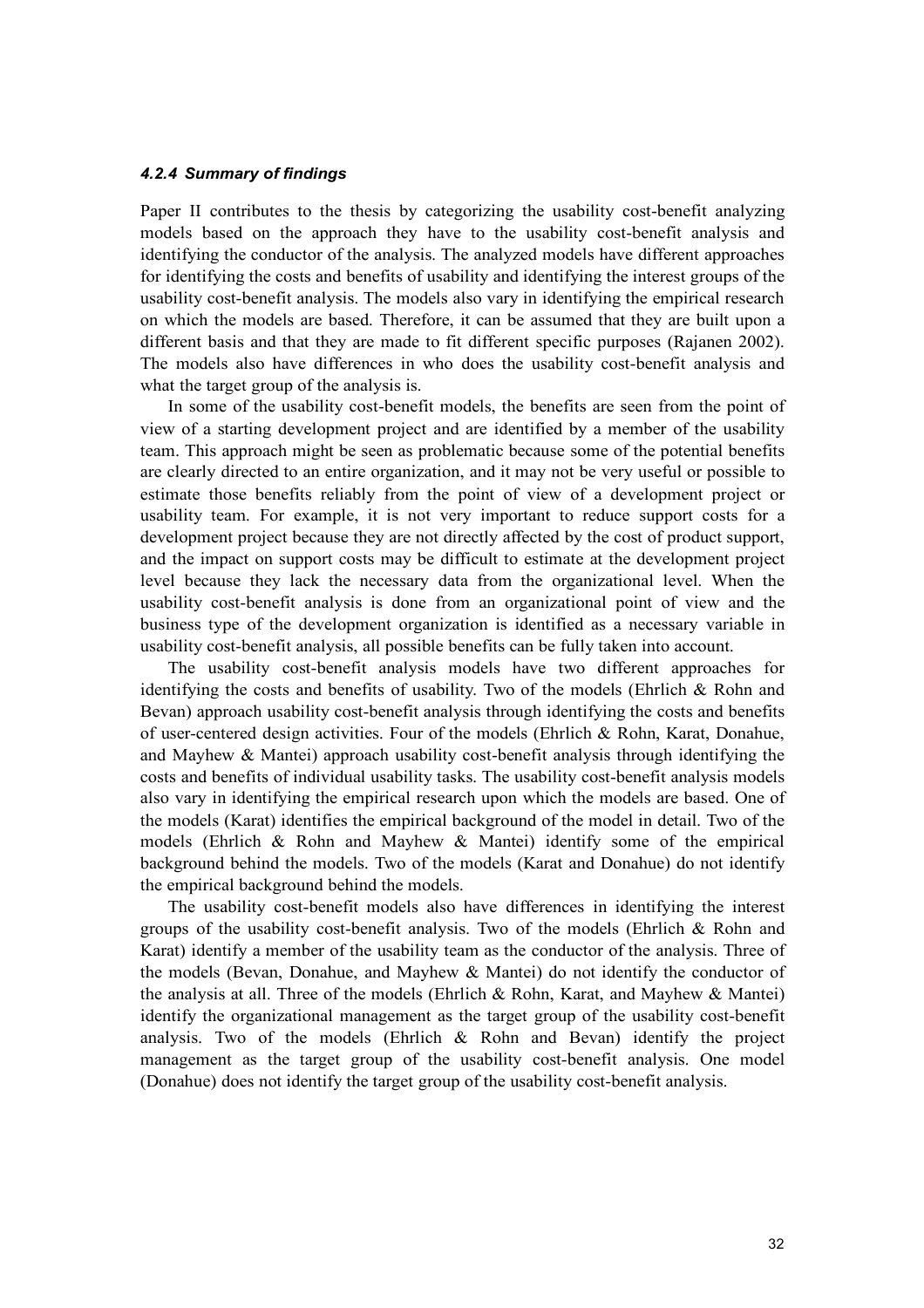# **5 Results: Usability cost-benefit considerations in commercial and OSS development contexts**

## **5.1 Usability cost-benefit considerations in the commercial development context (Interact 2007)**

Paper III contributes to the thesis by contrasting the usability cost-benefit analysis literature and the usability cost-benefit considerations with an empirical case in the commercial software development context, in which usability cost-benefit considerations, when addressed together with other usability activities, resulted in usability becoming a curse word. An interpretive case study (Klein & Myers 1999) was carried out in an SW development organization. In an extensive literature search, no similar interpretive case studies were found where usability cost-benefit analysis models would have been used in an empirical setting and the results would have been contrasted with the usability costbenefit analysis literature. Empirical analysis reveals that clearly divergent meanings and motives have been attached to usability and its cost-benefit analysis in the organization, and these resulted in failure of the intended introduction of usability activities into this organization and eventually the organization abandoning usability activities altogether.

A detailed analysis of the literature offering advice on usability cost-benefit analysis was carried out. Based on the literature review, an analytical framework for the empirical analysis has been developed and utilized in making sense of the empirical data derived from one case organization, into which usability cost-benefit analysis was introduced along with other usability activities. The existing literature also highlighted that very divergent meanings can be attached to usability in practice, the studies showing that it has been used only as a buzzword or as a mere slogan without any proper understanding of it (Artman 2002, Catarci *et al.* 2002, Iivari 2006, Tudor 1998). Due to the assumed importance of the usability cost-benefit analysis, but also keeping in mind the risk that this term and its analyses may be used and interpreted in a multitude of different (and even conflicting) ways, this case study examined the process of meanings negotiation related to usability and its cost-benefit analysis in one case organization.

#### *5.1.1 Analytical framework*

Table 12 summarizes the costs and benefits of usability outlined by the usability costbenefit analysis models presented above. The focus in the empirical analysis was on the development context because the empirical data have been gathered solely from that context. However, the benefits to be achieved through better usability in the use context (including both the customers making the buying decisions and the end users) are also summarized in Table 12. This is because it was assumed that in the development context, one should acknowledge the benefits achievable in the use context while motivating the usability activities in the development context.

|                 | <b>Development context</b> | Use context                      |
|-----------------|----------------------------|----------------------------------|
| <b>Benefits</b> | Increased sales            | Reduced training time            |
|                 | Reduced support costs      | Increased productivity           |
|                 | Reduced development costs  | Increased<br>user)<br>(customer, |
|                 | Reduced training costs     | satisfaction                     |
|                 |                            | Reduced staff turnover           |

**Table 12. Analytic framework for empirical analysis of usability costs and benefits**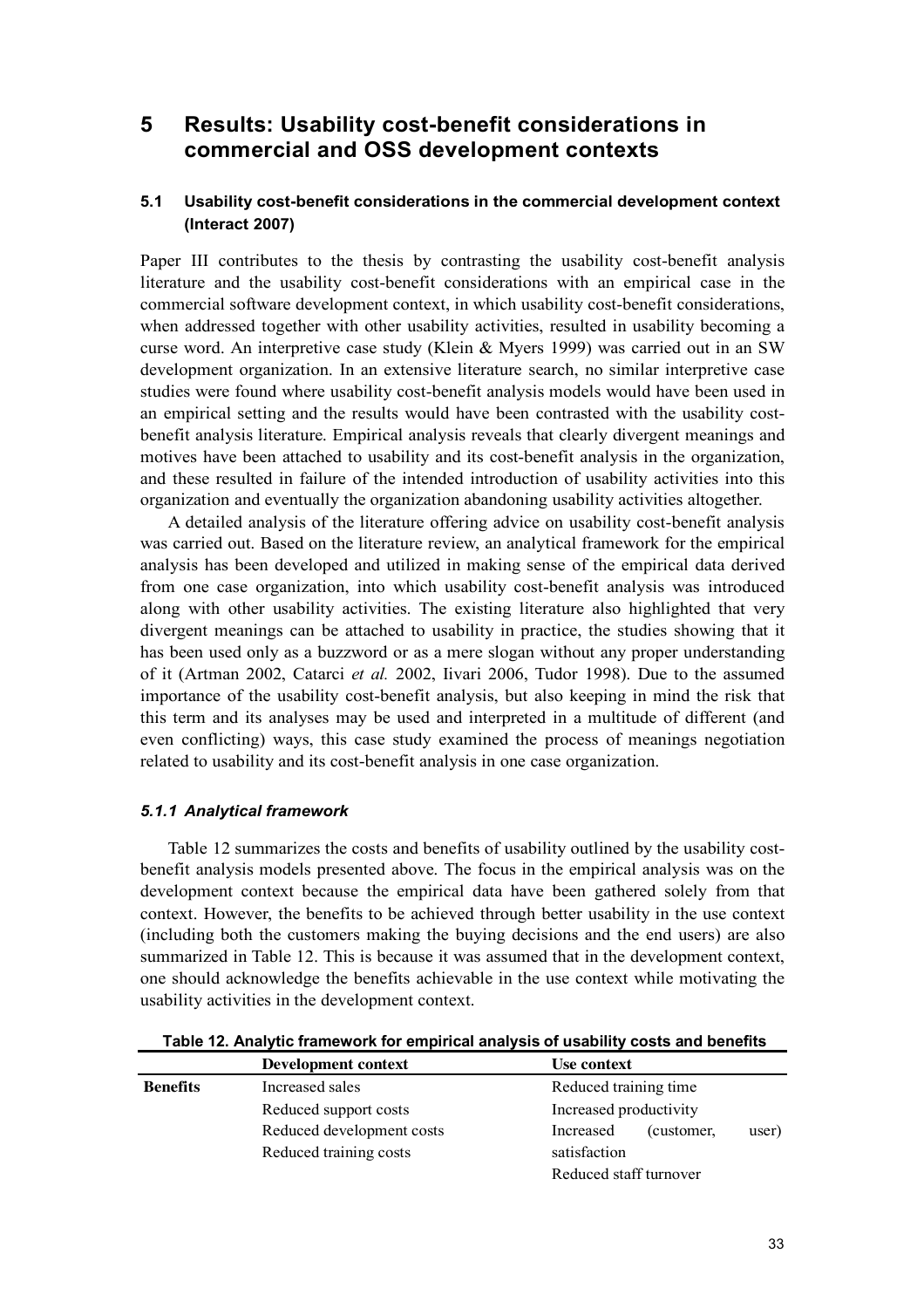**Costs** One-time costs Recurring costs Redesign costs

In addition, the benefits can be separated into tangible and intangible benefits (Karat 1994). However, advice for the cost-benefit analysis is offered only in relation to the tangible benefits. Furthermore, a noteworthy observation is that the models mostly assume that the benefits can and should be quantifiable. In sum, the empirical analysis was based on the assumed usability costs and benefits listed in Table 12, also acknowledging the distinctions between the tangible/intangible and quantifiable/nonquantifiable benefits mentioned above.

-

#### *5.1.2 Summary of findings*

Paper III contributes to the thesis by contrasting the usability cost-benefit analysis literature and the usability cost-benefit considerations with an empirical case in the commercial software development context. The empirical analysis revealed that very divergent and surprising meanings and motives were attached to usability and its costbenefit analysis in the case organization. Increased sales and reduced development costs were strongly emphasized as benefits of better usability. However, very surprising meanings were attached to them both. Reduced training and support costs, on the other hand, were only mentioned. From the viewpoint of the use context, increased customer satisfaction was acknowledged. However, the increased development costs associated with better usability were the main failure factor of the whole usability improvement effort. Results from similar studies show that even if managers maintain that usability expertise is crucially important for usability work, there is limited willingness to actually increase the number of usability staff and to allocate resources to usability work, therefore creating a contradiction within the organization (c.f. Cajander *et al.* 2006).

| <b>Usability Cost-Benefits</b>                       | <b>Empirical findings</b>                                                                                                                                                                                                                                        |
|------------------------------------------------------|------------------------------------------------------------------------------------------------------------------------------------------------------------------------------------------------------------------------------------------------------------------|
| <b>Benefits</b><br>for<br>the<br>development context | - Increased sales through use of usability as a tool in sales and<br>marketing, as a tool for convincing the customer, resulting in<br>marketing demos that sell themselves and conquer the world                                                                |
|                                                      | - Reduced development costs through usability keeping the<br>customers out of the development                                                                                                                                                                    |
| <b>Benefits for the use context</b>                  | - Increased customer satisfaction that, however, needs to have a<br>positive, visible effect on company's profit                                                                                                                                                 |
| context                                              | <b>Costs for the development</b> - Increased (recurring and redesign-related) development costs<br>(actually UI design costs that would have been realized in any<br>case), usability activities condemned as ineffective, labor<br>intensive and time-consuming |

**Table 13. Empirical results in relation to the analytical framework on usability costbenefits**

Next, the implications of the empirical results are discussed in relation to the existing usability cost-benefit analysis literature. First of all, it must be emphasized that usability cost-benefit analysis models need to recognize more clearly that it will take time for the usability benefits to be realized, and the costs will be evident much earlier. In all, time is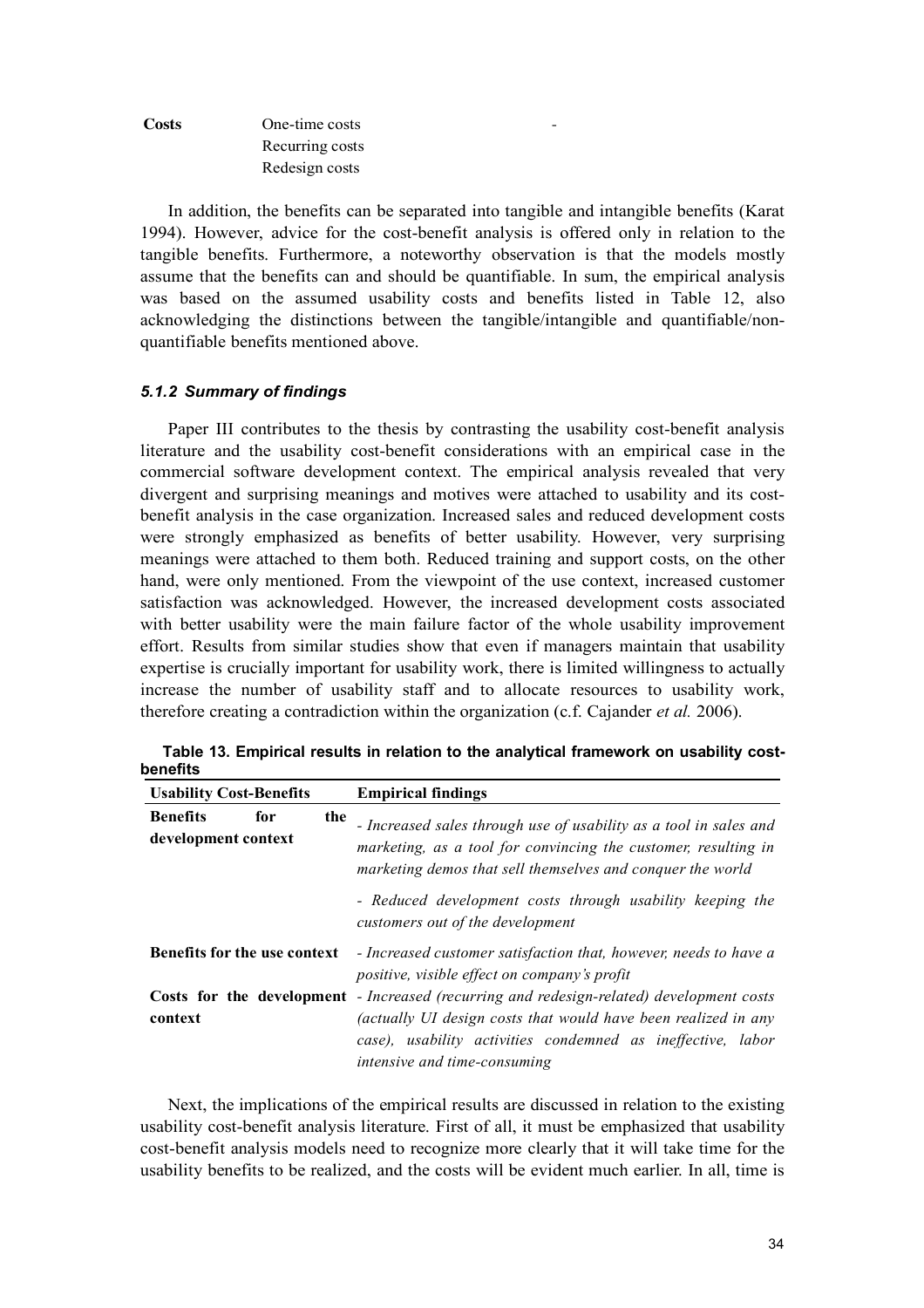an important issue for the development projects. The project managers may be hesitant to introduce any usability activities to their project because they fear that those activities will only consume more time, and the promised savings in the development time through less need for redesign are quite vague. The costs of usability activities are very much tangible and quantifiable, but the possible benefits are quite intangible and usually not easy to quantify reliably. Also, the cost of better usability is to be paid early in the development project, whereas the promised benefits of better usability may or may not be achieved in the distant future.

Altogether, the usability cost-benefit analysis models seem to highlight issues that are either too insignificant, too vague, or solely aim to serve business needs, neglecting the interests of the end user. In this empirical case, it can be argued that the usability costbenefit models did not succeed in raising the right issues to convince the management to continue the usability improvement effort. The potential benefits of usability already acknowledged in the case organization seemed to be insufficient for the management. In addition, some of the possible benefits of better usability that the usability cost-benefit models identify were considered insignificant. As mentioned, reduced training and support costs were ignored in the case organization. In addition, the managers pointed out that even more insignificant issues are highlighted in these models. For example, in one of the project workshops, after a researcher presentation arguing that savings in printing costs of product manuals should also be counted as a benefit from better usability, a manager from another participating company made a very critical comment that "This is peanuts. We should not spend any time discussing this issue. When I am handling projects costing several millions, why should I care about saving a few hundred through having to print fewer pages for the product manual?" (Field notes). Having to print fewer pages for the product manual was raised as a possible benefit that could be gained through usability activities and, therefore, result in better usability by many usability cost-benefit analysis models; but the managers in the workshop considered calculating and even discussing this benefit to be simply a waste of time.

Regarding neglecting the interests of the user, this case shows that the management, sales, and development were only interested in the paying customers and did not show interest in the end users. It can be argued that the usability cost-benefit models did not provide the right benefits, so the management, sales, and development would have paid more interest to the users. One could even argue that the usability cost-benefit considerations might have acted not as a wake-up call (cf. Schaffer 2004) in the intended way, but as a negative wake-up call by directing the attention solely to the paying customer and to the finances of the development organization, which, of course, also need to be considered, but which should not result in the total neglect of the end-user interests. Using usability cost-benefit considerations as motivation for improving usability activities resulted in a total failure in this particular case study.

It can be argued that the results achieved in Paper III are very alarming from the viewpoint of socially responsible and morally sound HCI. The management-identified goals such as 'taming the customer' and 'improving the image of the company' by appealing to usability can be criticized as being a morally ambiguous 'misuse of usability,' since, in this situation, one does not necessarily develop usability at all, but only uses it to convince and, in the worst case, to hoax the customer. The management goal of 'taming the customers' with the help of usability might even be viewed as a way of 'silencing the users,' instead of 'giving them a voice' (Asaro 2000). This can also be interpreted as a form of technological colonialism (Asaro 2000) only dressed in the gown of 'usability.' In this case, it can be argued that the users and customers are being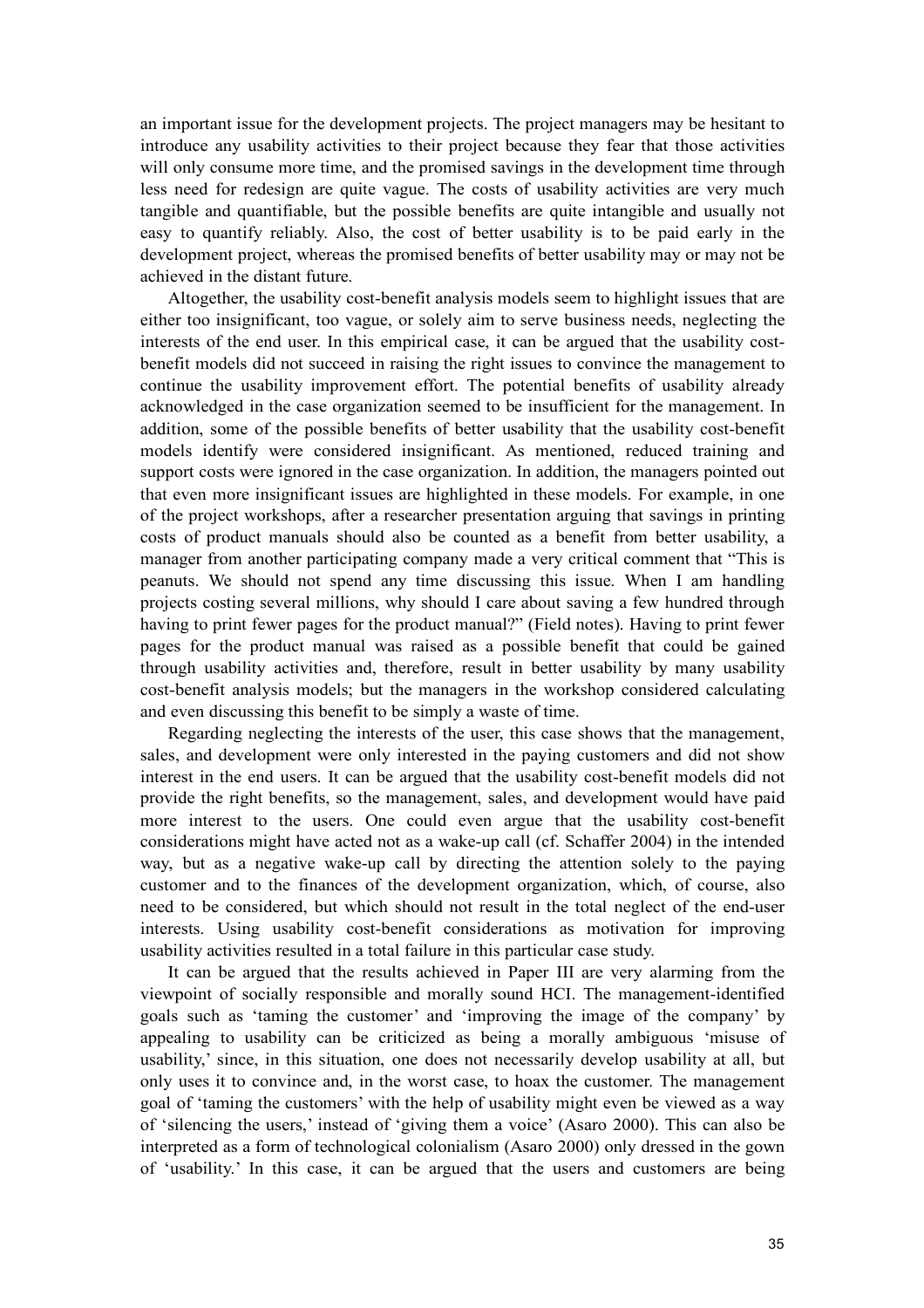'colonized' by appealing to usability for the sake of the management goals of the development organization. It can be argued that this kind of 'misuse of usability' runs against the noble principles of the usability specialists and the HCI tradition, where the purpose is to understand and appreciate the end users in particular and to provide design solutions with good usability to serve them in the best way possible. Not surprisingly, studies have shown that management perceives orderliness, objectivity, and control as key success factors, and from that perspective, usability can be seen as unclear and difficult to incorporate in the business (Cajander *et al.* 2006).

Altogether, according to Spinuzzi, this type of financially driven orientation can be viewed as the realization of Scandinavians' worst fears (Spinuzzi 2002) referring to the Scandinavian IS research tradition (e.g., Greenbaum & Kyng 1991) that has advocated workplace democracy and union involvement in the development of computer systems. The tradition relied on the notion of conflict between management and labor, and positioned itself strongly on the side of the labor against the 'oppressing' management. One could argue that usability people and usability cost-benefit analysis models should be positioned on the side of 'the user,' not 'the manager'; i.e., they should aim to ensure that the usability efforts are beneficial, especially for the user, even though hopefully also for the other stakeholder groups. In all, regarding research on usability cost-benefit analysis, it can be argued that the researchers should carefully consider the different kinds of interpretations of usability costs and benefits, and particularly the different kinds of uses of their analysis revealed in this paper. In addition, it can be argued that the research community should take some responsibility for these uses and interpretations, or at least consider how to advocate more 'appropriate' uses and interpretations.

### **5.2 UKKOSS cases (JITTA 2011)**

Paper IV contributes to the thesis by exploring the OSS development context in general and specifically the difficulties and intricacies of introducing usability activities into OSS development projects. The case projects involved in this study were OSS development projects that were sufficiently large to ensure that these projects would remain active during the period of usability team involvement. OSS development projects with just one or very few core developers can quite easily become inactive for uncertain periods of time, when one of the main core developers is not active for some reason. Three of the projects were also small enough to allow for easy identification of the hierarchical structure of the project and, therefore, easy communication with the core developers. These OSS development projects also developed the software for non-technical end users. The third case project was much larger and involved the development of software for highly skilled users. The case projects were deliberately chosen from projects that did not involve software companies. This was because OSS development projects with company involvement may have usability resources that they utilize during development (e.g., Benson *et al.* 2004, Frishberg *et al.* 2002, Iivari *et al.* 2008, Nichols & Twidale 2006). The OSS projects that have been started and/or closely monitored by software companies might not be very different from proprietary software development from the usability activities point of view. Therefore, these were not selected as cases and focus was solely on the OSS development context proper.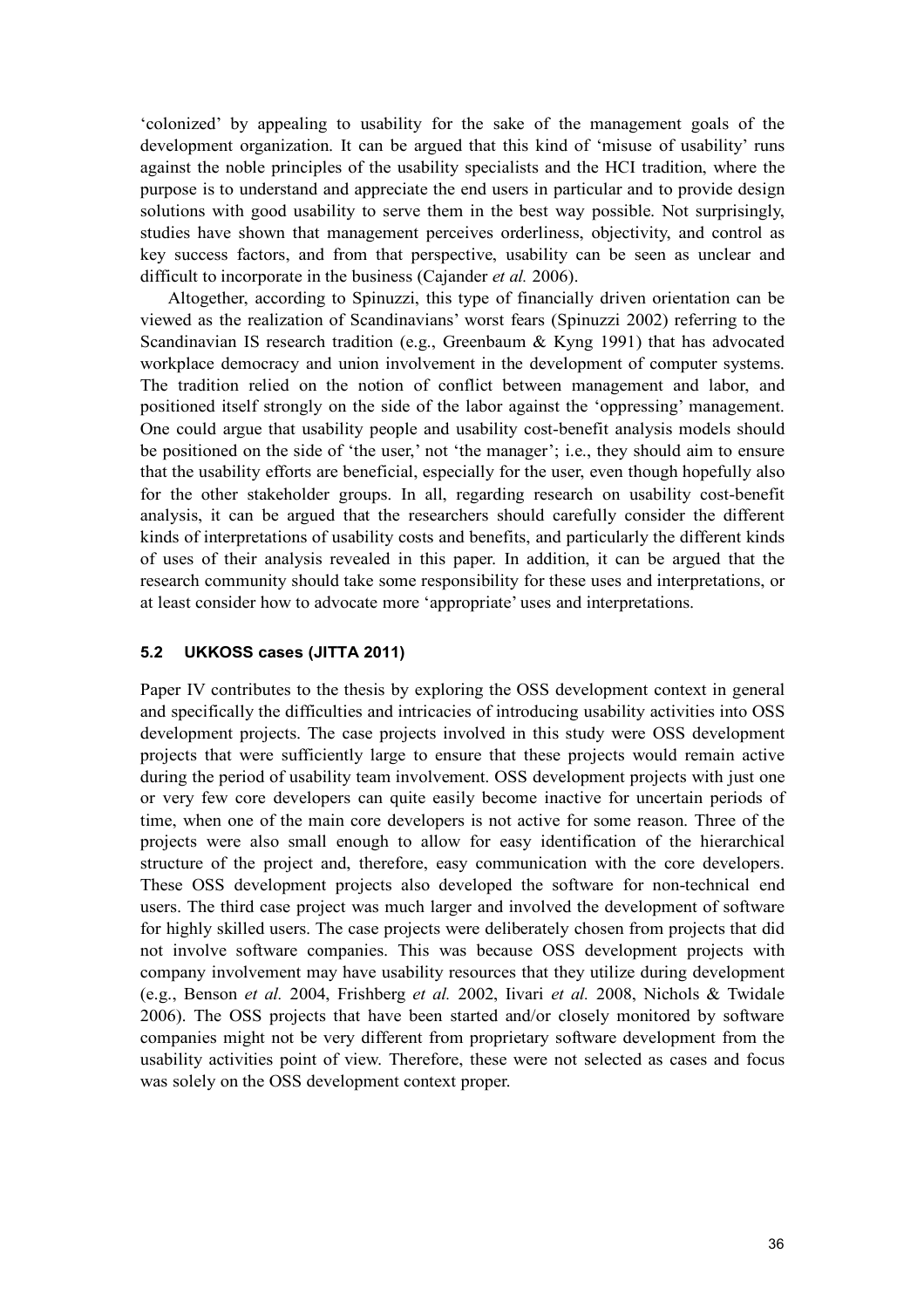#### *5.2.1 Partnership with the OSS community*

The HCI literature recommends that when introducing usability activities into software development, one should gain a thorough understanding of the context into which the activities are to be introduced in order to select the most suitable approach, since there is no 'one size fits all' (Aucella 1997, Iivari 2006). In the OSS context, the argument has been made that usability activities should be tailored to fit the OSS development philosophy and culture (Benson *et al.* 2004, Bødker *et al.* 2007, Cetin *et al.* 2007, Nichols & Twidale 2003, Terry *et al.* 2010, Zhao & Deek 2005). It has also been suggested that the developers are the most important target group and that they should perceive usability specialists as allies (Aucella 1997, Bloomer & Croft 1997, Fellenz 1997, Mayhew 1999, Rosenbaum *et al.* 2000, Schaffer 2004). The point has also been raised that usability specialists are needed in OSS development, but their position tends to be quite challenging in OSS projects (Andreasen *et al.* 2006, Bach *et al.* 2009, Cetin *et al.* 2007, Nichols & Twidale 2003, Twidale & Nichols 2005).

These four empirical cases demonstrated that the usability specialist should not and cannot be an outsider in OSS development, but should integrate with and become an active, visible member of the community. All four of the cases offer us evidence related to this, but UKKOSS 2 offers the most interesting evidence. Although the importance of the leading core developer having a personal interest and approval for usability activities in the second case was evident, other members of the core development team clearly did not want to be left out and wanted their voices to be heard as well. In UKKOSS 2, the OSS project was clearly interested in users and in improving the usability of their software, but a lack of knowledge also apparently existed regarding usability and its potential benefits. This supports the argument that the status of OSS usability is years behind the status of usability in commercial software development, as reported in the literature (cf. Andreasen *et al.* 2006, Benson *et al.* 2004, Cetin *et al.* 2007, Nichols & Twidale 2003, Nichols & Twidale 2006, Zhao & Deek 2005, Zhao & Deek 2006). The second case project also showed that the usability activities performed by the usability team were a successful wake-up call for the developers (cf. Schaffer 2004) and interest in usability activities continued long after the usability team had finished its work. In UKKOSS 3, many core developers and community members had strong opinions about changing the user interface. Any suggestions regarding changing the user interface to even slightly resemble any of the competing commercial software interfaces resulted in bitter resistance and arguments, even if these changes would improve the usability. Consequently, this case implies that the community as a whole should be committed to usability. In this case, the usability team did not succeed in becoming recognized members of the community, even though lots of effort was devoted to this. One core developer published news related to the work of the usability team; however, due to some misfortunes, this did not happen at the most critical time and was, therefore, not adequate.

Based on the results of these four cases, it can be argued that the usability specialists should 'infiltrate' the development community, make themselves visible by providing information about usability and by evaluating and producing design solutions (cf. ISO 13407 1999), and offer their usability expertise to the core developers. These findings are in line with the findings by Bach and colleagues, who also identify educating the OSS community and building trust and community as possible ways of improving the position of usability or user experience (UX) design in OSS development (Bach & Carroll 2009, Back *et al.* 2009). Although the core developers may have a limited understanding of usability, the usability specialist should approach the core developers and contributors as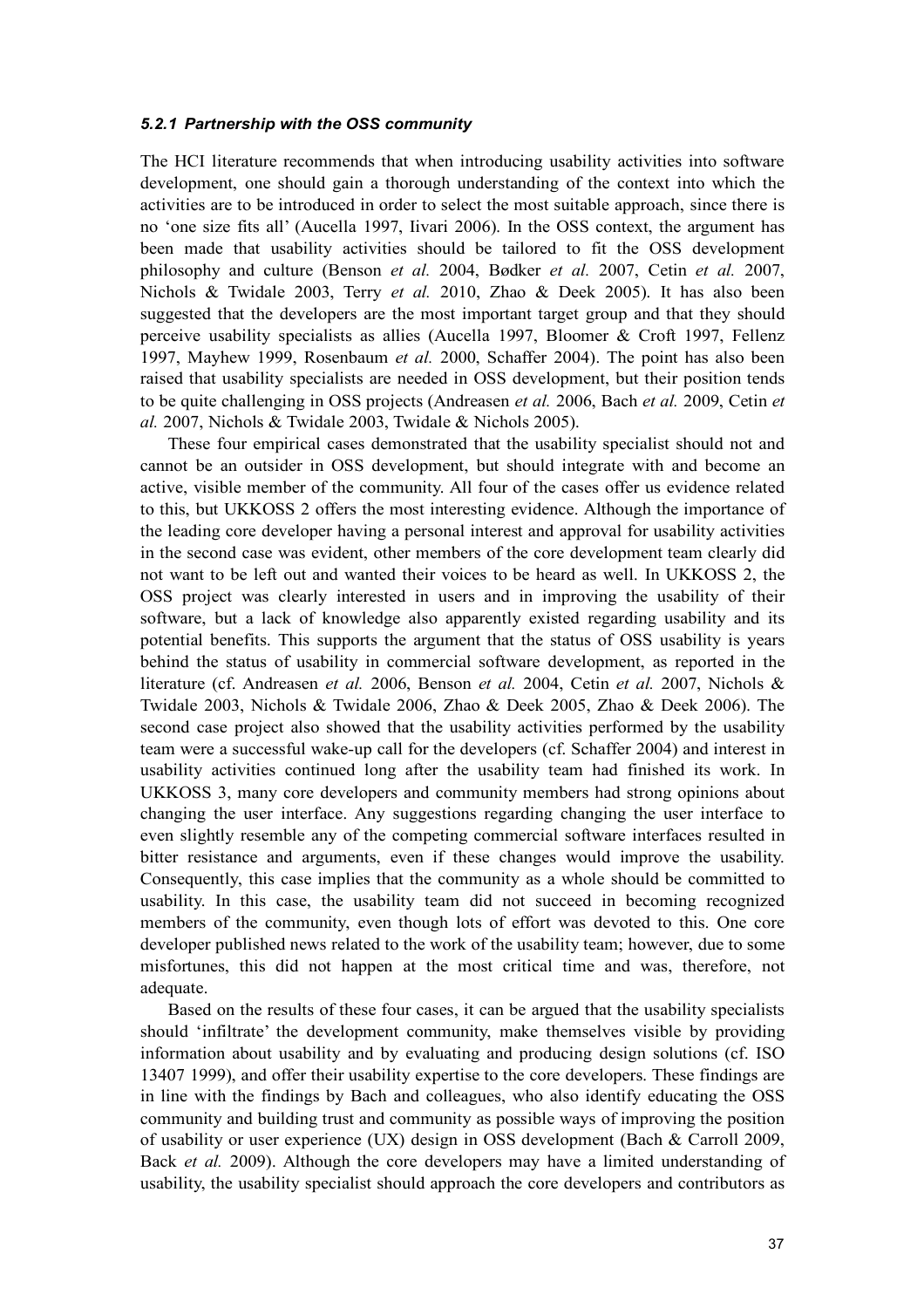peers rather than as pupils. Dialogue between the usability team and the development team is vital for the introduction of usability activities and for the usability activities to have any effect on development. One should be able to adapt the usability activities to the development phase, culture, philosophy, and the vision of the core developers and the community. This conclusion is connected to the findings from cases 2 and 3 related to the rapid development of the OSS, and to the difficulty of targeting the usability activities to the right version at the right time. The usability activities need to be adapted to the way in which the rest of the development works, but at the same time, a certain distance also needs to be kept in order to maintain an objective view and to keep the interests of the non-technical end users in mind. This was brought up in the UKKOSS 2 case, where the developers thought that the usability team should keep its distance from them in order to maintain an objective view, but at the same time become a close-knit part of the development team, adapting to its culture and ways of working. The contradiction is apparent and raises very interesting challenges for adapting usability activities to OSS development. In OSS development, as well as in the commercial development context, the challenge is for the usability specialists to align their ways of working with the engineers (Mayhew 1999) but, at the same time, preserve their role as the 'representatives of non-technical end users' (cf. Iivari 2006, Rajanen & Iivari 2007).

Therefore, it can be argued that the usability specialists should adopt a participative instead of a consultative role (cf. Damodaran 1996, Iivari 2006) in the OSS development context, and should try to make the developers their allies, which is in parallel with the findings from commercial software development projects (cf. Fellenz 1997, Mayhew 1999, Rosenbaum *et al.* 2000). At first, adopting a participative role might seem obviously better than parachuting straight into an unsuspecting OSS project as consultants from outside, but this should be seen as a benefit of hindsight. The traditional usability literature recommends the use of external usability consultants to start usability improvement, and in OSS projects, development input is typically gained in the form of unsolicited patches sent by contributors. Consequently, while the results from the first and fourth cases were not at all surprising, there was a need to test the effects and limits of this kind of suggested consultative approach, which would also be a very costeffective approach, the importance of which has also been highlighted in the literature (e.g., Bloomer & Croft 1997, Vredenburg *et al.* 2002). On the other hand, it has to be highlighted that the participative role was not fully realized in these case studies since the usability team did not have any decision-making power regarding the OSS development (cf. Damodaran 1996, Iivari 2006). This is probably typical of OSS projects, since the core developers in OSS development normally make all of the decisions related to what to include in the OSS (Ye & Kishida 2003). Consequently, it would be highly surprising to observe the usability team to have gained decision-making power, especially in such a short time frame. This will be discussed further in the following section.

#### *5.2.2 Management commitment in the OSS development context*

Another finding from the traditional usability literature is the importance of management commitment and support when introducing usability into software development (Fellenz 1997, Schaffer 2004). Cost and benefit tradeoffs need to be considered, and the management may be concerned with the possibility of usability activities increasing the development costs and time needed (Bloomer & Croft 1997, Vredenburg *et al.* 2002). This discussion bears interesting implications for the OSS development context, as, to a certain extent, the core developers can be argued to have the same characteristics as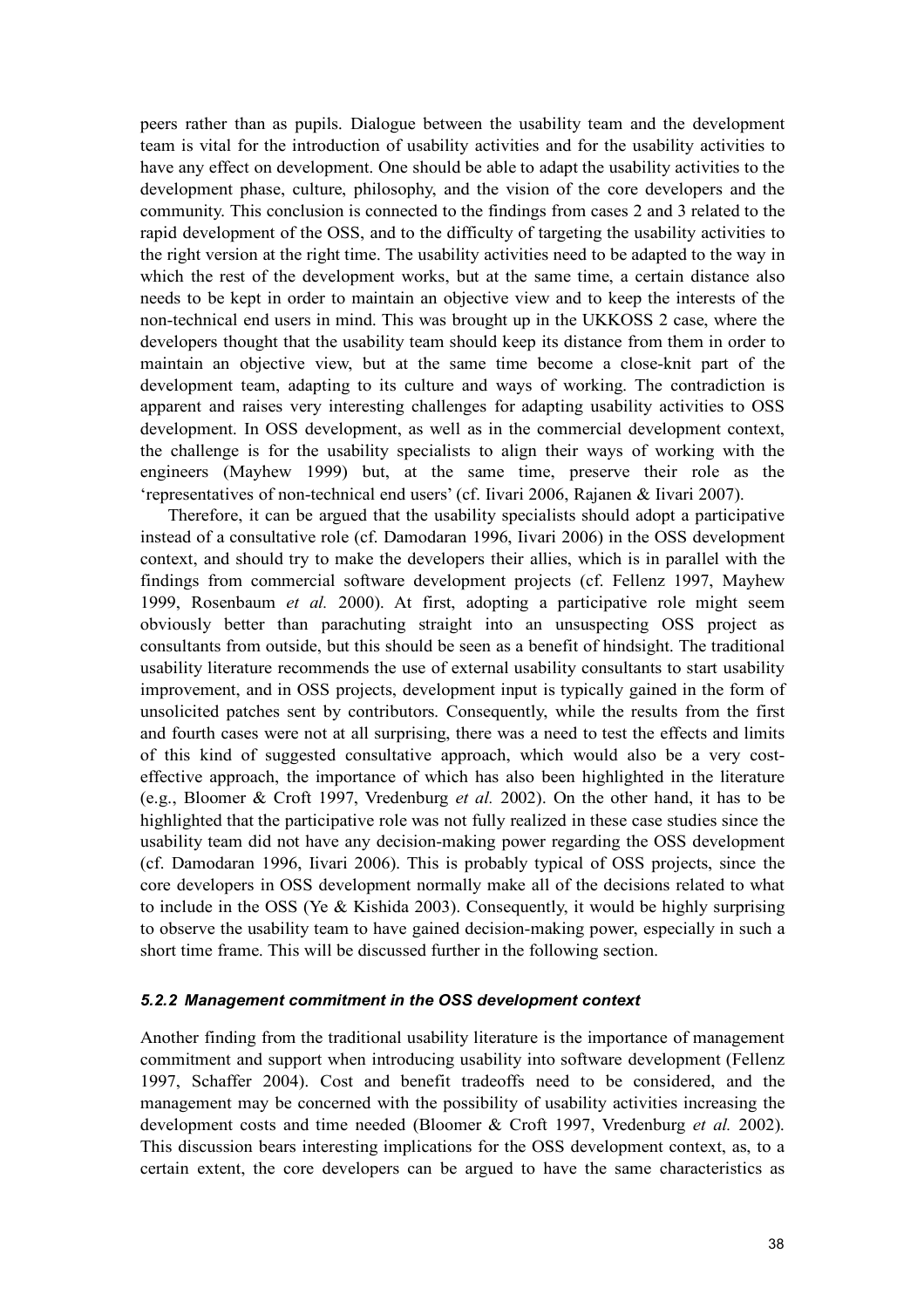managers in commercial software development. The core developers have to make both low-level decisions regarding whether or not a particular contribution is accepted by the code, mid-level decisions regarding software features to be included in individual releases, and strategic decisions regarding the direction of future development.

Clear differences between the managerial level in the OSS and commercial development contexts are also apparent. In the OSS development context, the core developers do not usually issue tasks for individual developers. Furthermore, in most OSS projects, the core developers do not have to budget and allocate limited human, technological, or financial resources. In commercial software development, the managers have to balance the development activities within the overall resources allocated to them. Since all usability activities require some kind of resources, management support is important when trying to bring usability activities to commercial software development. This is why the traditional usability cost-benefit analysis models focus heavily on gaining management commitment and support by identifying areas of lower need for resources as a result of usability activities. This approach is not directly suitable for advocating usability activities in OSS projects and, therefore, the OSS context needs its own tailored usability cost-benefit aspects (Rajanen & Iivari 2010).

There is little justification needed for the cost of resources to be used for usability activities in the OSS development context, because development is done on a voluntary basis and does not contain budgetary limitations. However, management support and commitment for usability activities is still needed in the OSS development context and this may be accomplished through informing the core developers about usability in general, possible usability activities, and possible benefits of better usability for the project, through offering them usability resources and through planning with them regarding how best to use the resources in the current phase of development. Hence, it is important that the usability team and the core development team are communicating from the beginning of the usability activities.

UKKOSS cases 2 and 3 offer some evidence related to management commitment in OSS projects. Although, in the second case, most of the feedback was positive, not all of the suggestions made by the usability team were accepted. The core developers essentially considered these findings and suggestions and picked the ones on which they were able to agree (in line with, e.g., Ye & Kishida 2003). If the developers did not think that a certain issue was a problem, they would just ignore it and not include it in their "to do" list or development roadmap. This can be compared to the way in which patches are committed; if the core developers like the patch, it will get into the official release (cf. Aberdour 2007). If they do not like the patch, they can easily ignore it and it will not get into the official release. Similarly, the core developers can easily ignore usability activities if they do not know very much about usability in the first place. This was also apparent in the third case, in which it was difficult for the usability activities to get noticed without explicit core developer support. Without a certain critical mass of usability advocates and experts, it can be difficult to establish the legitimacy of usability arguments against countervailing expert-user functionality-centric claims (Twidale & Nichols 2005).

Interestingly, many different potential benefits of better usability were brought up in the discussions between core developers and community in the third case project (cf. Benson *et al.* 2004). As mentioned in the literature, it is important to be able to show the usability benefits that can be achieved (Mayhew 1999, Rosenbaum *et al.* 2000). These kinds of considerations are especially important for management (Bloomer & Croft 1997, Bias & Mayhew 1994), and also likely for the core developers in the OSS development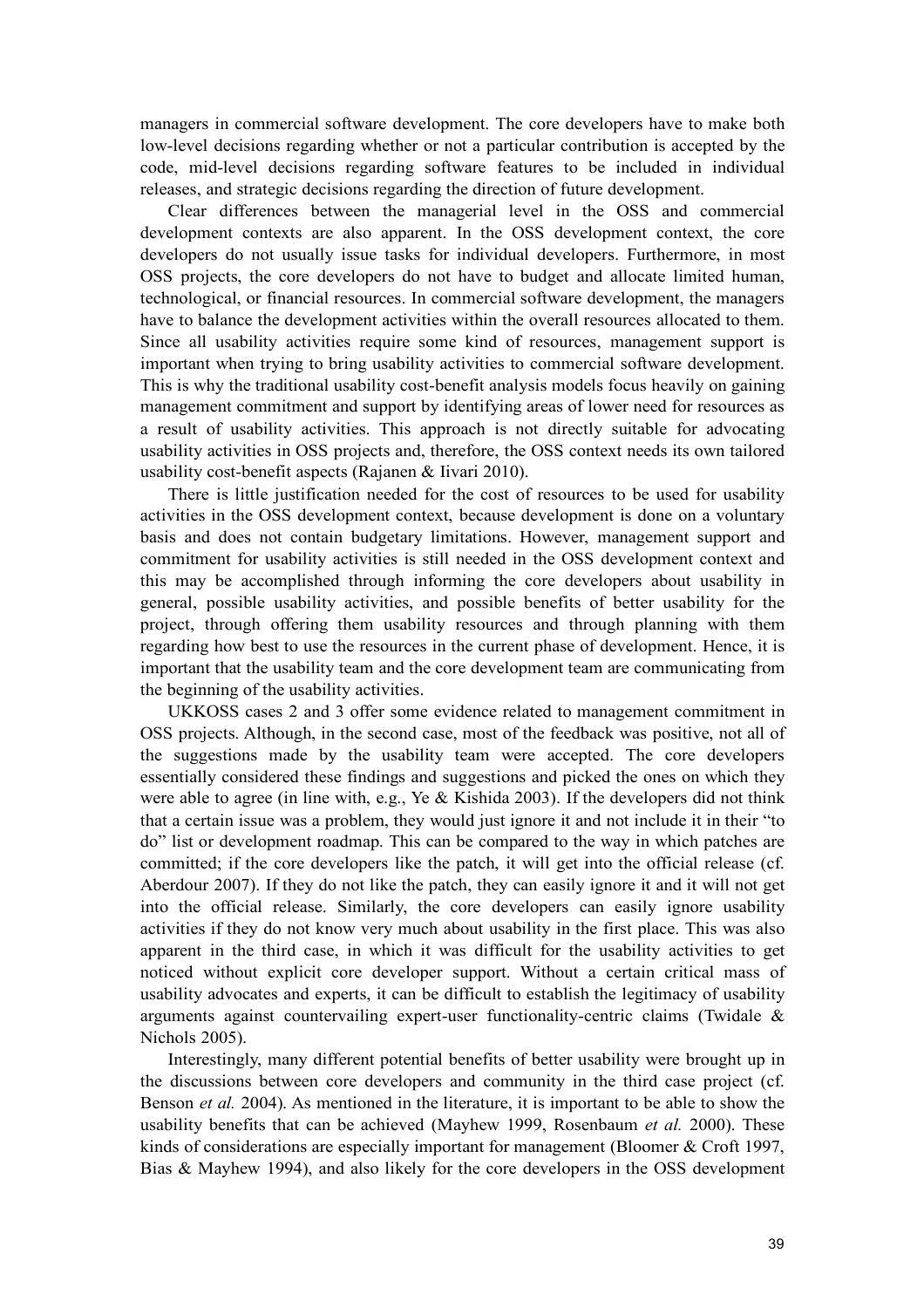context as they share similar positions and tasks like the management in the commercial SW development context. Indeed, some potential usability benefits were identified in the third case, including, for example, those related to gaining more users for the software if it would be made easier to learn, and having talented 3D content creators transfer from using similar commercial products if transfer from commercial 3D content creator software would be made easier by allowing the users to customize some key parts of the user interface and shortcuts to their liking. This potential usability benefit can be seen as being similar to increased sales in the commercial SW development context (c.f. Mayhew & Mantei 1994, Karat 1994, Ehrlich & Rohn 1994, Bevan 2000, Donahue 2001). However, these identified usability benefits were not sufficient to result in a wake-up call (cf. Schaffer 2004) for the need for usability activities among the core developers.

All in all, it can be argued that the project leader and core developers in OSS projects share many characteristics with management in proprietary software development in the sense of having decision-making power and influence on other members and project work. They may not have the same concerns regarding the potential time and resource costs of usability activities faced by project management in proprietary software projects (cf. Rajanen & Iivari 2007); however, neither seems to want usability activities to disturb the development flow. Therefore, the usability team must communicate closely with the core developers so that usability activities in OSS projects are done at the right time for the right software version without disturbing the overall development flow.

## *5.2.3 Summary of findings*

Paper IV contributes to the thesis by exploring the OSS development context in general and specifically the difficulties and intricacies of introducing usability activities into OSS development projects. The main findings of the four empirical studies can be summarized as follows. To bring usability activities successfully into the OSS project, the usability specialists should adopt a participative instead of a consultative role, and:

- Understand the philosophy, principles, and characteristics of OSS development
- Initiate a peer-to-peer dialogue with the core developers and endeavor to make them allies
- Identify potential benefits of better usability and use them as arguments for usability activities
- Adapt the usability activities to the development, but maintain an objective view
- Keep the core developers and the community informed about usability activities and suggested user interface improvements
- Be aware of constant change and redesign, to carry out the usability activities for the right version of the software at the right time of development
- Always remember to promote the interests of the non-technical users

Many highly practical findings were identified in Paper IV for people interested in introducing usability activities into OSS projects.

#### **5.3 Fitting usability cost-benefit consideration into the OSS context (ECIS 2010)**

Paper V contributes to the thesis by further exploring the usability costs and benefits in the OSS development context. The status of usability in OSS development today resembles the status of usability in commercial software development years ago when there were little or no usability specialists and no usability activities integrated into the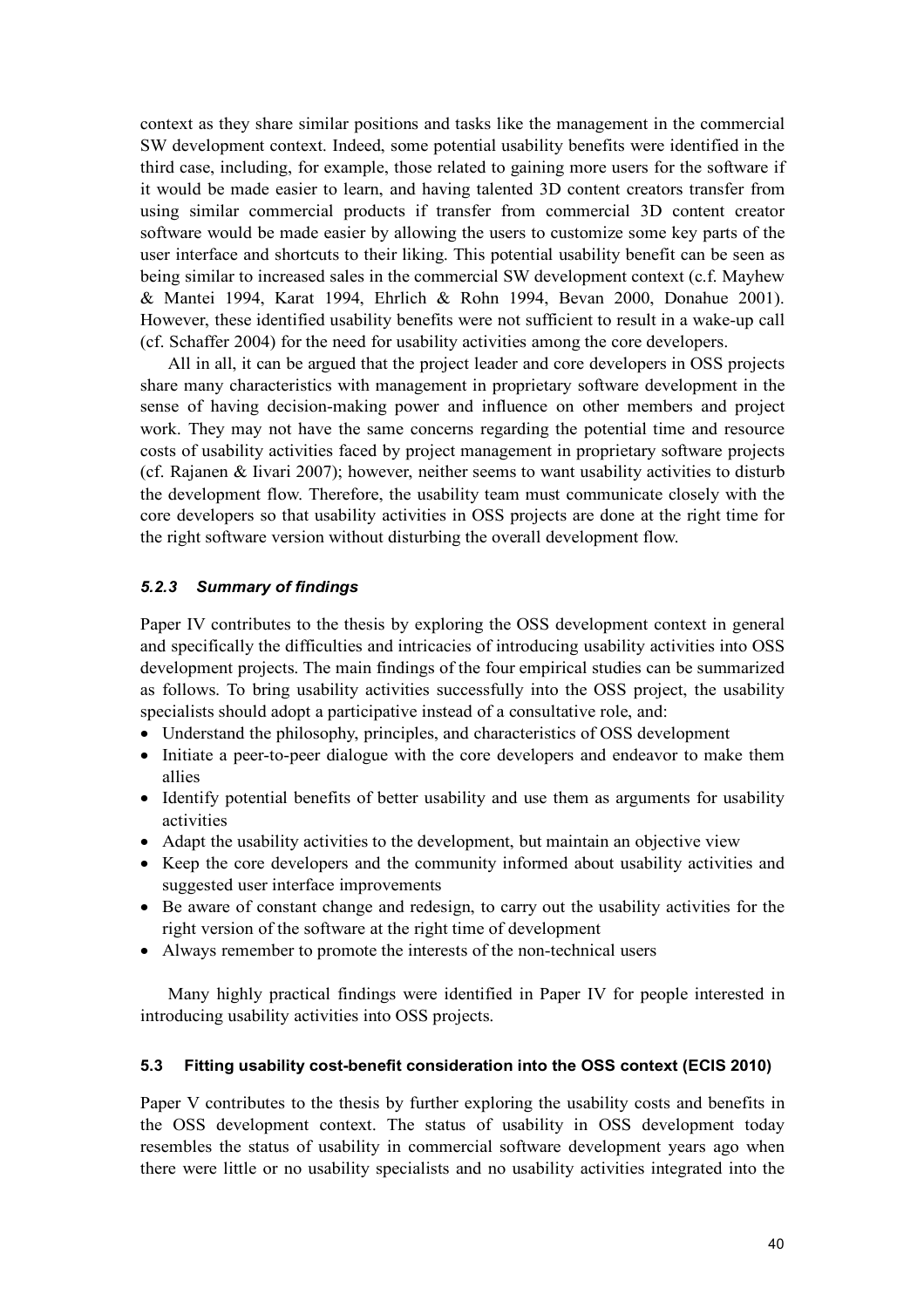development process (cf. Andreasen *et al.* 2006, Benson *et al.* 2004, Cetin *et al.* 2007, Nichols & Twidale 2003, Nichols & Twidale 2006, Zhao & Deek 2005, Zhao & Deek 2006). Therefore, it can be assumed that the measures used for advocating usability in commercial software development could now be of use in OSS development, but with some modifications to take into account the different nature of the OSS development context. Paper V explores how the potential usability costs and benefits from traditional usability cost-benefit analysis literature should be refined to fit into the OSS development context.

In Paper V, the focus is both on the traditional community OSS development, which is organized according to the onion model outlined earlier, and on the company OSS development (Iivari *et al.* 2008), in which commercial software development builds application software on top of OSS, and potentially also releases the source code for the OSS community to develop it further. Two interpretive case studies (cf. e.g., Klein & Myers 1999) addressing these two OSS development models have been carried out. The results of the case studies are combined with the literature on OSS development and their implication on the usability cost-benefit models is examined. In both cases, the focus is on OSS solutions that are targeted at a mass of users who do not necessarily have IT education or programming skills. Traditionally, technically very skilled developers have developed OSS for their own use, but nowadays OSS solutions have more and more users with no deep technical knowledge. Therefore, the usability of OSS has become very important; currently, however, it tends to be quite poor (Andreasen *et al.* 2006, Benson *et al.* 2004, Cetin *et al.* 2007, Nichols & Twidale 2003, Nichols & Twidale 2006, Zhao & Deek 2005, Zhao & Deek 2006).

The results of two case studies are discussed in this paper. The cases were originally examined from the viewpoint of usability and user participation in OSS development, but they were revisited from the viewpoint of usability costs and benefits. The cases and the utilized research methods related to them are briefly outlined next. More information is found in Iivari (2008), Iivari (2009), and Iivari *et al.* (2008).

In this analysis, all the data gathered were carefully read through and relevant pieces of information were extracted and categorized as 'benefits' or 'costs' of usability or as having implications for the 'benefits' or 'costs' of usability as outlined in the existing models. The analysis was data driven. The existing OSS literature was also used to supplement the empirical data derived from these two cases.

Based on both the existing OSS literature and the findings from these cases, it can be claimed that the usability cost-benefit models need to be altered somewhat to fit the OSS development context. Before modifying them, the case findings related to the implications of the OSS for the existing usability cost-benefit analysis categories are presented.

#### *5.3.1 Implications of the OSS for usability benefits*

The increased sales were identifiable as a potential usability benefit category from both case studies, but in a somewhat different sense than traditionally. In the community OSS development, the developers want to attract more users and keep their existing users happy. A large user base is an important source of status, prestige, and peer recognition, even though there is nothing sold to the users like the usability cost-benefit models assume. Also, as a project becomes more successful, it will attract more competent developers who wish to get their share of the glory and set some of the attention (Aberdour 2007). In company OSS development, user satisfaction and good UI are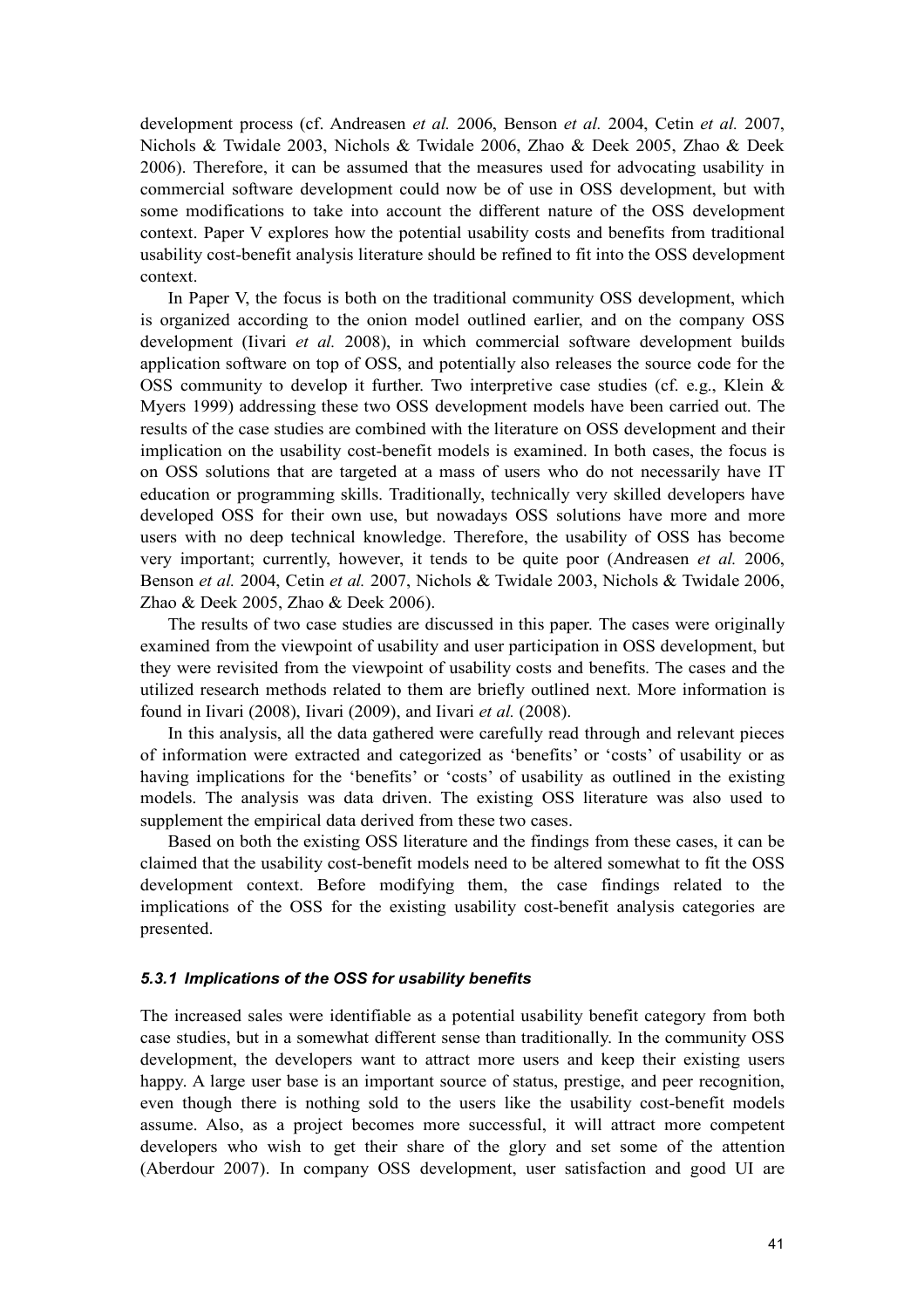important image and competitive factors for the company. These can have an impact on sales and they are in line with how usability cost-benefit models present this benefit (cf. Rajanen 2006, Rajanen & Iivari 2007).

The OSS development context also has certain implications for the category related to the reduced development costs. Early and continuous releases are characteristic of OSS development and they enable early feedback gathering and redesign. In community OSS development, the community actively comments on and redesigns the solution during that development phase, thereby possibly saving the developers time and effort. Also, in company OSS development, the early releases give more time for designing and testing in cooperation with the community. This helps to identify the needs for redesign early in the project, when changes are still easy and cheap to implement, which is in line with how usability cost-benefit models outline this benefit (cf. Rajanen 2006, Rajanen  $\&$ Iivari 2007).

| <b>Usability Benefits</b> | <b>Community Open Source</b>   | <b>Company Open Source</b>                     |
|---------------------------|--------------------------------|------------------------------------------------|
| Increased sales           | More users. Happy users        | Increased user satisfaction. Good UI as        |
|                           |                                | important image and competitive factor         |
| Reduced                   | Early releases give more time  | Early releases give more time for usability    |
| development costs         | for redesign. Community        | work and feedback, help to identify needs for  |
|                           | takes active part in providing | redesign early. Community takes active part in |
|                           | feedback and redesigning the   | providing feedback and redesigning the         |
|                           | solution in the forums         | solution in the forums                         |
| Reduced training          | Community provides peer        | Community provides peer support in the         |
| and support costs         | support in the forums          | forums                                         |

**Table 14. Implications of the OSS for usability benefits**

### *5.3.2 Implications of the OSS for existing usability costs*

The implications for the category related to reduced training and support costs can also be identified from the OSS development context. In the OSS development context, user support is provided as peer support in the OSS forums. In the case of company involvement, the OSS community might also provide user support in the forums, which can be considered a benefit, if the company is not interested in making money through providing user support by itself. The implications of the OSS for the existing usability benefit categories are summarized in Table 14.

The OSS development context also has certain implications for the costs outlined in the usability cost-benefit analysis models. One-time costs can naturally be identified from company OSS development where a usability laboratory might be established and guidelines and tailored usability methods produced as usual. The existence of the OSS might also lead to the establishment of an infrastructure for the OSS community, which implies some costs. The one-time cost of establishing a usability discussion forum can also be identified from community OSS development, even though this cost is quite marginal.

Recurring costs can be identified, especially from the company OSS development context within which usability specialists are hired, but this resembles the situation in commercial software development. On the other hand, there are no identifiable recurring costs in community OSS development if there are no usability specialists or people carrying out their tasks in the project. Redesign costs can, however, easily be identified both in the community and the company OSS development contexts. In the company OSS development context, more time and opportunities for redesign probably increase the redesign costs when compared to the closed source software development. In the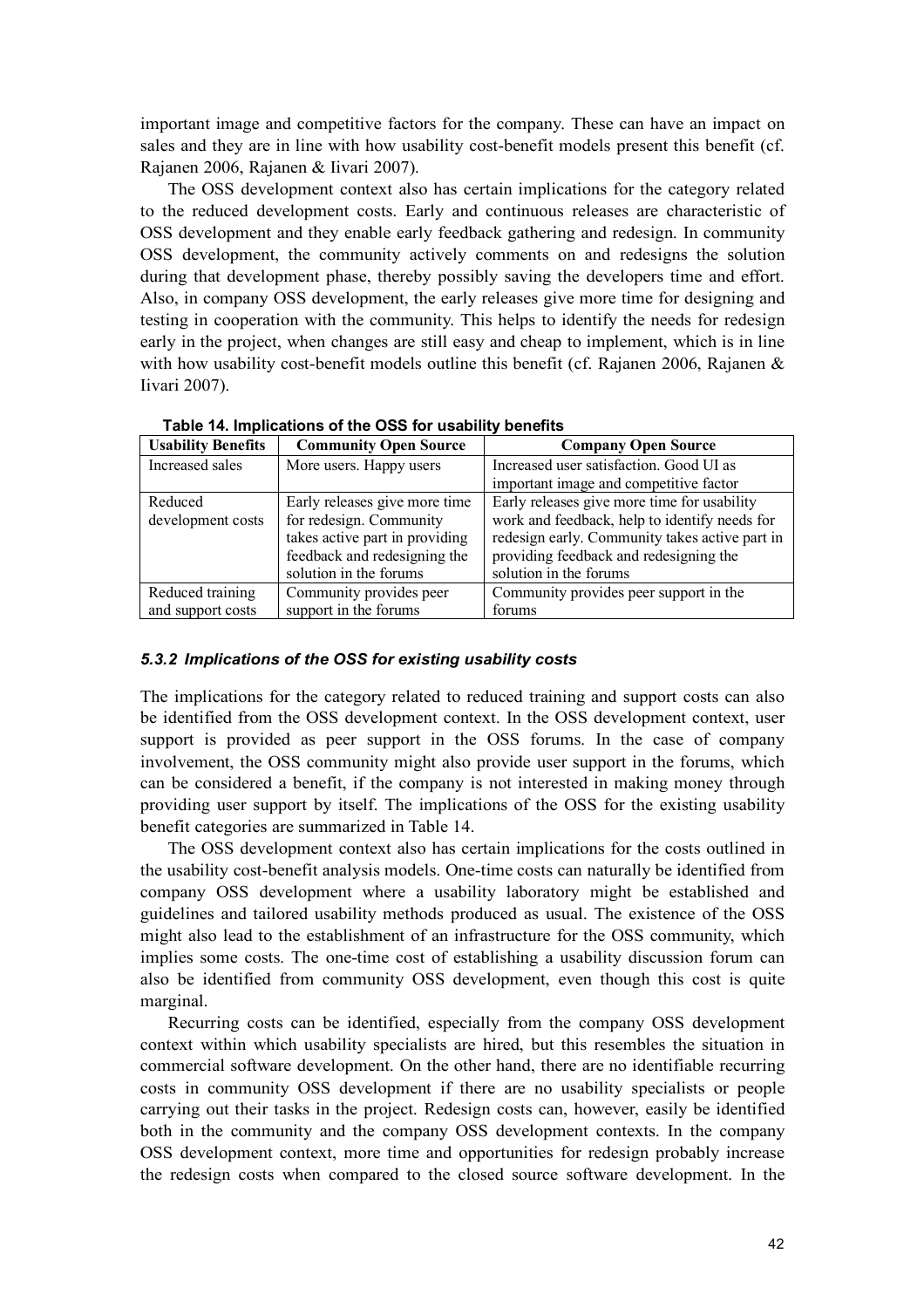community OSS development context, there is a lot of redesign going on all the time because users and developers produce mock-ups and comment on them. The OSS community is more ready to use less-than-perfect early releases of the software and collaborate with the developers, and developers expect the community members to do so. Therefore, the redesign costs can clearly be associated with OSS development. The implications of the OSS for the existing usability cost-benefit categories are summarized in Table 15.

| <b>Usability</b><br><b>Costs</b> | <b>Community Open Source</b>                                                                                                                   | <b>Company Open Source</b>                                                                                                                                                                                                               |
|----------------------------------|------------------------------------------------------------------------------------------------------------------------------------------------|------------------------------------------------------------------------------------------------------------------------------------------------------------------------------------------------------------------------------------------|
| One-time costs                   | Establishment of a usability forum                                                                                                             | Establishment of a usability laboratory,<br>guidelines, company-tailored usability<br>methods                                                                                                                                            |
| Recurring costs                  | If usability specialists work in the<br>projects, their time and effort are<br>needed                                                          | Usability specialists hired as usual                                                                                                                                                                                                     |
| Redesign costs                   | Uncontrollable continuous redesign.<br>Potentially a lot of time spent in<br>redesign. Users and developers<br>produce and comment on mock-ups | Uncontrollable continuous redesign.<br>Potentially increasing redesign costs since<br>there is more time and opportunities for<br>redesign than in closed source<br>development. Users and developers<br>produce and comment on mock-ups |

**Table 15. Implications of the OSS for usability costs**

Next, a refined model of usability costs and benefits fitting the OSS development context is introduced. The model is to be used as a practical tool, e.g., by usability specialists in selling usability activities to OSS development, to the core developers, and to the whole community.

#### *5.3.3 Usability benefits in the open source software development context*

Regarding the benefits of usability, it can be argued that increased sales should be perceived as increased popularity or distribution of software. In the OSS context, users do not pay for the software, but a large user base might be a source of reward, prestige, and peer recognition for the developers. Potentially increasing the number of active and committed developer- and non-developer users can be seen as a usability benefit in both community and company OSS development. In company OSS development, some aspect of the product, like hardware, support, additional features or even the software, are sold to users. Therefore, increased popularity and distribution through better usability are, in some way, similar to what the usability cost-benefit models categorize as increased sales.

Reduced development costs can be achieved both in the community and the company OSS development contexts. Usability cost-benefits models approach the reduced development costs through less need for development resources and earlier entry into the market (Rajanen 2006, Rajanen & Iivari 2007). In both the community and the company OSS development contexts, the community can take an active part in redesign and, therefore, reduce the development time, even if the development project does not have any salaried positions and costs in a similar sense as is the case in the company context. The OSS development is very iterative and rapid by nature (Raymond 1999), so early release to the community for feedback gives more time for iteration and redesign. Developers in both the community and the company OSS development contexts can save time when there is less pressure for redesign through better usability that is already achieved. Also, the active dialogue with the community and the change requests in the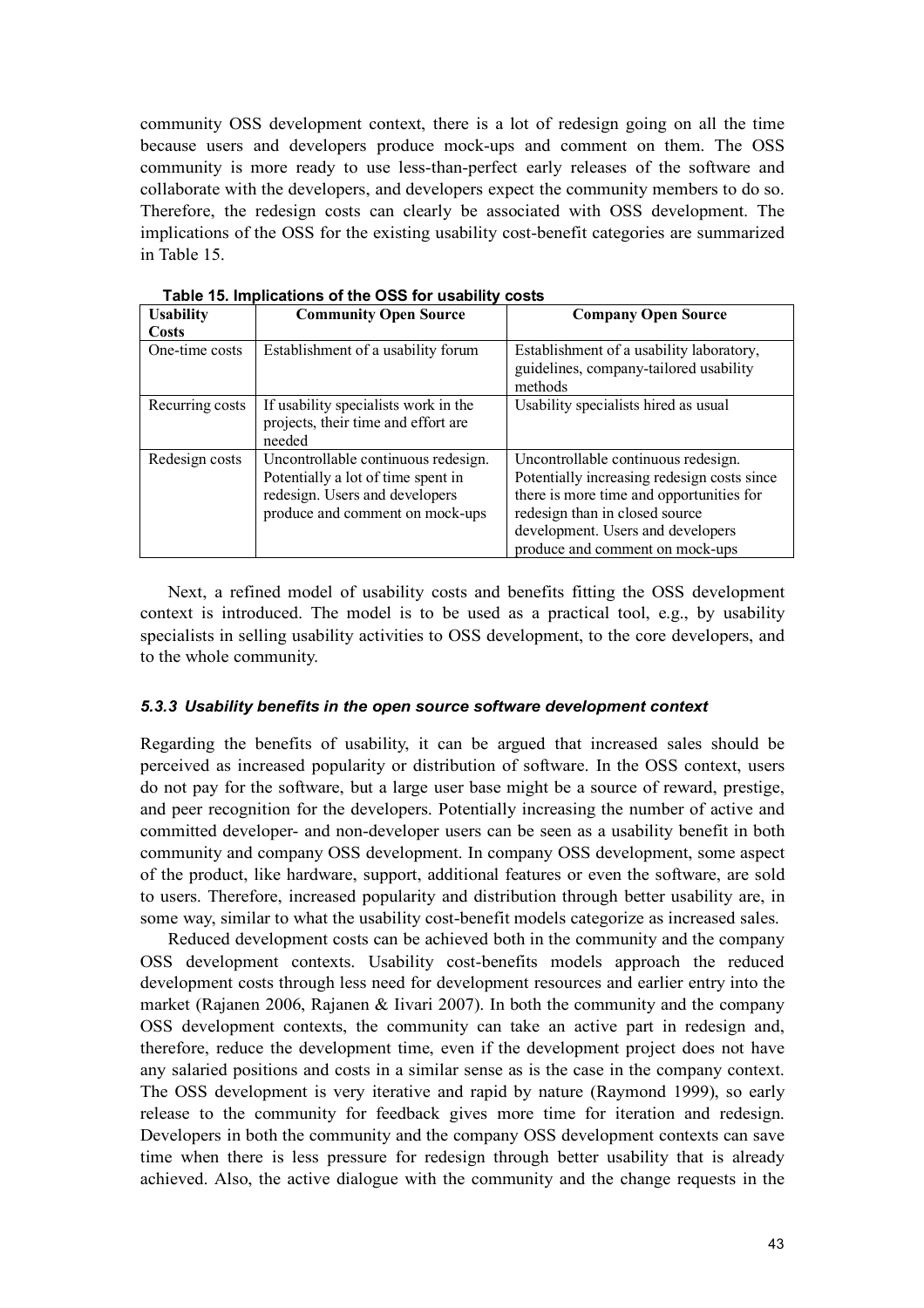forums can result in abandoning bad design solutions early in the project when changes are easier to make. The change requests can be gathered more systematically and in the early phase through usability activities. Also, the non-technical users can contribute to the project in a more manageable manner though usability methods.

As mentioned earlier, company OSS development can use the community as a provider of training and support. If providing support is an important part of the company's business model and sold as a service to customers and end users, the community-based peer support and better usability can potentially reduce company's earnings. But, on the other hand, poor usability can potentially harm the company and product image and decrease popularity, thereby reducing the support-based earnings in any case (cf. Rajanen & Iivari 2007). The community OSS development context may have less need for peer support in forums through better usability when non-developer users write less in community forums asking usability-related questions or requesting features that already exist in software but are too difficult for users to find. Communitybased support, where users take an active part in helping each other, is seen as an important aspect of both community and company OSS development. However, user support is a more mundane task that is not so much linked to reputation or other motivational factors affecting the will to contribute (Bergquist  $& L$  Ljungberg 2001). User support is mainly performed by some end users who voluntarily answer the questions of other users (Singh *et al.* 2006, Lakhani & von Hippel 2000). This is clearly different from the categorization of this in the usability cost-benefit models, where peer support is seen as work that slows hidden cost in the use context (cf. Ehrlich et al 1994, Rajanen 2006), although studies indicate that techniques from knowledge management are needed to organize and make solutions sufficiently accessible to the help seekers so that they bother to try looking if their problem is already addressed (Singh *et al.* 2006). The refined usability benefits fitting the OSS development context are summarized in Table 16.

| <b>Usability Benefits</b> | <b>Community Open Source</b>        | <b>Company Open Source</b>               |
|---------------------------|-------------------------------------|------------------------------------------|
| Increased                 | Increased number of active and      | Increased number of active and           |
| popularity and            | committed developer-users and non-  | committed developer-users and non-       |
| distribution              | developer users. Increased          | developer users (some of them also       |
|                           | developer-user and non-developer    | willing to pay). Increased developer-    |
|                           | user satisfaction                   | user and non-developer user satisfaction |
| Reduced                   | Less pressure for redesign through  | Less pressure for redesign through       |
| development costs         | change requests in the forums. More | change requests in the forums. More      |
|                           | systematic redesign                 | systematic redesign                      |
| Reduced training          | Less need for peer support in the   | If company provides training and         |
| and support costs         | forums                              | support, less need for them              |

**Table 16. Usability benefits in the open source software development context**

#### *5.3.4 Usability costs in open source software development context*

While the benefits of better usability can be used as a motivator for introducing usability activities in the OSS development context, the costs of usability should be seen, particularly in the community OSS development context, as bringing realism and showing the usability specialists and developers what they need to be committed to when introducing usability activities. As categorized in the usability cost-benefit models, the one-time costs for usability can also be identified in the community OSS development context in the sense that there needs to be a usability infrastructure, such as established discussion forums and usability guidelines for developers, but no physical infrastructure is needed since OSS development is typically distributed and without any form of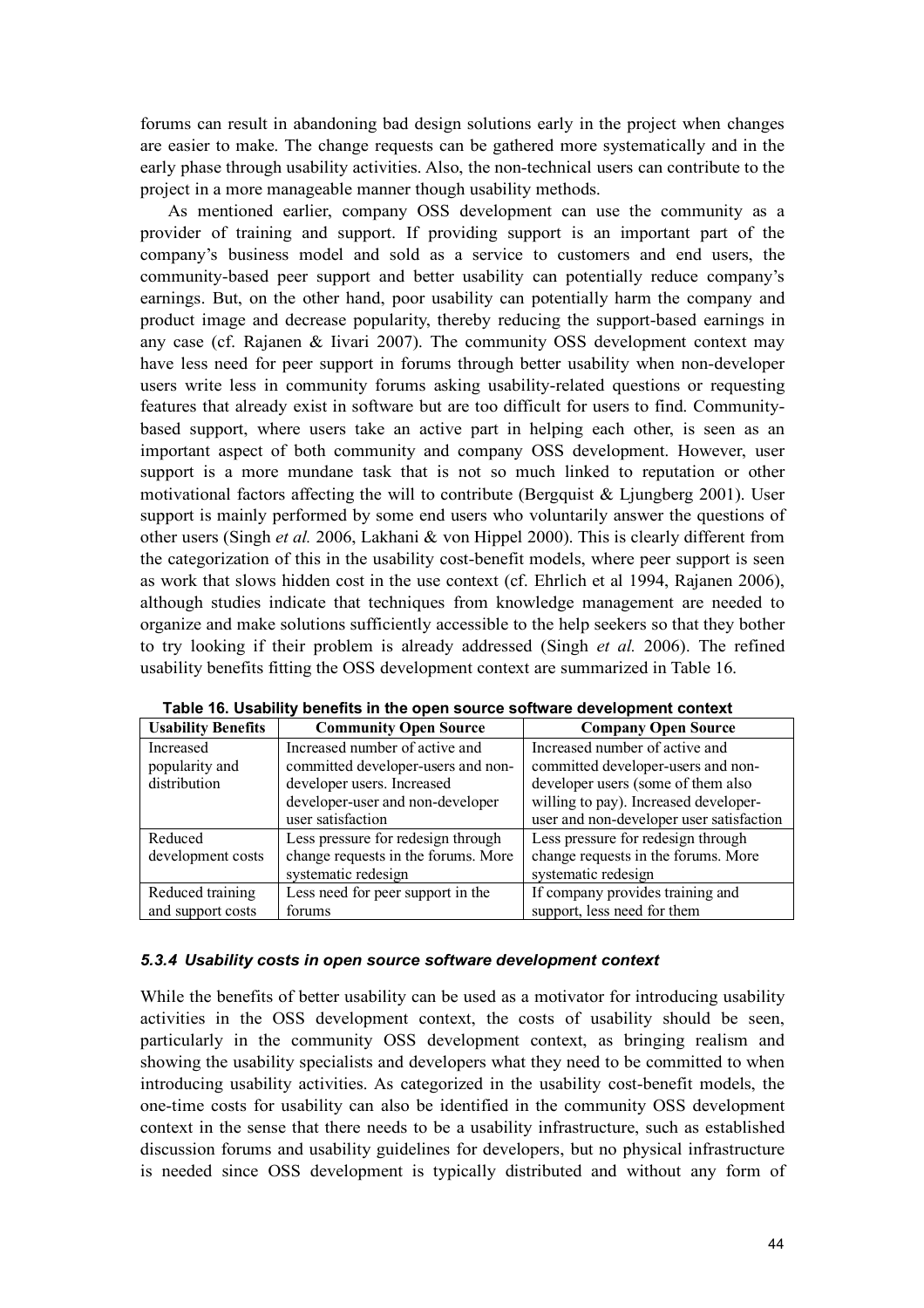physical infrastructure. The company OSS development context is similar to closed source development. A usability infrastructure, e.g., a usability laboratory, may already exist or might need to be established, even though it is not mandatory. The company may also have one-time costs in establishing internet-based usability and OSS-related infrastructure such as forums or OSS repositories.

In company OSS development, the recurring costs are very much similar to commercial closed source development where usability specialists are available and usually already working in the company. In community OSS development, there seems to be a great need for usability specialists in OSS projects, but the OSS projects have difficulties in attracting usability specialists to contribute (e.g., Benson *et al.* 2004, Cetin *et al.* 2007, Twidale *et al.* 2005, Zhao *et al.* 2005). There have been some efforts to attract usability specialists by listing OSS projects needing usability specialists on the web, but for some reason, these efforts have not yet succeeded in bringing OSS projects and usability specialists together.

Redesign costs through usability activities are evident in both community and company OSS development where by the nature of OSS development, there is uncontrollable and continuous redesign. This can potentially increase redesign costs in company OSS development and increase time spent on redesign in community OSS development. In both community and company OSS development, the community can provide help by testing and redesigning, but professional usability specialists are still needed in OSS projects. Communicating with the community about features, testing, and redesign requires time in both community and company OSS development. New features are usually constantly requested in the community forums and because anyone can contribute to the project, this poses a new challenge to usability specialists contributing to community OSS projects because the version they want to redesign may already be outdated before they even begin their work. The refined usability costs fitting the OSS development context are summarized in Table 17.

| <b>Usability</b> | <b>Community Open Source</b>                                                                                                                                                                                           | <b>Company Open Source</b>                                                                                                                                                                                                                                 |
|------------------|------------------------------------------------------------------------------------------------------------------------------------------------------------------------------------------------------------------------|------------------------------------------------------------------------------------------------------------------------------------------------------------------------------------------------------------------------------------------------------------|
| Costs            |                                                                                                                                                                                                                        |                                                                                                                                                                                                                                                            |
| One-time costs   | Establishing internet-based usability<br>infrastructure (usability forums,<br>guidelines, methods, etc.), in<br>distributed OSS development. No<br>establishment of physical infrastructure<br>(e.g., a usability lab) | Similar to closed source development,<br>physical usability infrastructure<br>established. Establishing internet-based<br>usability and OSS infrastructures<br>(version control, bug-reporting systems,<br>discussion forums, etc.) for OSS<br>communities |
| Recurring costs  | Usability specialists' time and effort,<br>but difficulties in attracting usability<br>specialists in OSS projects                                                                                                     | Similar to closed source development,<br>usability specialists salaries                                                                                                                                                                                    |
| Redesign costs   | Time spent communicating with the<br>community, potentially a lot of time<br>spent on redesign. Community can help<br>by taking part in testing and redesign<br>but professional usability specialists<br>needed       | Time spent communicating with the<br>community, potentially a lot of time<br>spent on redesign. Community can help<br>by taking part in testing and redesign but<br>professional usability specialists needed                                              |

**Table 17. Usability costs in the open source software development context**

#### *5.3.5 Summary of findings*

The existence of developer-users in the OSS development context does not fit the categorization of the usability cost-benefit models, where the usability benefits are categorized separately for developers in the development context and for all users in the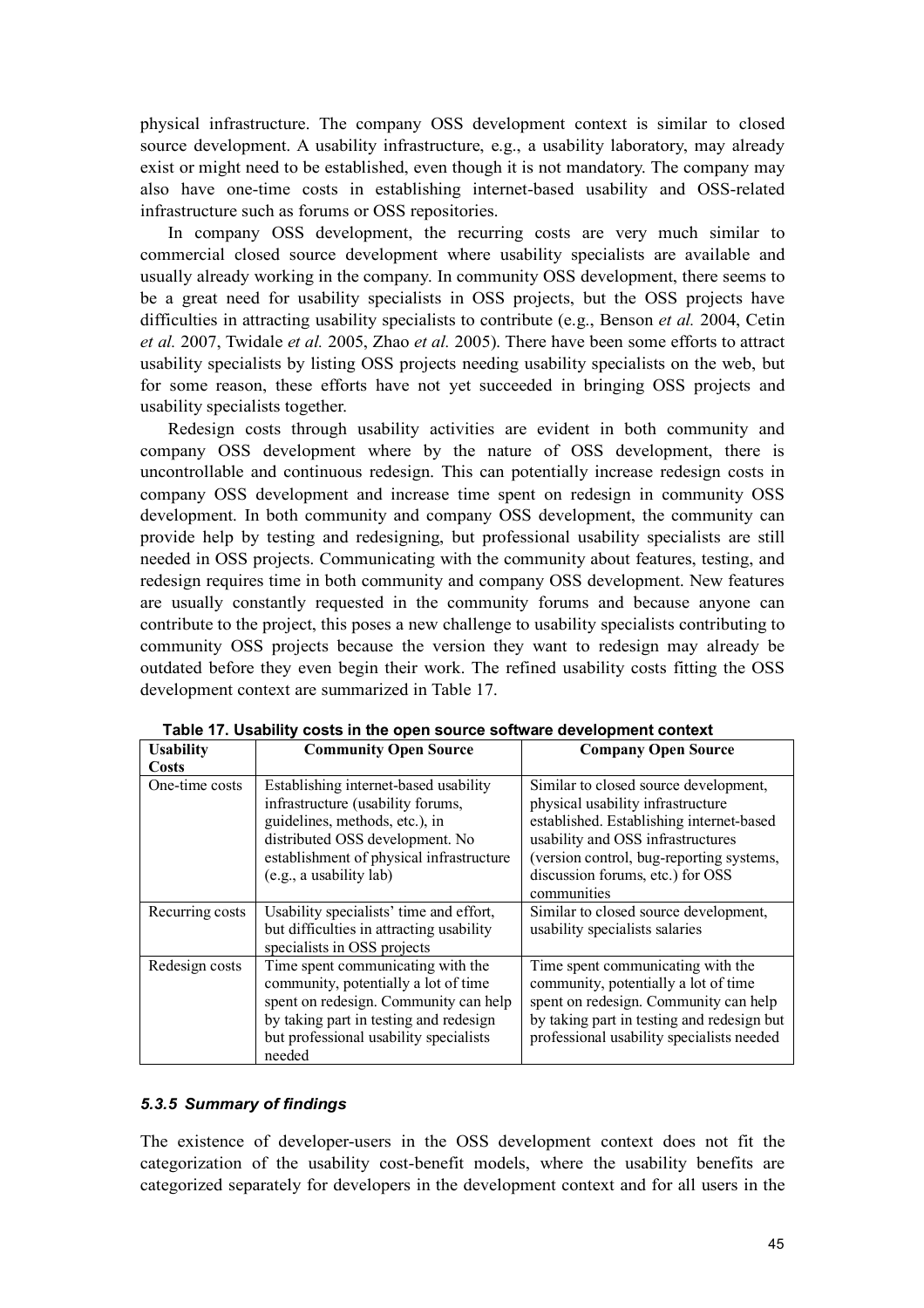use context. In OSS development, the benefits of usability for the developer-user have an impact both on the development context and on the use context. The collaboration between OSS developers and users also opens new and interesting research opportunities and challenges for usability research because the traditional distinctions between developers, usability specialists, and users gets blurred in OSS development.

In addition, in the OSS development context, the focus has traditionally been on cutting-edge technology and functionality, not on usability. OSS users have traditionally tolerated bad usability if highly innovative technological solutions have been provided. However, for the non-developer users, the usability may become a highly important factor, maybe even hindering the use of an otherwise suitable OSS solution. If OSS projects want to attract this kind of user, they need to start to emphasize usability.

The introduction, best methods, and possible benefits of usability in the OSS context are relatively new areas for usability theory and practice. The importance of better usability was recognized both for closed source software development and for OSS development in our case studies. The usability research should introduce new and more suitable usability methods and practices for this emerging and important area of community and company OSS development.

Paper V contributes to the thesis by exploring the usability costs and benefits in the OSS development context. The analysis indicates that there were interesting parallels and differences when considering the costs and benefits of usability in the OSS development context. This exploration of the OSS development context and the analysis necessitated introducing a refined categorization and interpretation of usability costs and benefits with further implications both for theory and practice. The community OSS development context especially necessitates considerable modifications to the existing models since this environment has fundamentally different conceptions of what a 'cost' and a 'benefit' are.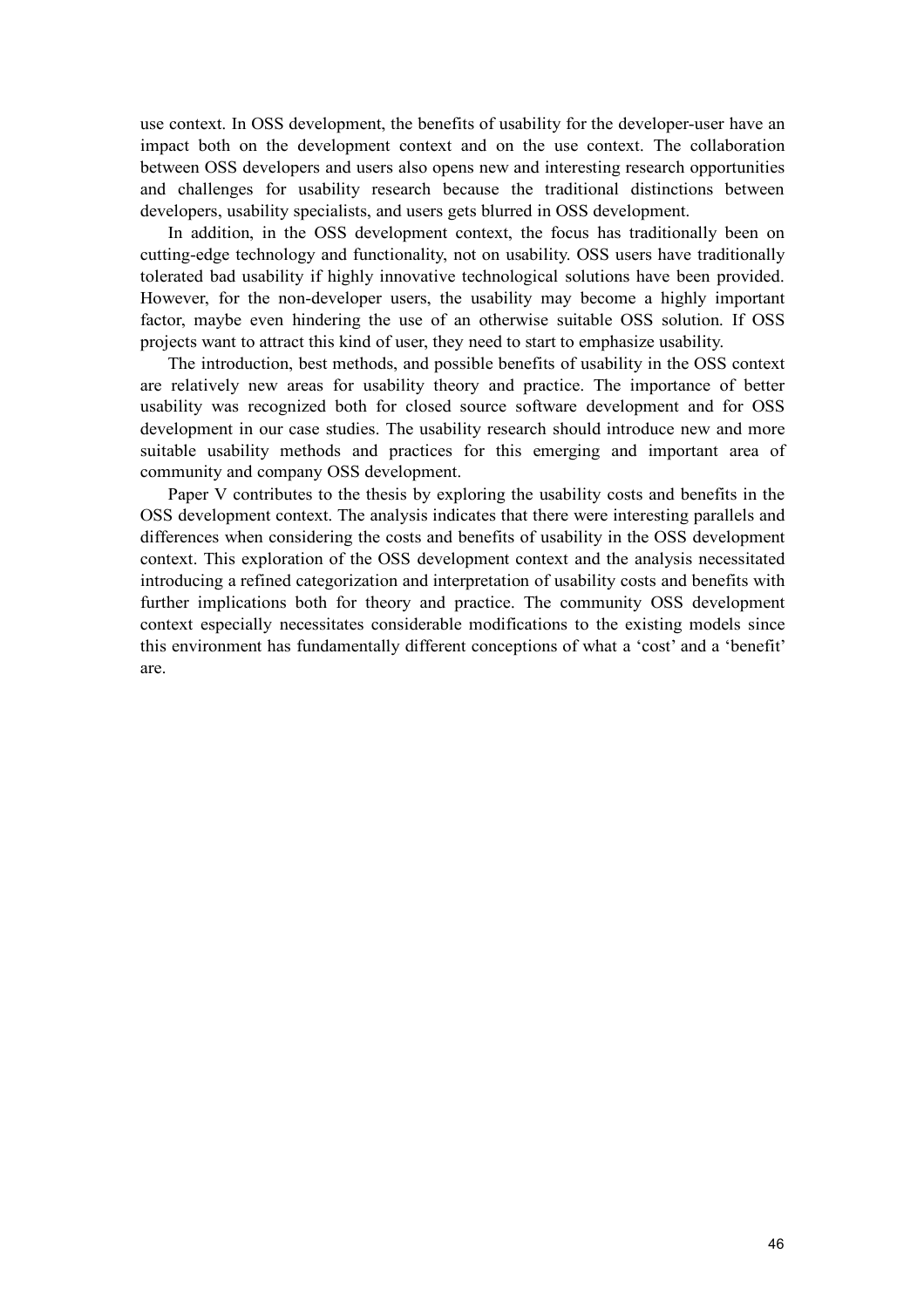# **6 Discussion and conclusions**

*"Whether your company does usability testing or not, your customers will, in effect, usability-test your system. Ultimately, relying on such 'usability testing by default' risks angering customers" (Donahue 2001).*

The purpose of this dissertation was to identify and explore *if usability cost-benefit analysis is helpful when applied in commercial and open source software development contexts*. This broad topic was approached through three research questions that gave the following results based on the research.

#### **6.1 Answers to the research questions**

RQ1: What are the differences and commonalities of the existing usability costbenefit analysis models?

The results from Papers I and II indicate that there are considerable variations in the usability cost-benefit analysis literature in how they identify and document the different categories of usability costs and benefits in different product development phases. None of the analyzed models fully documented all of the three steps of the cost-benefit analysis method as identified by Burrill and Ellsworth (1980) and most did not identify and document all the variables to be taken into account when making the investment decision based on the costs and benefits. The usability cost-benefit analysis models have variations in their approach and the identified empirical background. Some of the models do not identify any empirical background behind the model or identify the relevant interest groups for the usability cost-benefit analysis, such as the conductor and target group of the analysis. Most of the models identify the organizational management as the target group of the analysis, while some identify project management as the target of the analysis.

In order to build better usability cost-benefit models in general, the researchers should fully document all of the steps of cost-benefit analysis, identify and document all the variables to be taken into account when making the investment decision based on the usability costs and benefits, identify the empirical background behind their model, and identify the relevant interest groups of the analysis. Furthermore, in the OSS development context in particular, the usability cost-benefit analysis model should take into account the universal OSS development philosophy and principles in general and the hierarchical structure, community structure, and characteristics of a certain type of OSS development project in particular.

RQ2: How do the existing usability cost-benefit considerations fit into practice in the commercial development context?

The results from Paper III indicate that there are considerable risks of potential failure when using usability cost-benefit considerations in the commercial development context when the inherent costs of usability activities become apparent, concrete, and measurable while the potential benefits of better usability remain vague, uncertain, and unconvincing to the management. In the worst-case scenario, this lack of confidence in usability benefits may result in the management abandoning all usability activities like in the case described in Paper III. Also, the usability cost-benefit considerations included benefits that managers considered to be meaningless and a waste of time to even think about, such as the potential benefit of having to print fewer pages for the production manual through better usability. Also, some of the usability cost-benefit considerations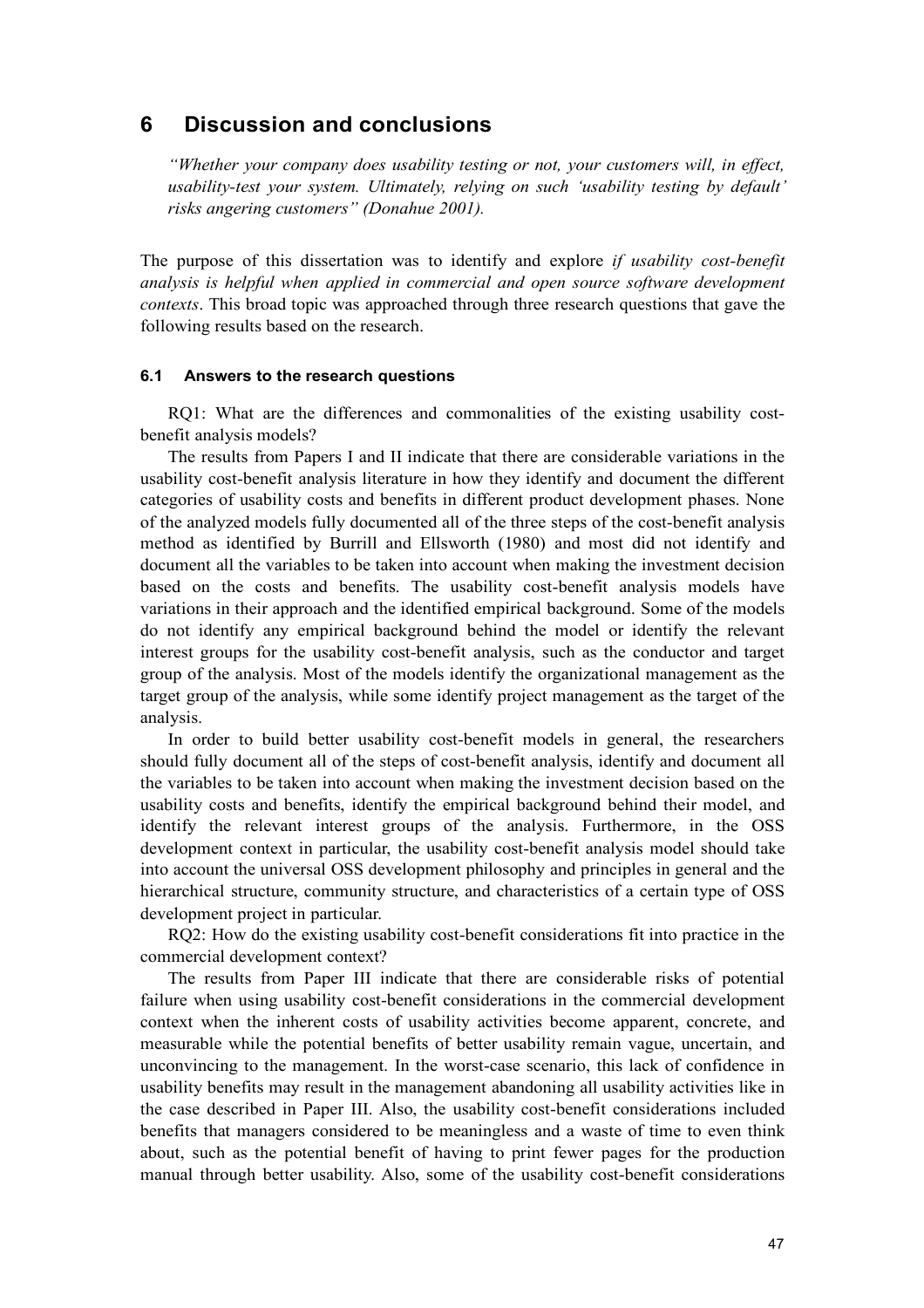changed the role of usability in the eyes of the management from helping end users by better usability to usability as a publicity gimmick, a marketing slogan, and yet another development aspect that could and should be a potential target for cost cuts. The value of better usability as an ethical value itself disappeared behind financial considerations. Therefore, it can be argued that the usability cost-benefit considerations may be an uncertain and potentially very risky method of selling usability to project and organizational management and great care should be taken if it is used. In order to build better usability cost-benefit models and to minimize the possibilities of the model having unforeseen inherent risks as outlined in Paper III, the researchers should focus heavily on bringing forward the possible benefits of usability and not focus on those costs of designing and implementing user interface that would be realized in any case regardless of the usability activities.

RQ3: How do usability costs and benefits fit into the open source software development context?

The results from Papers IV and V indicate that it is possible to fit the usability costbenefit considerations into the OSS development context even though there are no apparent financial or resource factors to be considered. In order to fit usability costbenefit considerations into the OSS development context, the philosophy, principles, hierarchical structure, community structure, and characteristics of OSS development must be taken into account. For example, the increased sales as a benefit from better usability in the commercial SW development context turns into an increased user base and the inherent status that a large user base brings to developers in the OSS development context. The position of core developers in the OSS development context is, to some extent, similar to the position of managers in commercial SW development. Therefore, modified usability costs and benefits can be used as an argument for introducing usability activities to the OSS development context in a similar fashion to the commercial SW development context when the OSS philosophies and development context are taken into account in the usability cost-benefit categories. It is not easy to introduce usability activities into OSS development projects due to the fact that the usability specialists have to find these OSS development projects first and convince the core developers to integrate usability activities into the project roadmap. Usability costbenefit considerations that fit into the OSS development context might help to convince the core developers that usability activities are important and should be integrated into the project roadmap.

### **6.2 Theoretical contributions**

The theoretical contributions of the thesis can be divided into three parts. First, because there are no systematic studies about different usability cost-benefit analysis models, this research identified the strengths, weaknesses, differences, and commonalities between usability cost-benefit analysis models. The results from this part of the research indicate that there are considerable variations in the usability cost-benefit analysis literature in identifying and documenting the individual usability cost and benefit categories and the necessary steps of the outlined cost-benefit analysis in general. Furthermore, the usability cost-benefit literature has variations in its approach, empirical background, identified conductor of the analysis, and the intended target group of the analysis. Papers I and II introduce new criteria for evaluating and comparing usability cost-benefit analysis models.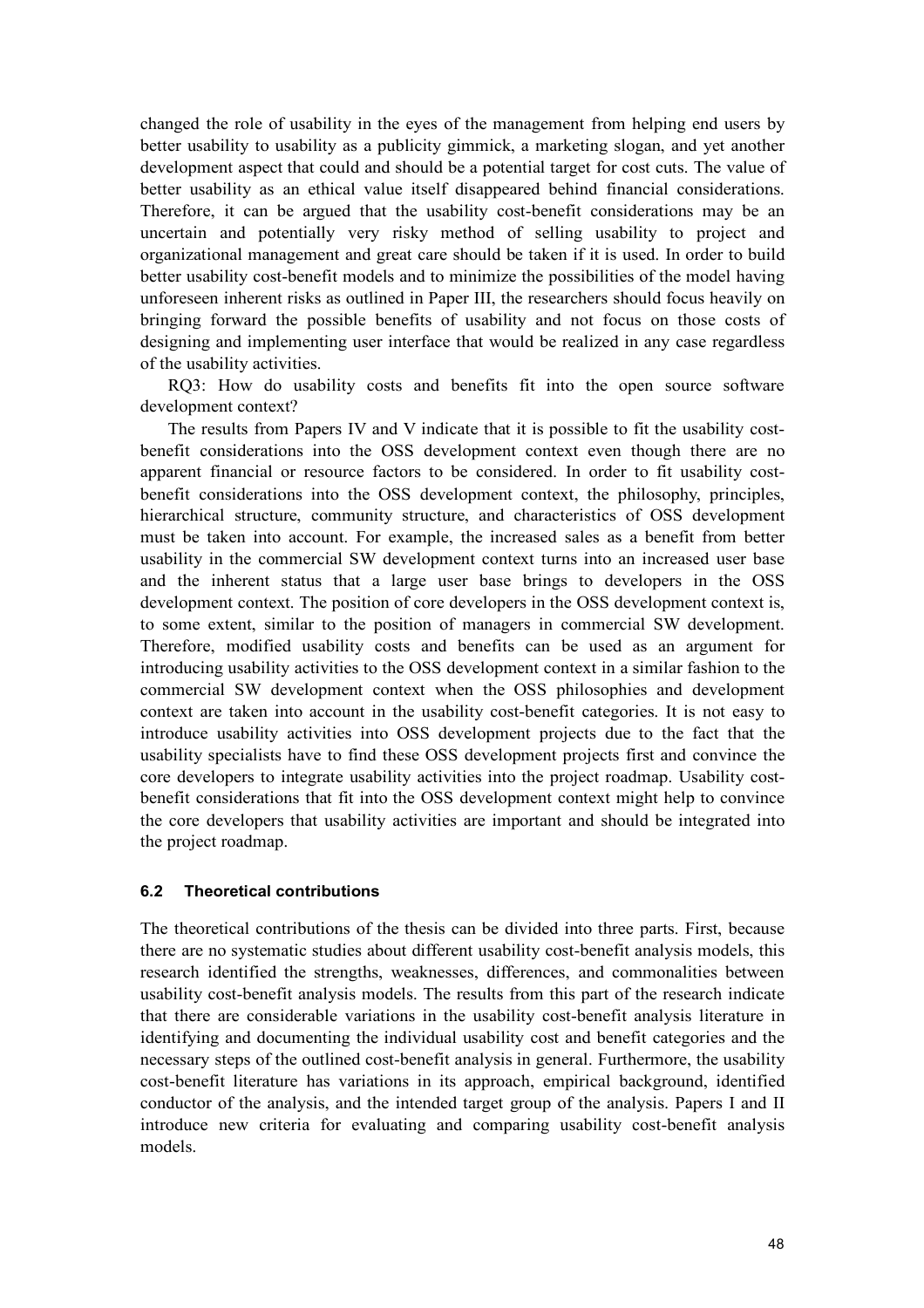Second, this research studied how the existing usability cost-benefit considerations fit into practice in the commercial development context and the results from this part of the research indicate that identified usability costs are far more apparent, believable, and measurable than the possible usability benefits. Therefore, there is a risk that the intended purpose of the usability cost-benefit analysis as an encouragement for usability improvement is jeopardized because the inherent costs of better usability become too apparent and scare the management off because they have an instrumental view of work for which efficiency and economy are important constituents (c.f. Cajander *et al.* 2006). Also, the literature introduces some usability benefits that have so little impact that the management may consider them meaningless to even consider—such as the identified benefit when printing fewer pages for product manuals—and, therefore, care should be taken when selecting the usability benefits as an argument for introducing the usability activities. Paper III provides a reported empirical case of using usability cost-benefit analysis in the commercial development context and raises new and unforeseen issues regarding fitting usability cost-benefit analysis into practice. No similar interpretive case studies were found where the results of using the usability cost-benefit considerations in the commercial SW development context would have been contrasted with the usability cost-benefit analysis literature.

Third, this research explored modifying the usability costs and benefits to fit them into the OSS development context. The results from this part of the research indicate that it is possible to fit the usability costs and benefits into the OSS development context even though the OSS development context lacks the financial and resource constraints that are the main reason for using the usability cost-benefit considerations in the first place in the commercial SW development context. The positions of core developers in the OSS development context and the managers in the commercial SW development context are, to some extent, similar and, therefore, usability cost-benefit considerations can also be used in the OSS development context when the OSS philosophies and development context are taken into account. Papers IV and V explore issues of bringing usability into the OSS development context, differences and commonalities between company and OSS development contexts, and possible usability cost-benefit considerations to be used in the OSS development context.

#### **6.3 Practical contributions**

This thesis has practical contributions in three areas. First, the results from Papers I and II can be utilized by usability cost-benefit analysis researchers as systematic criteria to further develop better usability cost-benefit analysis models. Also, the results from these papers can be utilized by company practitioners (e.g., managers, usability specialists, and developers) in choosing the most suitable usability cost-benefit analysis model or appropriate usability cost-benefit considerations for their development context.

Second, the results from Paper III can be useful for usability cost-benefit analysis researchers and company practitioners (e.g., managers and usability specialists) by identifying the potentially unforeseen risks of using usability cost-benefit considerations as an argument for usability activities in the commercial development context. The usability cost-benefit analysis literature does not identify these potential risks that, in the worst-case scenario, can result in the company abandoning the usability activities. There are no similar interpretive case studies reported in the literature where the usability costbenefit analysis models would have been used in an empirical setting and the results would have been contrasted with the usability cost-benefit analysis literature.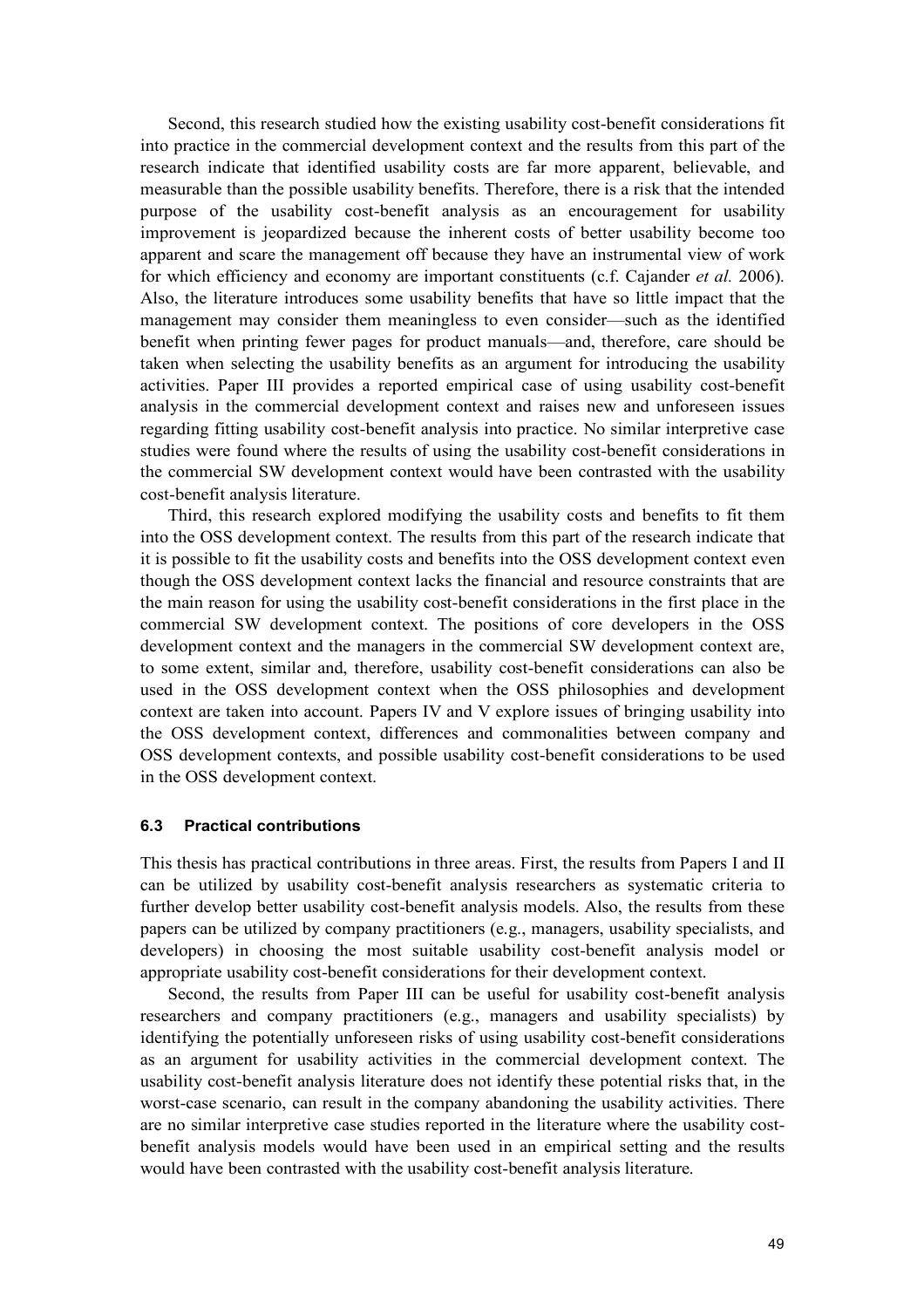Third, the results from Papers IV and V can be utilized by usability specialists to better bring usability activities into OSS development projects through a participative role, understanding the philosophy, principles, hierarchical structure, community structure, and characteristics of OSS development while using identified benefits of better usability as an argument. Also HCI and OSS researchers can utilize the results of Paper IV regarding using student teams in the OSS development context for gathering data and infiltrating the OSS development projects for research purposes. Developers, usability specialists, and community members can utilize the results from Paper V for advocating bringing usability activities into the OSS development project by identifying the possible benefits of better usability in the OSS development context.

#### **6.4 Limitations and future work**

Here, some of the limitations regarding the papers and this thesis as a whole are highlighted and further addressed.

In Chapter 4, this study has limitations related to the selection of the usability costbenefit analysis models. Not all potential usability cost-benefit analysis models were explored in this study and those included in this study could have been further explored empirically by applying them individually in cases in the commercial development context in order to assess their suitability in practice. Furthermore, the usability cost aspect of usability cost-benefit analysis was not explored further though it has been explored in another paper (Rajanen 2007).

In Chapter 5, this study has limitations related to student involvement in the research process, having only one case for exploring usability cost-benefit considerations in the commercial development context and the lack of full-scale empirical testing of the usability cost-benefit considerations in the OSS development context.

First, the student involvement in the research process raises questions regarding the expertise of the students in conducting research and gathering research data in UKKOSS projects. The usability teams in the UKKOSS 1, 2, 3, and 4 cases consisted of students, but it can be argued that in this research, the student involvement was not as big a problem as it might have been because the author planned and closely supervised the work of the student projects, and students from this field are typically involved in OSS development projects anyway, as developers and community members. Nevertheless, student involvement can be seen as a limitation of this study that has to be taken into account when utilizing the results. However, it can be argued that the results would have remained the same even if professional usability people had tried the same consultancystyle approach, because the OSS developer culture places more value on the functionality of code than on interaction design (Green *et al.* 2009). Also, applying usability evaluation and UI design is best done prior to the start of development (Nichols *et al.* 2001, Nichols & Twidale 2003). Furthermore, OSS projects tend to be developed piece by piece by separate individual contributors, and comprehensive design and evaluation efforts do not fit the development process well (Green *et al.* 2009).

Second, the usability cost-benefit considerations were explored in only one case company in the commercial development context. However, by focusing on only one case, it was possible to analyze this particular case and the meanings, interpretations, and opinions about usability and its costs and benefits emerging inside the organization in greater detail than in multiple cases. This was due to the difficulties of getting access to companies and being able to conduct and publish research related to financial aspects of commercial SW development. Clearly, more empirical research employing a larger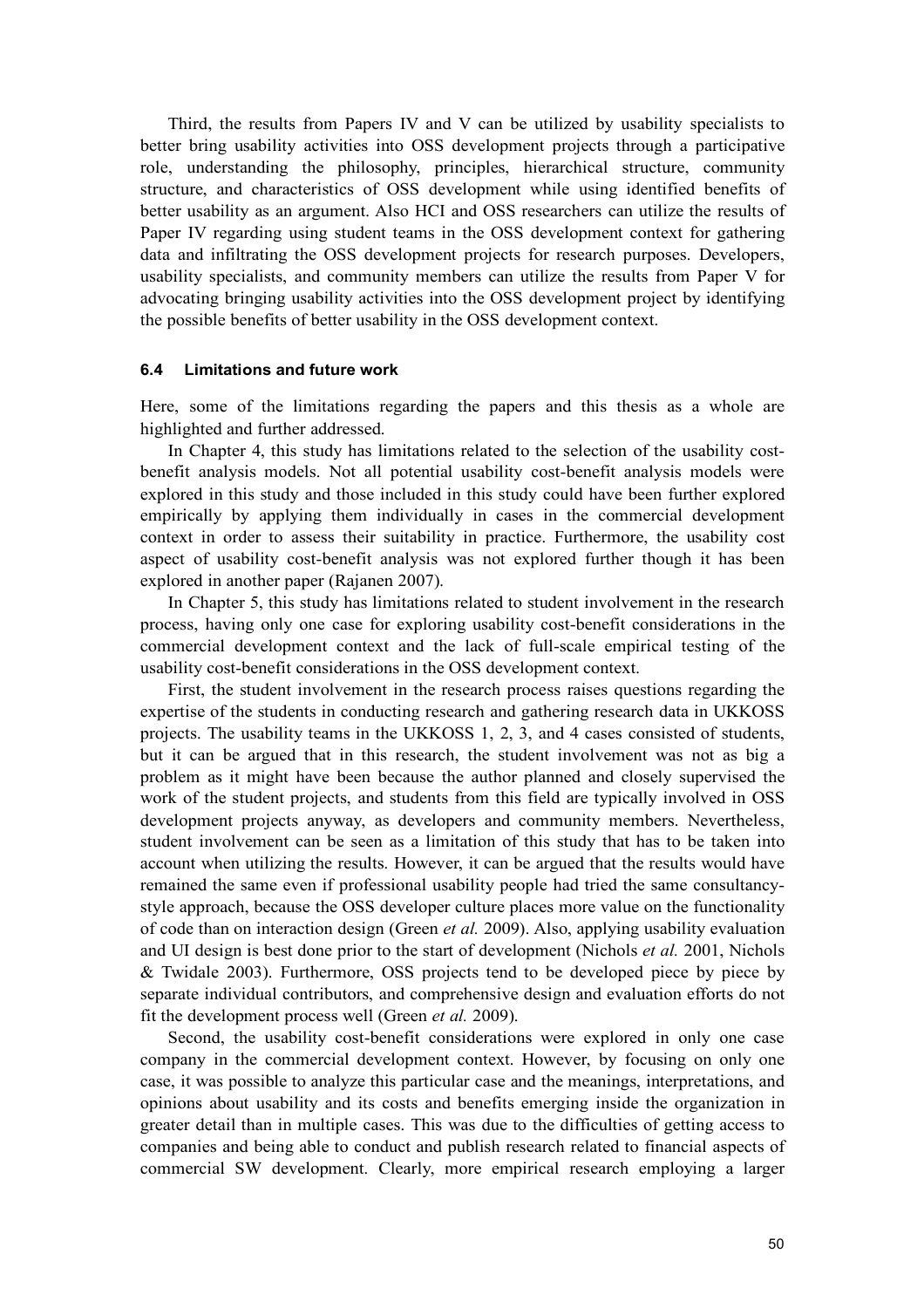amount of cases is needed in order to understand this phenomenon in depth. The data from the one case presented in this thesis were collected related in the larger usability improvement effort context and gaining access to a company for usability cost-benefit analysis research proved to be difficult. However, this one case proved to be invaluable by showing the worst-case scenario of what could happen when usability cost-benefit considerations really backfire and destroy all usability work within an organization. In addition, future research needs to be related to usability-cost benefit analysis, particularly when carried out in a professional manner, which was not the case in this case organization.

Third, while this thesis presents usability cost-benefit considerations that fit into the OSS development context, these presented usability cost-benefit considerations are not fully empirically tested in the OSS development project. An empirical test for these usability cost-benefit considerations in the OSS development context would require access to the core developer layer in several OSS development projects. These projects would have to have different sizes, hierarchical structures, and SW types. This empirical test would have to last a long time and would potentially require usability specialists to infiltrate the OSS development project and educate the core developers and community about basic usability methods and principles.

Fourth, the usability teams in the UKKOSS 1, 2, 3, and 4 cases were not involved with the case projects from the beginning of these projects. This was due to the long time that was necessary for an OSS project to evolve into a thriving community-supported development project. The usability literature argues that usability specialists should take part from the beginning of the development process. To be able to take part from the beginning of an OSS development project, the usability specialist should already have an established role in task and interface design when the project begins, and no software should yet have been produced. This would require the OSS developer initiating the project to have substantial knowledge and appreciation of usability to begin with. The OSS development philosophy of the "perpetual beta," where the software is constantly under redevelopment, is also a challenge for traditional usability activities and processes. As already mentioned, the software version that the usability team was testing in the second and third case was already old when evaluations were just beginning and, therefore, the usability team was constantly trying to shoot a moving target with its expert evaluations and improvement suggestions.

With regard to future areas of research, it would be interesting to determine how the effectiveness of the usability work would change if the specialists were even more integrated into the community. The potential risk of usability specialists losing their objective view as a result of this close integration with development when acting more in a participative than a consultative role should also be examined. Determining the effect of the size of the project on the easiness and acceptance of the usability activities would also be interesting. Another path for future work would be to study whether 'infiltration' with usability activities is more difficult to achieve within a tight OSS community hierarchy than it would be in an OSS community with a less rigid structure.. Interesting similarities and differences are also evident between OSS project leaders and managers of commercial software development projects that could be studied further. Further research into the possibilities of using the potential benefits of better usability as an argument for bringing usability activities into OSS projects would also be interesting. The methods, the level, and the difficulties raising usability in OSS development from grass roots activity into more organized and institutionalized activity should also be researched.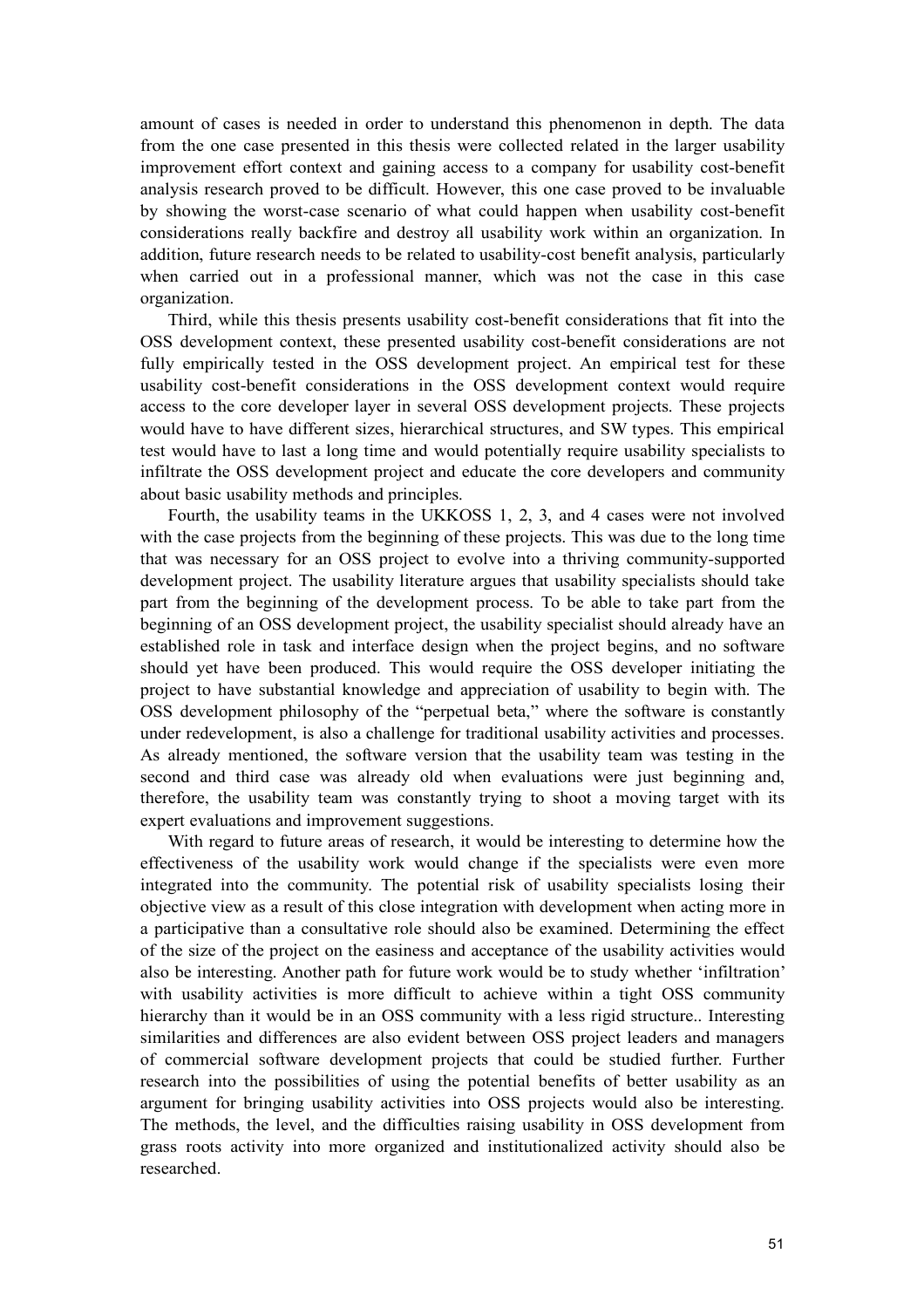Second, it would be interesting to study the use of students becoming further involved in OSS usability work and in more detail than was possible in this thesis. There has been further UKKOSS projects in which student usability teams have been working in OSS development projects and the results and further analysis will be detailed in future papers.

Also, it would be interesting to fit usability cost-benefit considerations into other SW development contexts beyond commercial and OSS development contexts. There has been an increasing interest in researching usability in computer and console games and it would, therefore, be interesting to see how well the existing usability cost-benefit considerations fit into the game development context and how these considerations would have to be changed for the better.

Finally, one could study further how far the usability activities and processes can be adapted to the OSS development philosophy without compromising the core HCI philosophies, and how OSS development practices could be adapted to enable easier incorporation of usability activities without compromising the core OSS development philosophies. There has been a validation study with an OSS development project that is similar to UKKOSS 2 and has a similar approach to introducing usability. The usability team conducted testing and redesign, while the code team implemented the changes to some parts of the user interface and communicated the necessities of these changes to the core developers and community. The initial findings from this study indicate that the code team can more readily establish itself within the community and communicate usability problems, needs for change, and benefits of better usability to the core developers by backing up their arguments with already working code and, in this way, gain prestige among their peers.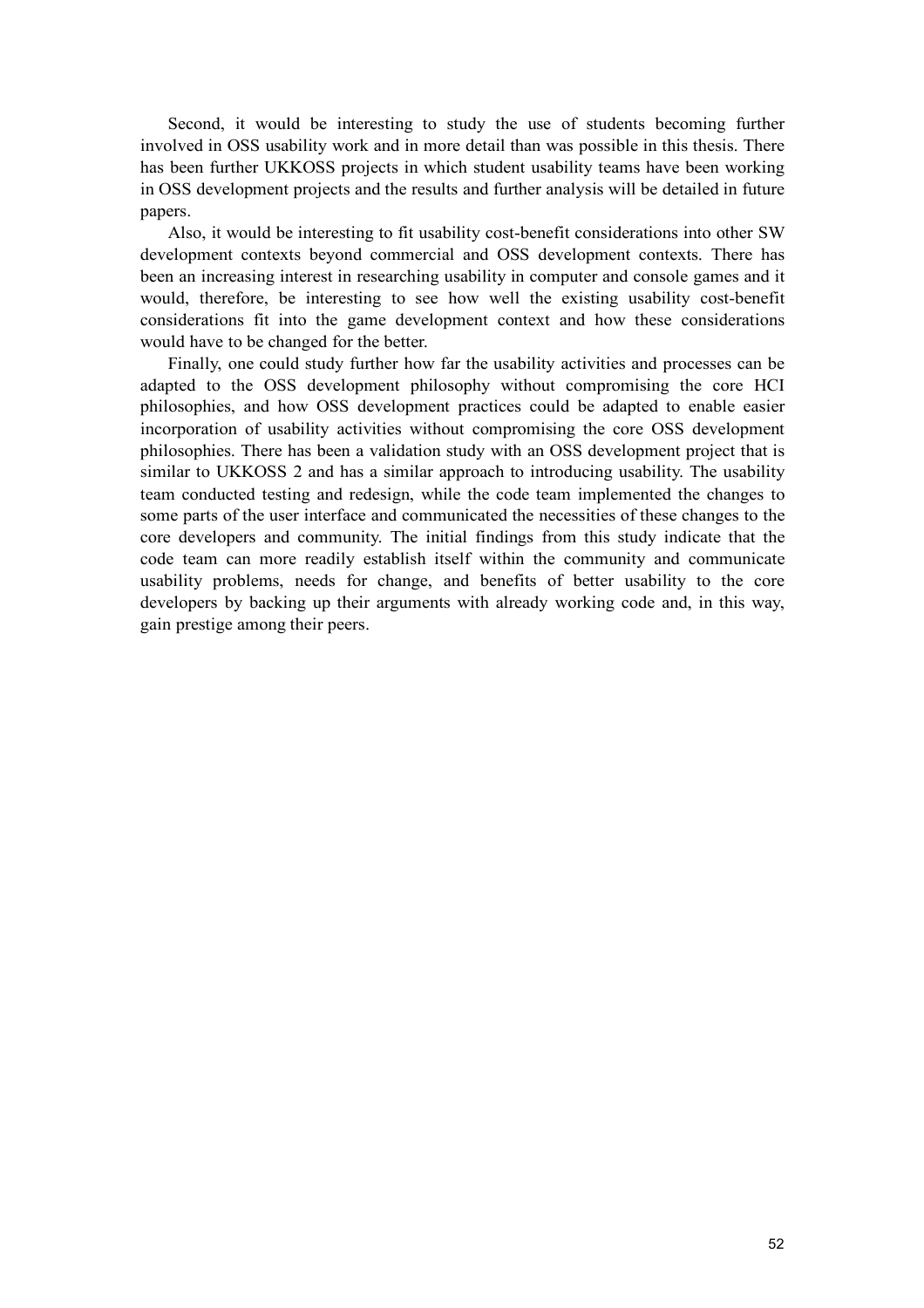# **References**

Aberdour M (2007) Achieving Quality in Open Source Software, IEEE Software, 24(1): 58-64.

- Andreasen M, Nielsen H, Schrøder S & Stage J (2006) Usability in Open Source Software Development: Opinions and Practice. Information Technology and Control 25(3A): 303-312.
- Apache.org (2011) The Apache Software Foundation. URI: http://apache.org Cited: 2011/06/01.
- Artman H (2002) Procurer usability requirements negotiations in contract development. In: Bertelsen, OW, Bødker S, & Kuutti K (eds.): Proc. 2nd Nordic Conference on Human-Computer Interaction. ACM Press, New York: 61-70.
- Asaro P (2000) Transforming Society by Transforming Technology: the science and politics of participatory design. Accounting, Management and Information Technologies 10(4): 257-290.
- Bach P & Carroll J (2009) FLOSS UX Design: An Analysis of User Experience Design in Firefox and OpenOffice.org. Proc. OSS 2009: 237-250.
- Bach P, DeLine R & Carroll J (2009) Designers Wanted: Participation and the User Experience in Open Source Software Development. Proc. CHI 2009: 985-994.
- Benson C, Müller-Prove M & Mzourek J (2004) Professional usability in open source projects: GNOME, OpenOffice.org, NetBeans. Extended Abstracts of the CHI2004: 1083-1084.
- Berquist M (2003) Open Source Software Development as Gift Culture: Work and Identity Formation in an Internet Community. In: Garsten & Wolff (eds.) New Technologies at Work, People, Screens and Social Virtuality, Oxford, Berg Publishers.
- Bergquist M & Ljungberg J (2001) The power of gifts: organizing social relationships in Open Source communities. Information Systems Journal, 11 (4): 305-320.
- Bevan N (2000) Cost Benefit Analysis. TRUMP report, September 2000.
- Bias R & Mayhew D (1994) Cost-Justifying Usability. Academic Press, Boston.

Bias R & Mayhew D (2005) Cost-Justifying Usability, Second edn., An Update for the Internet

Age. Academic Press, Boston.

- Boivie I, Gulliksen J & Göransson B (2005) The lonesome cowboy: A study of the usability designers role in systems development. Interacting with Computers 18: 601-634.
- Buede D (2008) The Engineering Design of Systems: Models and Methods, Second Edition. John Wiley & Sons Inc., New York.
- Bulkeley W (1992) Study finds hidden costs of computing. The Wall Street Journal, B4, November 2.
- Burrill C & Ellsworth L (1980) Modern Project Management: Foundations for Quality and Productivity. Burrill-Ellsworth. New Jersey: pp 209-223.
- Cajander Å, Gulliksen J & Boivie I (2006) Management Perspectives on Usability in Public Authority A Case Study. Proc. of NordiCHI 2006. Oslo, Norway: 38-47.
- Catarci T, Matarazzo G & Raiss G (2002) Driving usability into the public administration: the Italian experience. International Journal of Human-Computer Studies 57:121-138.
- Cetin G, D. Verzulli & Frings S (2007) An Analysis of Involvement of HCI Experts in Distributed Software Development: Practical Issues," In: D. Schuler (ed.) Proc. Human Computer Interaction International: Online Communities and Social Computing, , LNCS 4564: 32-40.
- Champney R, Kokini C & Stanney K (2011) Making the Design Process More Usable: Aligning Design with User Performance. In: Marcus A (ed.) Design, User Experience, and Usability. Theory, Methods, Tools and Practice. Lecture Notes in Computer Science 6769, Springer, Berlin
- Cockton G & Woolrych A (2002) Sale Must End: Should Discount Methods be Cleared off HCI's Shelves? Interactions sep/oct 2002: 13-18.
- Conklin P (1991) Bringing Usability Effectively into Product Development. Human Computer Interface Design: Success Cases, Emerging Methods, and Real-World Context, Boulder, Co., July.
- Dahlander L & Magnusson M (2005) Relationships between open source software companies and communities: observations from Nordic firms. Research Policy 34: 481-493.
- DIRKS (2003) A Strategic Approach to Managing Business Information: Appendix 10 Recordkeeping Cost-Benefit Analysis. National Archives of Australia.
- Donahue G (2001) Usability and the Bottom Line. IEEE Software. 18(1): 31-37.
- Due RT (1989) Determining Economic Feasibility: Four Cost/Benefit analysis methods. Journal of Information System Management 6(4): 14-19.
- Ehrlich K & Rohn J (1994) Cost Justification of Usability Engineering: A Vendor's Perspective. In: Bias, R., Mayhew, D. (eds.) Cost-Justifying Usability. Academic Press, London: 73–110.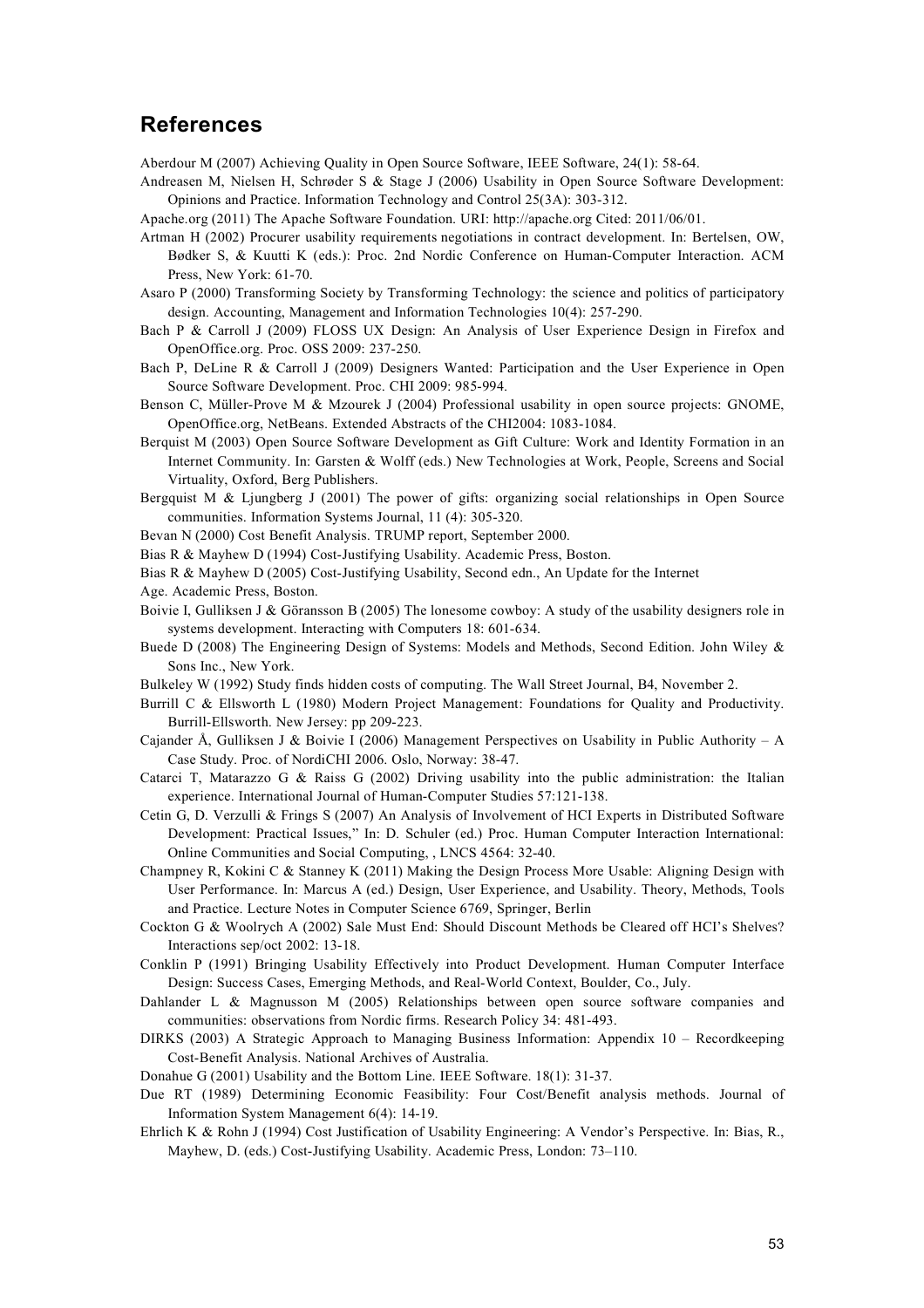- Feller J & Fitzgerald B (2000) A Framework Analysis Of The Open Source Development Paradigm. Proc. of 21st International Conference on Information Systems. December 10-13, 2000, Brisbane, Australia: 58- 69.
- Fitzgerald B (2006) The Transformation of Open Source Software. MISQ 30(3): 587-598.
- Frishberg N, Dirks AM, Benson C, Nickel S & Smith S (2002) Getting to know you: open source development meets usability. Proc. Extended Abstracts of the CHI 2002: 932-933.
- Giuri P, Ploner M, Rullani F & Torrisi S (2004) Skills and Openness of OSS Projects: Implications for Performance (Working Paper). Laboratory of Economics and Management, Sant'Anna School of Advanced Studies. Pisa, Italy.
- Givnish TJ, Burkhardt EL, Happel RE & Weintraub JD (1984) Carnivory in the bromeliad brocchinia reducta, with a cost/benefit model for the general restriction of carnivorous plants to sunny, moist, nutrient-poor habitats. The American Naturalist 124(4): 479-497.
- GNU.org (2010) Why Open Source misses the point of Free Software. URI: http://www.gnu.org/philosophy/open-source-misses-the-point.html Cited 2011/06/01.
- Gould JD, Boies SJ & Ukelson J (1997) How to design usable systems. In: Landauer M, Landauer TK & Prabhu P (eds.) Handbook of Human-Computer Interaction, Elsevier, Amsterdam: 231-254.
- Green C, Eiser A, Tollinger I, Castro L, Ratterman C, Vera A & Pyrzak G (2009) Leveraging Open-Source Software in the Design and Development Process. Proc. of the 27th international conference extended abstracts on Human factors in computing systems (CHI 2009): 3061-3074.
- Greenbaum J & Kyng M (1991) Design at Work. Cooperative Design of Computer Systems. New Jersey, Lawrence Erlbaum Associates.
- Grudin J (1991) Systematic Sources of Suboptimal Interface Design in Large Product Development Organizations. Human-Computer Interaction 6(2): 147–196.
- Gulliksen J (2000) Bringing in the Social Perspective: User Centred Design. CID-101, KTH, Stockholm, Sweden.
- Gulliksen J, Göransson B, Boivie I, Blomkvist S, Persson J & Cajander Å (2003) Key principles for usercentred systems design. Behaviour & Information Technology on Designing IT for Healthy Work 22(6): 397-409.
- Harrison M, Henneman R & Blatt L (1994 ). Design of a Human Factors Cost-Justification Tool. In: Bias R & Mayhew D (eds.) Cost-Justifying Usability. Academic Press.
- Hedberg H, Iivari N. Rajanen M & Harjumaa L (2007). Assuring Quality and Usability in Open Source Software Development. Proc. of the First International Workshop on Emerging Trends in FLOSS Research and Development (FLOSS 2007), in conjunction with 29th International Conference on Software Engineering (ICSE 2007), 20 - 26 May 2007, Minneapolis, USA.
- Himanen P (2001) Hakkerietiikka ja informaatioajan henki [The hacker ethic and the spirit of the information age]. Helsinki, Finland. WSOY.
- Hughes M (2002) E-commerce Smash-Mouth. User Experence, UPA Jan 2002 (1)1: 16-18.
- Iivari J & Iivari N (2011) Varieties of user-centredness: an analysis of four systems development methods. Information Systems Journal. 21(2): 125-153.
- Iivari N (2006) Discourses on 'culture' and 'usability work' in software product development. Acta Universitatis Ouluensis, Series A, Scientiae rerum naturalium 457.
- Iivari N, Hedberg H & Kirves T (2008) Usability in Company Open Source Software Context. Initial Findings from an Empirical Case Study. Proc. of the 4th International Conference on Open Source Systems: 359-365.
- Iivari N & Molin-Juustila T (2009) 'Listening to the Voices of the Users' in Product Based Sofware Development. International Journal of Technology and Human Interaction. 5(3): 54-77.
- ISO/IEC 9241-11 (1998) Ergonomic requirements for office work with visual display terminals (VDT)s Part 11 Guidance on usability.
- ISO/IEC 13407 (1999) Human-centred Design Processes for Interactive Systems.
- ISO/IEC 9126 (2000) Software Product Quality Quality Model.
- Jokela T (2004) When Good Things Happen to Bad Products: Where are the Benefits of Usability in the Consumer Appliance Market? Interactions nov/dec 2004: 29-35.
- Järvinen P (2001) On research methods. Opinpajan kirja.
- Karat CM (1993) Cost benefit and business case analysis of usability engineering. Tutorial presented at the ACM SIGCHI Conference on Human Factors in Computing Systems. New Orleans, LA, April 28-May 2.
- Karat CM (1994) A Business Case Approach to Usability Cost Justification. In: Bias R & Mayhew D (eds.): Cost-Justifying Usability. Academic Press: 45-70.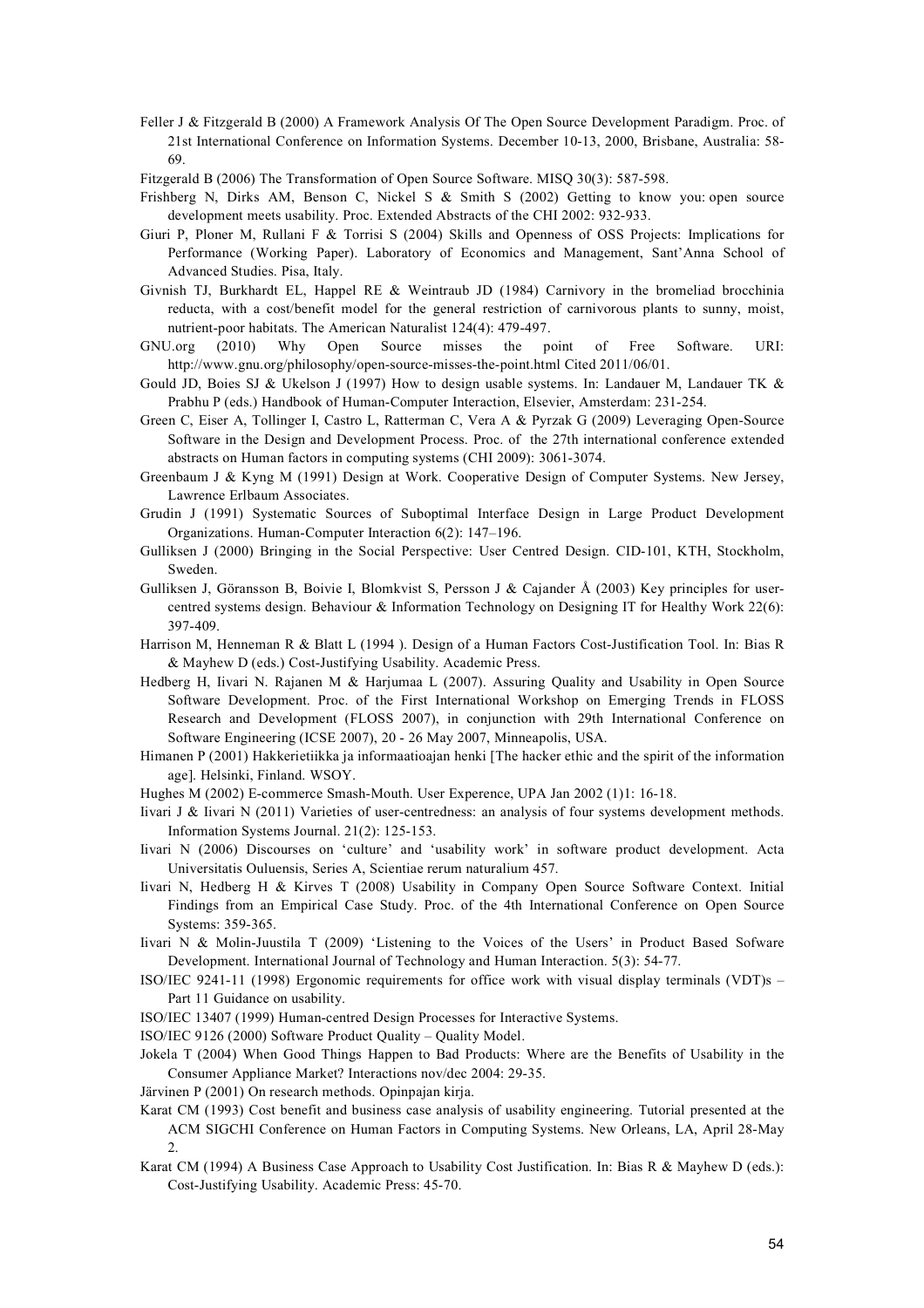- Klein HK & Myers MD (1999) A Set of Principles for Conducting and Evaluating Interpretive Field Studies in Information Systems. MIS Quarterly, Vol. 23(1): 67-94
- Kujala S (2003) User involvement: a review of the benefits and challenges. Behaviour & Information Technology 22(1): 1-16.
- Lakhani K & von Hippel E (2000) How Open Source Software Works: 'Free' User-to-User Assistance. Working paper 4117. MIT Sloan School of Management, Boston.
- Landauer T (1995) The Trouble With Computers Usefulness, Usability and Productivity. MIT Press, Cambridge.
- Lazar J, Jones A & Shneiderman B (2006) Workplace user frustration with computers: an exploratory investigation of the causes and severity. Behavior and Information Technology 25(3), pp. 239-251.
- Levy S (1984) Hackers: Heroes of the Computer Revolution. Anchor Press, New York.
- Ljungberg J (2000) Open source movements as a model for organizing. Proc. of ECIS 2000.
- March ST & Smith GF (1995) Design and Natural Science Research on Information Technology. Design Support Systems 15(4): 251-266.
- Marghescu D & Rajanen M (2005) Assessing the Use of the SOM Technique in Data Mining. Proc. of IASTED International Conference on Databases and Applications (DBA 2005), Innsbruck, Austria.
- Marghescu D & Rajanen M & Back B (2004) Evaluating Quality of Use of Visual Data-Mining Tools. Proc. of 11th European Conference on Information Technology Evaluation (ECITE 2004), Amsterdam, Netherland.
- Mauro C (1994) Cost-Justifying Usability in a Contractor Company In: Bias R & Mayhew D (eds.) Cost-Justifying Usability. Academic Press, London: 123-142.
- Mayhew D & Mantei M (1994) A Basic Framework for Cost-Justifying Usability Engineering. In: Bias R & Mayhew D (eds.) Cost-Justifying Usability. Academic Press, London: 9-43.
- Mockus A, Fielding R & Herbsleb J (2000) A Case Study of Open Source Software Development. The Apache Server. Proc of ICSE 2000: 263-272.
- Mozilla.com (2011) Mozilla Firefox Web Browser URI: http://mozilla.com Cited: 2011/06/01.
- Nichols D, Thomson K & Yeates SA (2001) Usability and Open Source Software Development. Proc. of the Symposium on Computer Human Interaction (SIGCHI New Zealand): 49-54.
- Nichols D & Twidale M (2003) The Usability of Open Source Software. First Monday 8(1).
- Nichols D & Twidale M (2006) Usability Processes in Open Source Projects. *Software Process* Improvement and Practice 11: 149-162.
- Niederman F, Davis A, Greiner M, Wynn D, & York P (2006) A Research Agenda for Studying Open Source I: A Multilevel Framework. Communication of the Association for Information Systems 18: 19- 149.
- Nielsen J (1993) Usability engineering. Boston: Academic Press.
- Norman D (2002) Psychology of Everyday Things. Baskc Books.
- Ohnemus K (1996) Incorporating Human Factors in the System Development Life Cycle: Marketing and Management Approaches. Proc. of IPCC96. IEEE: 46-53.
- OpenOffice.org (2011) The Free and Open Productivity Suite URI: http://openoffice.org Cited: 2011/06/01.

OpenSouce.org (2011) History of the OSI URI: http://opensource.org/history Cited: 2011/06/01.

- Pemberton S (2004) Scratching Someone Else's Itch (Why Open Source Can't Do Usability). Interactions January + February: pp. 72
- Rajala R, Rossi M, Tuunainen V & Korri S (2001) Software Business Models. A Framework for Analysing Software Industry. Tekes, Technology Review 108/2001, Paino-Center Oy, Helsinki.
- Rajanen M (2002) Assessing the Business Benefits of Usability in the Product Development Project Analysing the Existing Models. Proc. of 25th Information Systems Research Seminar In Scandinavia (IRIS25), Bautahöj, Denmark.
- Rajanen M (2003) Usability Cost-Benefit Models Different Approaches to Usability Benefit Analysis. Proc. of 26th Information Systems Research Seminar In Scandinavia (IRIS26), Haikko, Finland.
- Rajanen M & Jokela T (2004) Analysis of Usability Cost-Benefit Models. Proc. of the 12th European Conference on Information Systems (ECIS2004), Turku, Finland.
- Rajanen M & Marghescu D (2006) The Impact of Game Usability to Player Attitude. Proc. of 29th Information Systems Research Seminar In Scandinavia (IRIS29), Helsingoer, Denmark.
- Rajanen M (2006) Different Approaches to Usability Cost-Benefit Analysis. Proc. of 13th European Conference on Information Technology Evaluation (ECITE 2006), Genoa, Italy.
- Rajanen M (2007) Usability Cost-Benefit Models Different approaches to Usability Cost Analysis. Proc. of the 9th International Conference on Enterprise Information Systems (ICEIS 2007). Funchal, Madeira - Portugal.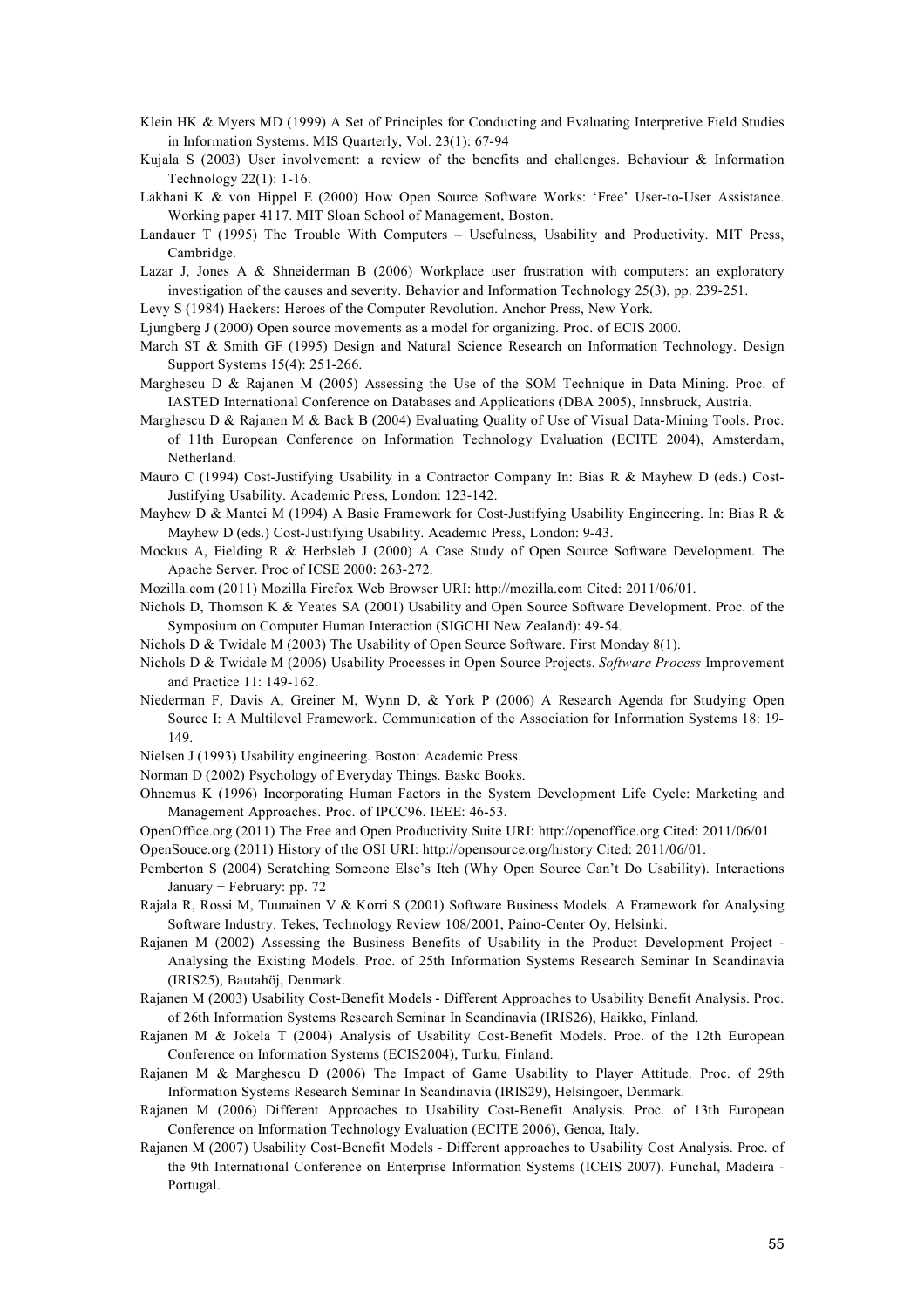- Rajanen M & Iivari N (2007) Usability Cost-Benefit Analysis: How Usability Became a Curse Word?. Proc. of the INTERACT 2007. Rio de Janeiro, Brasil.
- Rajanen M & Iivari N (2010). Traditional Usability Costs and Benefits Fitting them into Open Source Software Development. Proc. of 18th European Conference on Information Systems (ECIS 2010). Pretoria, South Africa.
- Raymond E (1999) The Cathedral & the Bazaar: Musing on Linux and Open Source by an Accidental Revolutionary. O'Reilly & Assoc.
- Rolandsson B, Bergquist M & Ljungberg J (2009) Open Source Programmer's Strategies to Cope with Ideological Tensions. Proc. Organizational Learning, Knowledge and Capabilities (OLKC) 2009. Amsterdam, Netherlands.
- Schaffer E (2004) Institutionalization of Usability: A Step-by-Step Guide. Addison Welsey. Redwood.
- Schneider MF (1985) Why ergonomics can no longer be ignored. Office Administration and Automation 46(7): 26-29.
- Schneiderman B (1998) Designing the User Interface: Strategies for Effective Human-Computer Interaction. 3rd ed. Reading: Addison-Wesley.
- Singh V, Twidale M & Rathi D (2006) Open Source Technical Support: A Look at Peer Help-Giving. Proc. of the 39<sup>th</sup> Hawaii International Conference on Systems Sciences.
- SourceForge.net (2011) Find, Create, and Publish Open Source software for free. URI: http://sourceforge.net Cited 2011/06/01.
- Speare A (1971) A Cost-Benefit Model of Rural to Urban Migration in Taiwan. Population Studies 25(1): 117-130.
- Spinuzzi C (2002) A Scandinavian Challenge, a US Response: Methodological Assumptions in Scandinavian and US Prototyping Approaches. In: Haramundanis K & Priestley M (eds.) Proc. 20th Annual International Conference on Computer Documentation. ACM, New York: 208-215.
- Stallman R (1985) The GNU Manifesto. URI: http://www.gnu.org/gnu/manifesto.html Cited: 2011/06/01.
- Standish Group (2008) Trends in Open Source. Standish Group.
- Stewart K & Gosain S (2006) The Impact of Ideology on Effectiveness in Open Source Software Development Teams. MIS Quarterly 30(2): 291-314.
- Szczepanska A. (2003) Understanding Open Source and Free Software from a Critical Perspective. Proc. of Open Source Software Movements and Communities workshop held September 19, Amsterdam, Netherlands.
- Terry M, Kay M & Lafreniere B (2010) Perceptions and Practices of Usability in the Free/Open Source Software (FOSS) Community. Proc. of the 28th international conference on Human factors in computing systems, New York, NY, USA, ACM.
- Tudor L (1998) Human Factors: Does Your Management Hear You? Interactions, Vol. 5(1): 16-24.
- Twidale M & Nichols D (2005) Exploring Usability Discussions in Open Source Development. Proc. of the 38th Hawaii International Conference on System Sciences.
- Wang SJ, Middleton B, Prosser LA, Bardon CG, Spurr CD, Carchidi PJ, Kittler AF, Goldszer RC, Fairchild DG, Sussman AJ, Kuperman GJ & Bates DW (2003) A cost-benefit analysis or electronic medical records in primary care. The American Journal of Medicine 114(5): 397-403.
- Wardrip-Fruin N & Montfort N (2003) The New Media Reader. MIT Press.
- Wixon D & Jones S (1991) Usability for fun and profit: A case study of the design of DEC RALLY version 2. Internal report, Digital Equipment Corporation.
- Ye Y & Kishida K (2003) Toward an Understanding of the Motivation of Open Source Software Developers," Proc. 25th International Conference on Software Engineering (ICSE), IEEE: 419-429.
- Yin R (1994) Case study Research: Design and Methods. Second Edition. Sage Publishing. California.
- Zeitlyn D (2003) Gift economies in the development of open source software: anthropological reflections. Research Policy, vol 32(7): 1287-1291.
- Zetie C (1995) Practical User Interface Design Making GUIs Work. McGraw-Hill Book Company, London.
- Zhao L & Deek F (2005) Improving Open Source Software Usability. In Proc. of the 11th Americas Conference on Information Systems: 923-928.
- Zhao L & Deek F (2006) Exploratory inspection: a learning model for improving open source software usability. Proc. of Extended Abstracts of the CHI2006: 1589-1594.
- Ågerfalk P & Fitzgerald B (2008) Opensourcing to an unknown workforce: Exploring opensourcing as a global sourcing strategy. MIS Quarterly 32(2): 385-410.